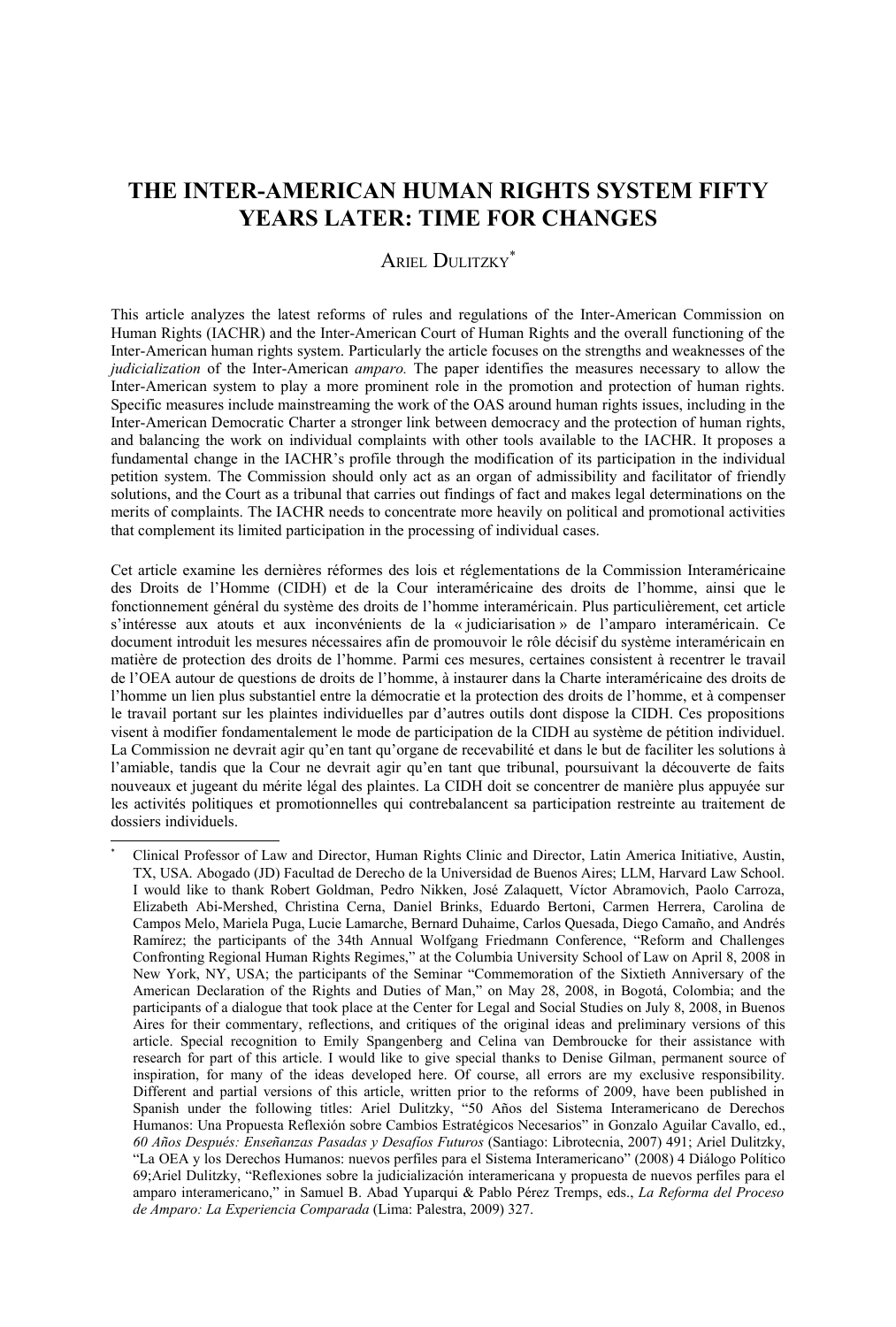In 2009, the Inter-American Commission on Human Rights (Commission or IACHR) and the Inter-American Court of Human Rights (Court) substantially reformed their rules and regulations, making important changes to the procedures for the processing of petitions and contentious cases.<sup>[1](#page-1-0)</sup> These modifications were made in the year of the  $50<sup>th</sup>$  anniversary of the establishment of the IACHR, the 40<sup>th</sup> anniversary of the adoption of the *American Convention on Human Rights*,<sup>[2](#page-1-1)</sup> and the 30<sup>th</sup> anniversary of the installation of the Court. The year 2008 marked the  $60<sup>th</sup>$  anniversary of the creation of the Organization of American States (OAS) and the adoption of the *American Declaration of the Rights and Duties of Man*,<sup>[3](#page-1-2)</sup> as well as the 30th anniversary of the *Convention* coming into effect. These procedural reforms and important historical landmarks offer opportunities for reflection on goals that have been met and current challenges facing the Inter-American system. In other words, it is an ideal time to analyze the current situation of the Inter-American human rights system and to think about how to prepare for the next fifty years.<sup>[4](#page-1-3)</sup>

The OAS has developed a complex mechanism designed to protect and promote human rights over the past fifty years. The Inter-American human rights system has brought attention to the OAS, making it well-known throughout the Americas and worldwide.<sup>[5](#page-1-4)</sup> Throughout the dark times of military dictatorship and

<span id="page-1-0"></span><sup>1</sup> See *Rules of Procedures of the Inter-American Court of Human Rights*, 28 November 2009, LXXXII Ordinary Sess. in Exposición de motivos de la Reforma Reglamentaria, online: Court <http://www.corteidh.or.cr/regla\_esp.pdf> and Inter-American Commission on Human Rights, Press Release, No. 84/09, "CIDH Publishes Its New Rules of Procedure" (9 December 2009), online: IACHR <http://www.cidh.oas.org/Comunicados/English/2009/84-09eng.htm>.

<span id="page-1-1"></span><sup>&</sup>lt;sup>2</sup> *American Convention on Human Rights*, 22 November 1969, O.A.S.T.S. No. 36 (entered into force 27 August 1978) [*Convention*].

<span id="page-1-2"></span><sup>&</sup>lt;sup>3</sup> OAS, General Assembly, <sup>3rd</sup> Sess., *American Declaration of the Rights and Duties of Man*, OR OEA/AG/RES.1591 (XXVIII-O/98) (1998) [*Declaration*].

<span id="page-1-3"></span><sup>4</sup> In reality, when speaking of the Inter-American human rights system, one should think more broadly than the Commission and Court. States take primary responsibility for and are the intended recipients of the decisions handed down by the Commission and Court. But States should be considered multifaceted entities, not monolithic, with multiple actors with distinct agendas, responsibilities, and perspectives, from foreign relations ministers to judicial and legislative powers, offices of the Ombudsman, public prosecutors and defenders, as well as the multiple authorities at the national, provincial, and municipal levels, that have different responsibilities in the area of human rights. Additionally, the OAS and its organs, particularly the General Assembly, the Permanent Council, and the Committee on Political and Juridical Affairs, play very important roles within the system, such as electing members of the Commission and Court, the discussion of these organs' annual reports, the approval of their budgets, and the adoption of new human rights instruments. The Secretary General of the OAS is also very important within the system, as he or she can influence the agenda of the regional organization, has the final word in the naming of Commission officials, and can interact politically with States as well as the human rights organs of the system. Civil society organizations–broadly conceived, not only those which specialize in human rights–are a fundamental part of the interrelations of the Inter-American system, as they are the principle users and present complaints, provide information to the human rights organs and to society, advise victims, and train local actors. Finally, and perhaps most importantly, is civil society, particularly abuse victims who come to the system looking for the justice that they have not been able to find in their home countries. Victims have influenced the work of the Commission and of the Court, including pro-victim normative interpretations. The protection of their rights is the ultimate goal of the Inter-American system.

<span id="page-1-4"></span><sup>5</sup> As the Dominican Republic's ex-Ambassador to the OAS said, "*En casi cada ocasión en que un representante ante la OEA hace mención del sistema interamericano de derechos humanos, utilice adjetivos descriptivos superlativos, tal como 'la joya de la corona de nuestra Organización'.* (Almost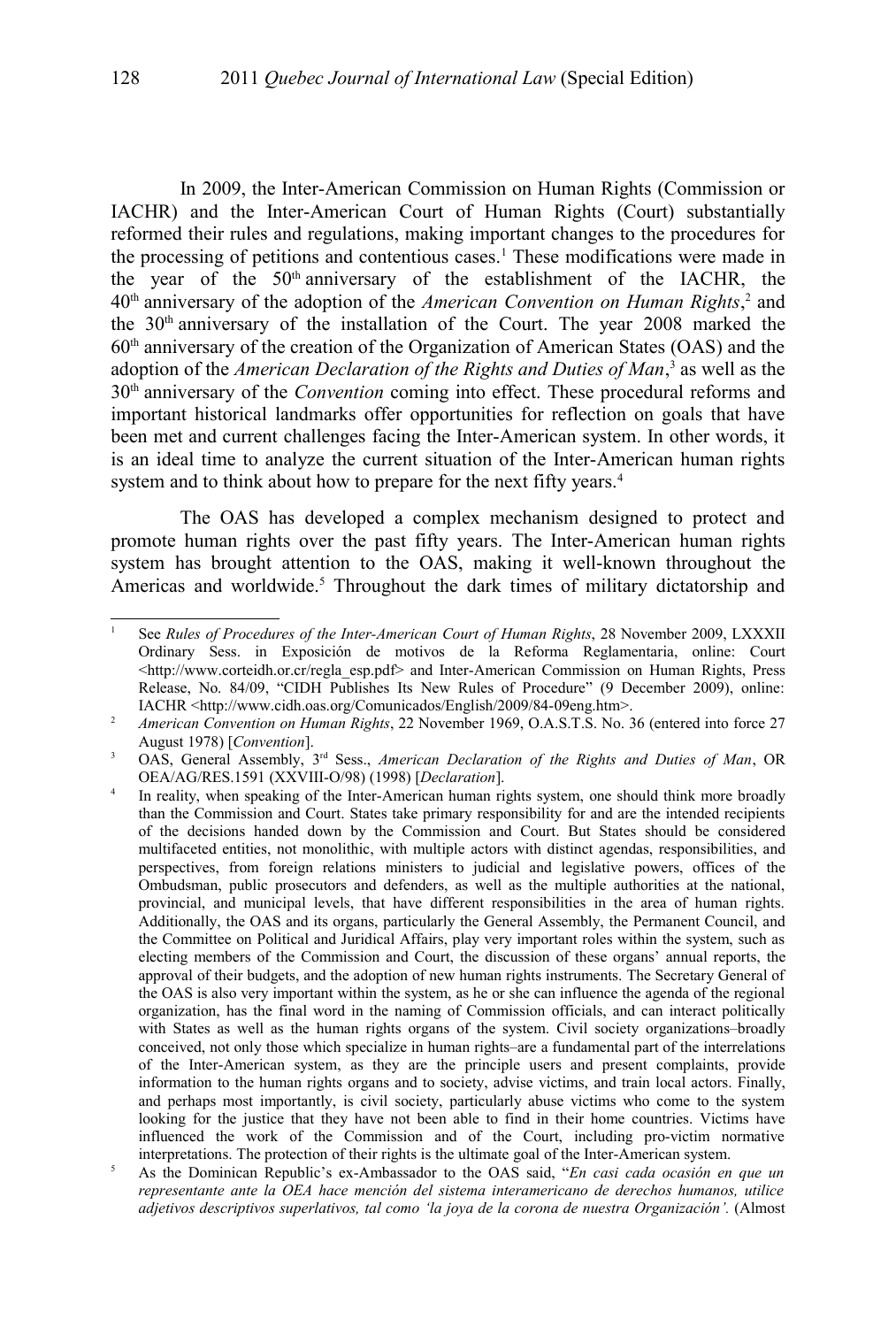civil wars of the past, and during the current era of persistent structural human rights violations within democratic systems, the Commission and Court have been and continue to act as the conscience of the hemisphere, supporting States–when the conditions allow–and their inhabitants through the effective protection of human rights. The strengths of the Inter-American system, which lie in the resolution of individual cases, on-site visits, thematic and country reports, the Court's judgments, and the adoption of precautionary or provisional measures, play a fundamental role in denouncing and providing an early warning of situations that could compromise the consolidation of democracy and rule of law, while at the same time protecting individual rights when they are not guaranteed at the domestic level. The Commission and Court have saved (and continue to save) lives, permitted the opening of democratic spaces in the past and contributed to the ongoing consolidation of democracy, combated impunity and helped establish the truth, and provided justice and reparations to victims of human rights violations.

All of these achievements have been attained when the system, particularly the IACHR, has strategically combined different available tools. Of all the available human rights mechanisms, the processing of individual cases – which various authors have dubbed the Inter-American *amparo*<sup>[6](#page-2-0)</sup> – has become the Commission's tool *par excellence*. The Inter-American *amparo* consists of the right to petition to appear before the Commission to complain about human rights violations carried out by the action, omission, or tolerance of State agents or entities of any of the OAS member States. Under certain circumstances, the Inter-American *amparo* can be decided through a judicial decision handed down by the Court.

One characteristic that distinguishes the Inter-American system from other human rights systems has been its capacity to adapt to hemispheric conditions within the last fifty years to respond the demands of specific historical moments.<sup>[7](#page-2-1)</sup> The most successful tools of the system, namely the individual complaints mechanism, on-site visits, preparation and publication of reports, adoption of precautionary and provisional measures, friendly solutions, thematic reports, and jurisprudence on reparations, arose or were strengthened or redefined in specific historical contexts in

every time an OAS representative mentions the Inter-American human rights system, he or she uses superlative descriptive adjectives, such as *'* the crown jewel of our Organization.*'*") [translated by author]. See Roberto Álvarez Gil, "Desafíos y retos en el uso del sistema interamericano" (2007) 46 Revista Instituto Interamericano de Derechos Humanos 19 at 21.

<span id="page-2-0"></span><sup>6</sup> See generally Carlos Ayala Corao, *Del amparo constitucional al amparo interamericano como institutos para la protección de los derechos humanos* (San Jose, Costa Rica: Editorial Jurídica Venezolana, 1998); Eduardo Ferrer Mac-Gregor, "Breves notas sobre el amparo Iberoamericano" (2006) 15 Díkaion: revista de actualidad jurídica 173; Sergio García Ramírez, "La protección de derechos y libertades en el sistema jurisdiccional interamericano. El amparo interamericano" in Hector Fix-Zamudio & Eduardo Ferrer Mac-Gregor, eds., *El Derecho de amparo en el mundo* (Mexico City: Konrad-Adenauer-Stiftung, 2006), 985; Nestor Sagüés, "Tomo 3: Acción de Amparo" in *Derecho procesal constitucional*: *5º Edición actualizada y ampliada* (Buenos Aires, Editorial Astrea, 2007); Humberto Nogueira Alcalá, "El Recurso de Protección en el Contexto del Amparo de los Derechos Fundamentales Latinoamericano e Interamericano" (2007) 13 no. 1 Revista Ius et Praxis 75.

<span id="page-2-1"></span><sup>7</sup> For a historical evolution of the system and the different mechanisms it uses, see Robert K. Goldman, "History and Action: The Inter-American Human Rights System and the Role of the Inter-American Commission on Human Rights" (2009) 31 no. 4 Hum. Rts. Q. 856.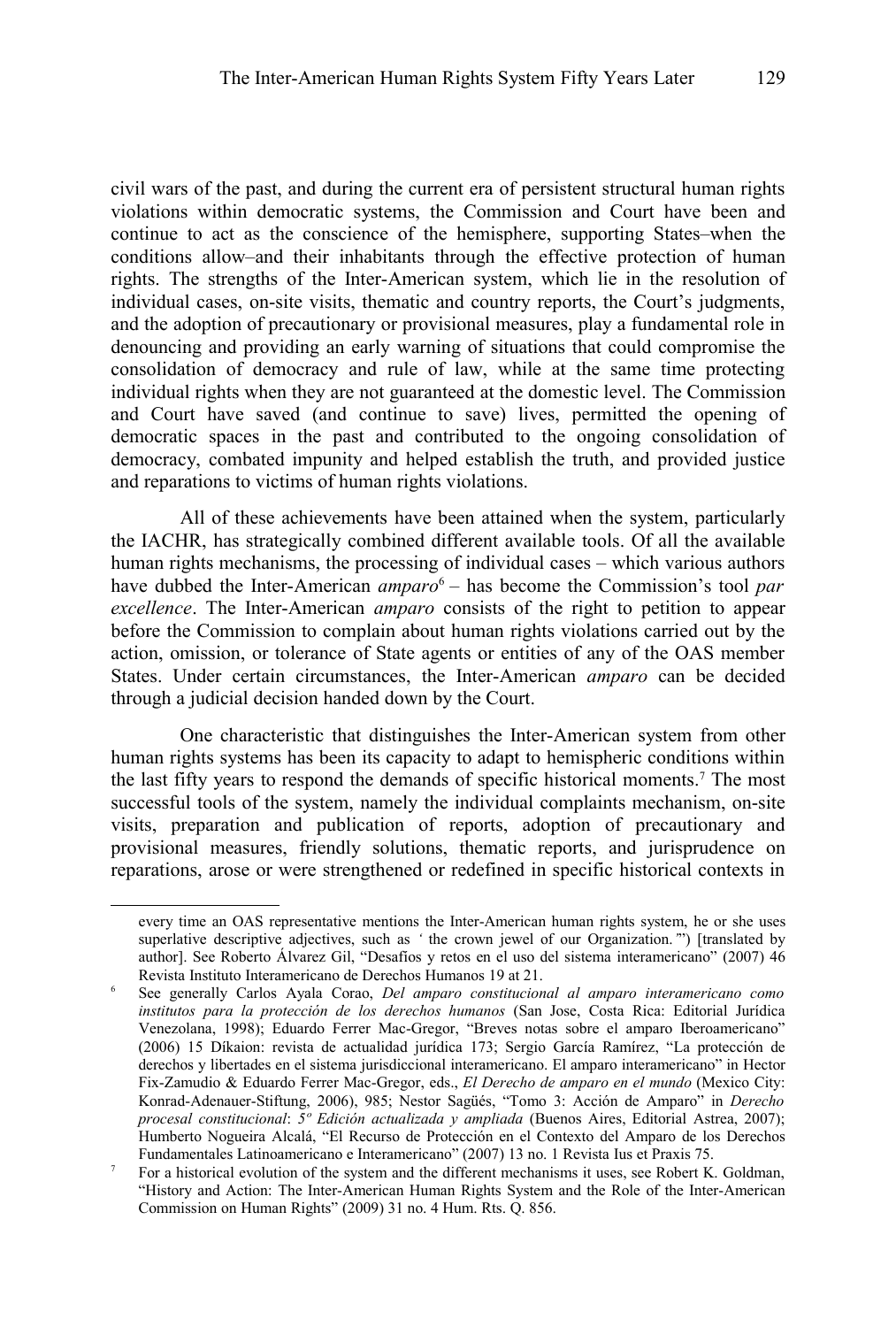response to the demands of the times. For this reason, it is not possible to think about the Inter-American system either outside the political, economic, and social context in which it operates or without taking into account the current human rights situation in the Americas.

This article analyzes the latest reforms of rules and regulations and commemorates the recent anniversaries of the OAS through a reflection on the overall functioning of the Inter-American human rights system, particularly the strengths and weaknesses of the judicialization of the Inter-American *amparo.* I identify the measures necessary to allow the Inter-American system to play a more prominent role in the promotion and protection of human rights in the region. I seek to reinforce mechanisms that work efficiently and that enjoy broad support; strengthen the successful areas of the work of the Commission and the Court; identify those situations or groups that are not adequately attended to; and, finally, to eliminate, modify, or improve those aspects that do not effectively advance the goal of protecting human rights.

The objective of this article is not to identify substantive tasks or jurisprudential guidelines to strengthen democracy in the region.<sup>[8](#page-3-0)</sup> This is a more limited proposal, since it concentrates on certain issues that would fundamentally change the IACHR's profile through the modification of its participation in the individual petition system. I propose that the Commission only act as an organ of admissibility that negotiates friendly solutions, and that the Court act as a tribunal that carries out findings of fact and makes juridical decisions on the merits of complaints. I also propose that the IACHR concentrate more heavily on political and promotional activities that complement its limited participation in the processing of individual cases. This article only outlines crucial changes in other aspects of the system, so it should be understood as the first step in a much more ambitious project–a systematic and structural analysis of the treatment of human rights within the OAS.

# **I. Brief critical analysis of certain aspects of the Inter-American** *amparo*

Considering the framework and context in which it operates, which at first glance may seem discouraging, the Inter-American *amparo*, remarkably,

> has led to developments, including, among other things, the establishment of internal laws in the countries of the hemisphere based on international human rights standards in such areas as forced disappearance, the death penalty, and terrorism; the repeal of amnesty laws because of their incompatibility with the *Convention*; the repeal of the so-called "desacato laws" because of their incompatibility with freedom of expression; the adoption of laws to protect

<span id="page-3-0"></span><sup>8</sup> For critiques on certain aspects of the Inter-American system case law, see Ariel Dulitzky, "El Principio de Igualdad y no Discriminación. Claroscuros de la Jurisprudencia Interamericana" (2007) 3 Anuario de Derechos Humanos 15, and Ariel Dulitzky, "Cuando los Afrodescendientes se transformaron en 'Pueblos Tribales': El Sistema Interamericano de Derechos Humanos y las Comunidades Rurales Negras" (2010) 41 El Otro Derecho 13.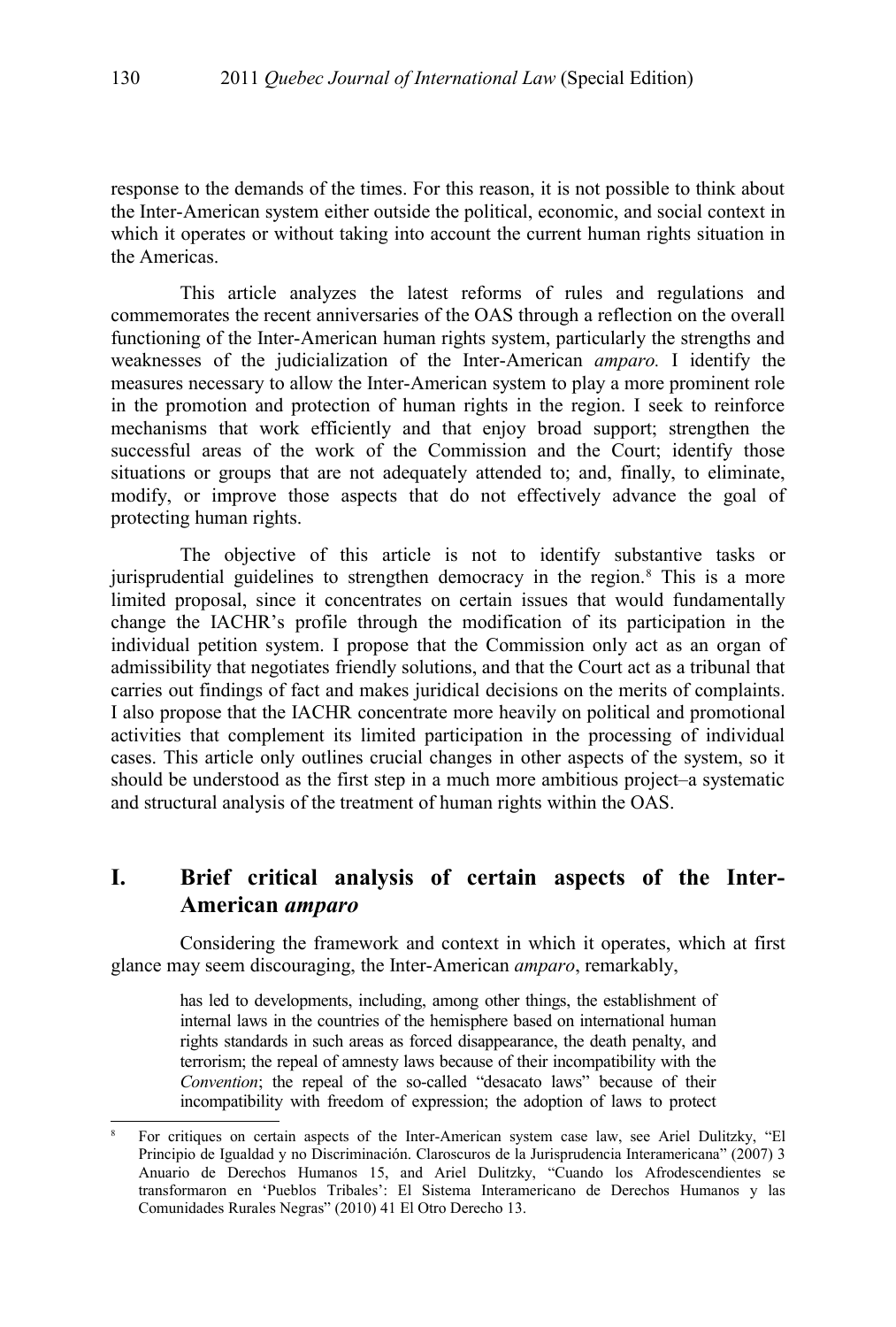women who are victims of domestic violence; the implementation of public policy to promote racial equality; the adoption of legislative and administrative measures for creating effective mechanisms for the delimitation, demarcation, and titling of properties of indigenous communities; the progressive adjustment of conditions in prison systems to international standards for the protection of human rights; and the development of judicial mechanisms for combating impunity for human rights violations.<sup>[9](#page-4-0)</sup>

The processing of individual complaints has many other benefits that go beyond specific cases and produce a ripple effect in both the domestic sphere as well as in the international system. As indicated by a former President of the Commission:

> The processing of cases has very valuable effects. In the first place, it allows for justice in situations in which there has been no domestic resolution of a dispute. Second, the system enriches the regional and national juridical tradition through its interpretation of human rights norms, creating a shared hemispheric vision of the basis of freely-ratified treaties. [...] [C]ases [...] offer solid, well-founded interpretations on [different] rights […] From a procedural point of view, the group cases […] offer valuable insight on different admissibility criteria […] [T]he constant and growing judicial complexity on the cases that the Commission resolves […] brings simultaneously growing demands that require expansive judicial knowledge, as much on the content of the rights themselves as on compliance with procedures already established within the system. The judicial processing of these cases contributes to the "depolitization" of human rights, strengthening the system and its legitimacy.<sup>[10](#page-4-1)</sup>

In this context, it is possible to offer a critical view of the Inter-American system because its strengths and success outweigh fears that such criticism may weaken or discredit the system.

#### **A. An Unequal Protection System**

There are currently three different models that the *amparo* can follow, depending on the rights it can protect and on the body and type of protection–judicial or quasi-judicial–that it offers. First, there is the "judicial" *amparo*, which applies to States that have ratified the *Convention*<sup>[11](#page-4-2)</sup> and recognized the competence of the Court. This *amparo* protects the rights recognized by the *Convention* through a judicial mechanism with final decisions adopted by the Court after the case passes through the

<span id="page-4-0"></span><sup>9</sup> According to the Commission's own description. See OAS, Inter-American Commission on Human Rights, *Annual Report of the Inter-American Commission on Human Rights: 2007*, OR OEA/Ser.L/V/II.130/Doc. 22, rev. 1 (2007) at c.1, para. 7 [*IACHR 2007 Annual Report*].

<span id="page-4-1"></span><sup>10</sup> OAS, Committee on Juridical and Political Affairs, *Dean Claudio Grossman, President of the Inter-American Commission on Human Rights, Presenting the 2000 Annual Report of the IACHR to the Committee on Juridical and Political Affairs of the OAS Permanent Council*, OEA/Ser.G/CP/CAJP-1798/01 (2001).

<span id="page-4-2"></span><sup>11</sup> Argentina, Barbados, Bolivia, Brazil, Colombia, Costa Rica, Chile, the Dominican Republic, Ecuador, El Salvador, Guatemala, Haiti, Honduras, Mexico, Nicaragua, Panama, Paraguay, Peru, Suriname, Uruguay and Venezuela. Trinidad and Tobago, despite having ratified the Convention and accepting the jurisdiction of the Court, denounced the Convention in 1999.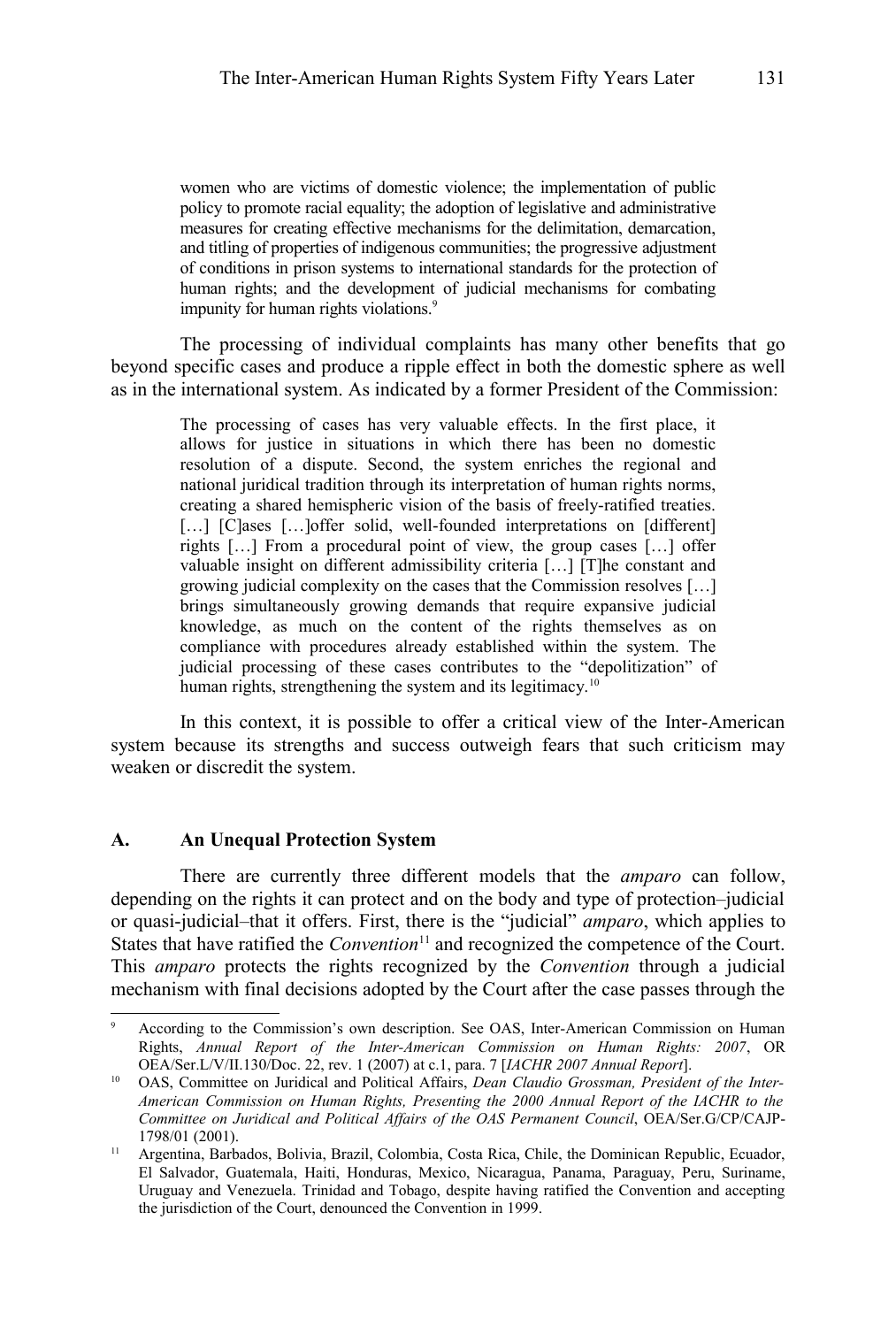IACHR. The "quasi-judicial" *amparo* has two facets: the conventional one applicable to those States which have ratified the *Convention* but do not recognize the jurisdiction of the Court.[12](#page-5-0) This "conventional quasi-judicial" version of the *amparo* also protects the rights guaranteed in the *Convention*, but only through decisions handed down by the Commission. The "declarative quasi-judicial" *amparo* protects the rights included in the *Declaration* through the actions of the IACHR. It applies to member States of the OAS that have not yet ratified the *Convention*. [13](#page-5-1)

This is clearly a situation of unequal protection in the Americas, in a substantive as well as procedural sense, which is neither ideal nor satisfactory for the protection of human rights.<sup>[14](#page-5-2)</sup> The following graph demonstrates the disadvantage the OAS faces in relation to other regional human rights systems:

<span id="page-5-0"></span>Dominica, Grenada, and Jamaica.

<span id="page-5-1"></span><sup>13</sup> Antigua and Barbuda, the Bahamas, Belize, Canada, Cuba, Guyana, St. Lucia, St. Kitts and Nevis, St. Vincent and the Grenadines, Trinidad and Tobago, and the United States. The Commission has power over these States, by virtue of being a principal organ of the OAS and for the attributes given to it through Article 20 of its Statute; OAS, General Assembly, 9<sup>th</sup> Sess., *Statute of the Inter-American Commission on Human Rights*, OR OEA/Ser. P/IIX.0.2 (1979) [*Statute of the Commision*]. See *Interpretation of the American Declaration of Rights and Duties of Man Within the Framework of Article 64 of the American Convention on Human Rights* (1989), Advisory Opinion OC-10/89, Inter-Am. Ct. H.R. (Ser. A) No. 10, at paras. 35-45; *James Terry Roach and Jay Pinkerton v. United States of America* (1987)*,* Inter-Am. Comm. H.R. No.3/87, at paras. 46-49*, Annual Report of the Inter-American Commission on Human Rights: 1986-87*, OR OEA/Ser.L/V/II.71/doc. 9, rev. 1; *Rafael Ferrer-Mazorra and Others v United States of America* (2001), Inter-Am. Comm. H.R. No.51/01, *Annual Report of the Inter-American Commission on Human Rights: 2000*, OR OEA/Ser./L/V/II.111/doc.20, rev.

<span id="page-5-2"></span><sup>&</sup>lt;sup>14</sup> Additionally, it should be noted that the Commission and Court have jurisdiction to receive and process an *amparo* in relation to petitions that reference other international human rights treaties, see e.g. *Inter-American Convention on the Prevention, Punishment, and Eradication of Violence Against Women "Convention of Belém do Pará"*, 9 June 1994, O.A.S.T.S. 1994 A-61 (entered into force 5 March 1995), art. 12 [*Convention of Belém do Pará*]; *Inter-American Convention on Forced Disappearance of Persons*, 9 June 1994, O.A.S.T.S. 1994 A-60 (entered into force 28 March 1996), art. 13 [*Convention on Forced Disappearances*]; *Inter-American Convention to Prevent and Punish Torture*, 12 September 1985, O.A.S.T.S. 1985 No. 67 A-51 (entered into force 28 February 1987), arts. 8, 16; *Additional Protocol to the American Convention on Human Rights in the Area of Economic, Social, and Cultural Rights "Protocol of San Salvador"*, 17 November 1988, O.A.S.T.S. 1988 No. 69 A-52 (entered into force 16 November 1999), arts. 19, s. 6.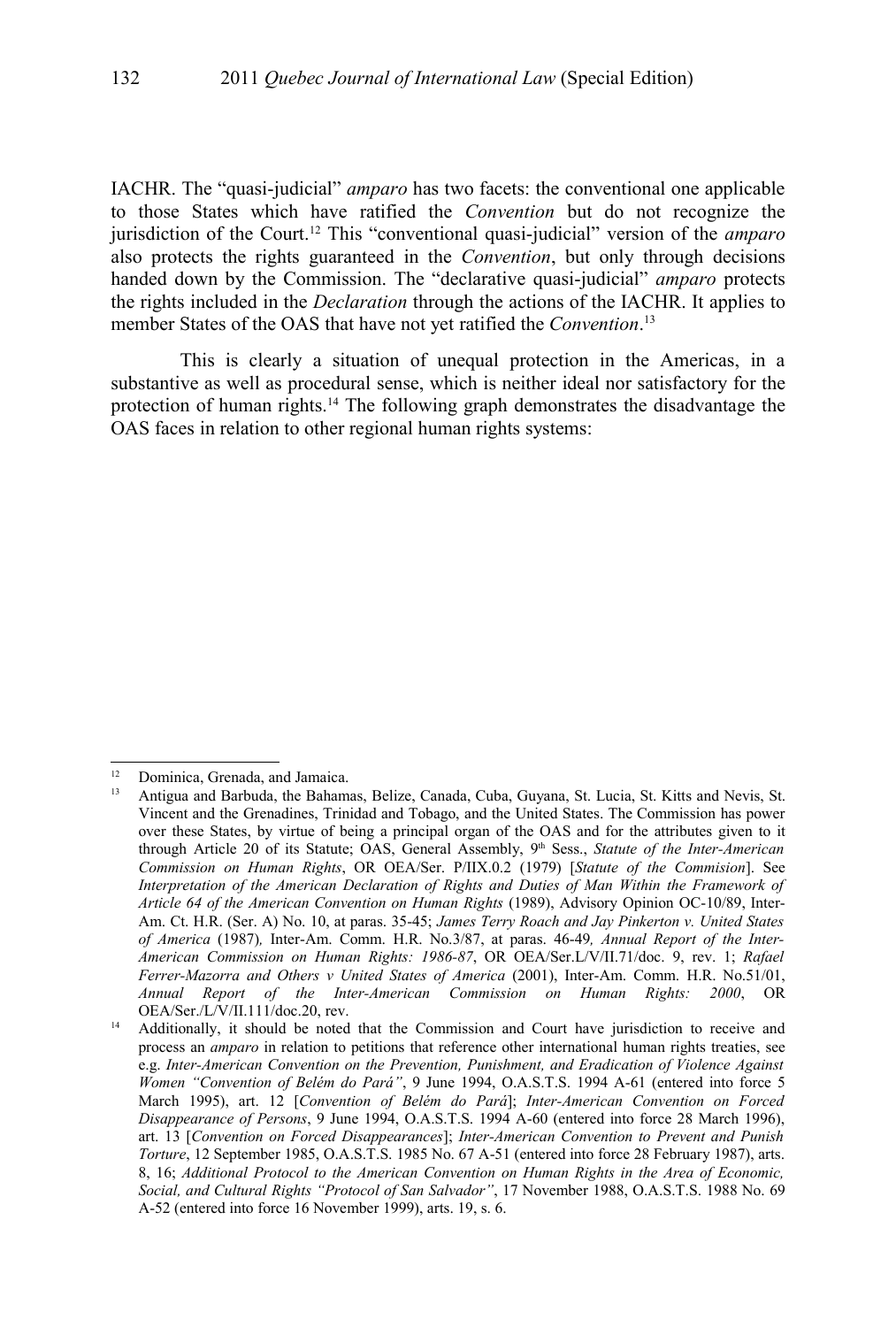

Although in this system all OAS member States fell under the Commission's jurisdiction, the type of protection and supervisory mechanisms vary according to category of member State. Some individuals in the Americas benefit from the more specific legally-binding provisions of the *Convention*, while others can only depend on the *Declaration*. In a similar vein, some individual's rights are guaranteed through an Inter-American mechanism which ends with a contentious judicial procedure before the Inter-American Court, while others can only seek reparation through a more limited quasi-judicial *amparo* before the Commission.

### **B. An Underfinanced System**

One would hope that the OAS would be able to finance its activities adequately, particularly in the realm of human rights protection. In reality, however, the total budget of the Commission and the Court that is meant to finance all of these organs' activities, including the processing of the *amparo*, is less than 10 % of the total budget of the OAS. This has forced the Commission and the Court to rely on voluntary financial contributions from some member States and from various countries outside the region to finance their activities. For example, the Commission depends on the European Union to be able to attend its backlog of thousands of petitions that have been delayed due to the fact that the OAS cannot provide sufficient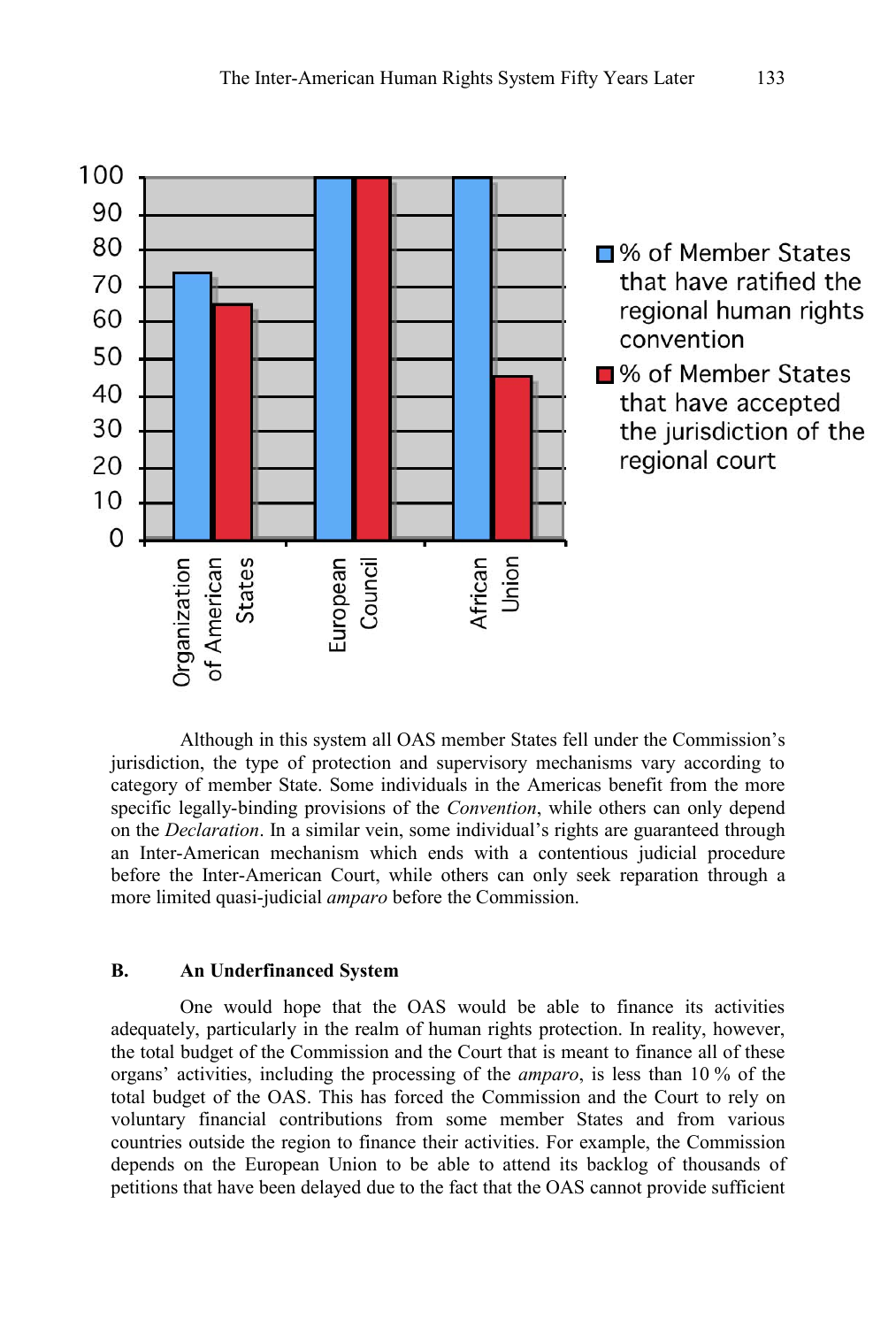personnel to process them. The Court depends on external support to be able to hold hearings outside of its headquarters, as a way of bringing the system closer to societies in the region.<sup>[15](#page-7-0)</sup>

The following chart compares the Inter-American system to other international tribunals and commissions:

| <b>International Court/Commission</b>                        | <b>Budget (US \$)</b> |
|--------------------------------------------------------------|-----------------------|
| Inter-American Commission on Human Rights                    | \$3,845,100.00        |
| Inter-American Court of Human Rights                         | \$1,656,300.00        |
| International Court of Justice <sup>16</sup>                 | \$36,785,000.00       |
| <b>International Criminal Court</b>                          | \$120,015,000.00      |
| European Court of Human Rights <sup>17</sup>                 | \$72,171,000.00       |
| Central American Court of Justice                            | $$1,560,000.00^{18}$  |
| Andean Tribunal of Justice                                   | \$1,137,600.00        |
| African Commission on Human and Peoples Rights <sup>19</sup> | \$1,199,557.80        |
|                                                              | (fiscal year 2007)    |

### **C. Increase in Complaints Received and Diminishing Capacity to Resolve Cases**

In the last decade or so there has been an exponential increase in the number of petitions received by the Commission. This increase and the stagnation and reduction of the budget in real terms have caused a serious delay in the processing of the individual complaints. Between 1997 and 2002, the Commission received 4,048 complaints, and in the period 2003-2008, it received 7,803–an increase of 92.76 %. Nevertheless, the IACHR initiated the processing of 718 petitions in the period 1997- 2002 and 816 between the years 2003-2008, an increase of only 14.44 %.[20](#page-7-5) This

<span id="page-7-0"></span><sup>&</sup>lt;sup>15</sup> This could be a topic for further investigation, on which States, foundations, inter-governmental agencies or regional organizations make monetary contributions to the Commission and Court, and which activities these contributions are intended to finance. Undoubtedly, this has a significant impact on the Commission and Court's capacities to effectively set priorities and work agendas, and it could generate profound imbalances in the dispersion of resources between each organ's respective areas of work.

<span id="page-7-1"></span><sup>&</sup>lt;sup>16</sup> Budget for the two-year period 2006/2007.

<span id="page-7-2"></span><sup>&</sup>lt;sup>17</sup> Budget for fiscal year 2008.

<span id="page-7-3"></span><sup>18</sup> "Mercosur y sistema de solución de controversias. El presupuesto más reducido de la región" (10 July 2008), online: Mercosurabc <http://www.mercosurabc.com.ar/nota.asp?IdNota=1601&IdSeccion=14>.

<span id="page-7-4"></span><sup>&</sup>lt;sup>19</sup> Budget increased significantly for 2008 fiscal year to \$6,003,856.86 to decrease reliance on external funds and contributions by States Parties.

<span id="page-7-5"></span><sup>20</sup> OAS, Inter-American Commission on Human Rights, *Annual Report of the Inter-American Commission on Human Rights: 2008,* OR OEA/Ser.L/V/II.134/Doc. 5, rev. 1 (2008) at c. III [*2008 Annual Report*]. This increase also shows a greater emphasis on the part of those who come before the system to use the individual petitions mechanism over other available tools. Generally this increase is explained in light of the fact that democratic governments allow the possibility of presenting a complaint without fear of retaliation by authoritarian governments. However, it should be made clear that in moments of military dictatorship or authoritarian governments, the Commission received many complaints. During its on-site visit to Argentina in 1979, during a time of military dictatorship, the IACHR received 4,153 complaints. In November of 1998, when visiting Peru under the authoritarian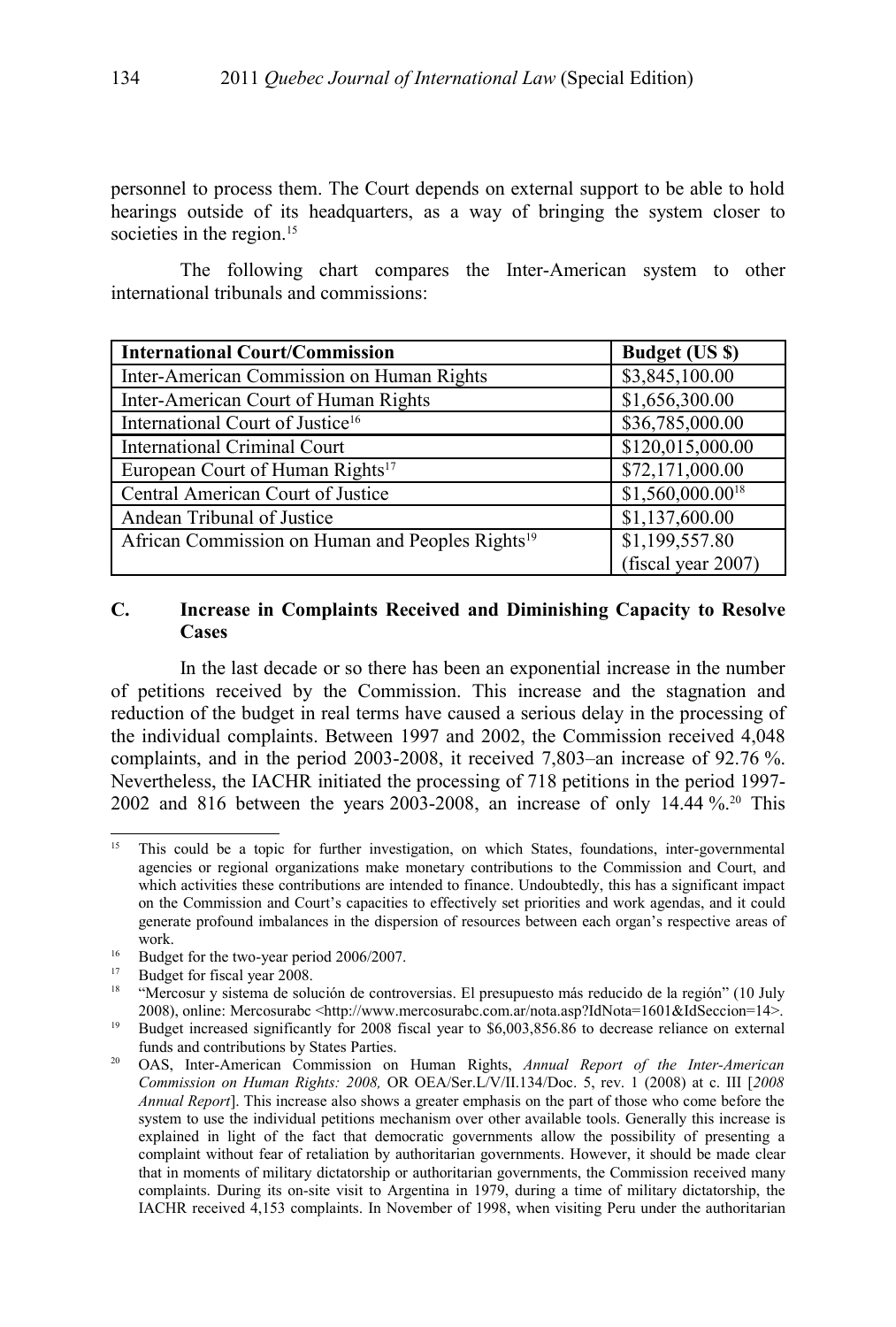shows that either the delay in the preliminary analysis of petitions has increased exponentially in the last five years, or that the Commission has heightened the level of *in limine* rejection of complaints filed, making accessibility to the system more difficult. If the latter explanation is correct, it could be viewed as an indication of the "judicialization" of the system for its greater strictness in the application of requirements for processing cases. Given the lack of public statistical and qualitative information, $21$  I can only speculate that the most plausible explanation is a combination of the two.

In the same period, the Commission's capacity to adopt final decisions on the merits of petitions has fallen. The three ways in which the processing of a petition before the IACHR ends with some decision on the merits are as follows:<sup>[22](#page-8-1)</sup> through reports that approve friendly settlements,<sup>[23](#page-8-2)</sup> the publication of final reports on the merits of the complaint,<sup>[24](#page-8-3)</sup> or the filing remission of the case to the Court for a final decision.[25](#page-8-4) If the number of these three types of decisions is added up, the number of final decisions on petitions adopted by the Commission decreased 12.71 % between the years 2002-2008 in relation to the period 1997-2002, falling from 173 decisions to 151.[26](#page-8-5)

#### **D. A Slow System**

The duration of processing an individual petition by the Commission is troubling, especially if one presumes that the processing of the *amparo*, even when done at the international level, should be simple and speedy.

For example, using data from the 747 reports that have been published by the IACHR between 1996 and 2007, there are two main phases or stages in the Commission's procedure: admissibility and merits. The admissibility phase had an average duration of 3.10 years, with a median of 2.62. The fastest decision on admissibility was adopted in 0.47 years, and the longest was handed down in 15.12 years. The duration until the Commission's publication of final decisions on the merits of the petition<sup>[27](#page-8-6)</sup> was an average of  $6.16$  years, a median of 5.95. The case

regime of Alberto Fujimori, the Commission received approximately 600 complaints. This demonstrates the importance, as outlined in this text, of the presence of the Commission in the countries of the region, as it facilitates victims' access to the Inter-American system.

<span id="page-8-0"></span><sup>&</sup>lt;sup>21</sup> For instance, the Commission does not provide information on the reasons for not processing petitions.<br><sup>22</sup> Excluding the nossibilities for withdrawal or archiving. If one takes into account the amount of cases

<span id="page-8-1"></span>Excluding the possibilities for withdrawal or archiving. If one takes into account the amount of cases decided by the IACHR, the data are equally revealing. In the period 1997/2002, 216 cases were archived, as were 93 in the last six-year period, without a single case being archived in the year 2008.

<span id="page-8-2"></span><sup>23</sup> *Convention*, *supra* note [2,](#page-1-1) art. 49.

<span id="page-8-3"></span><sup>24</sup> *Ibid.*, art. 51.

<span id="page-8-4"></span><sup>25</sup> *Ibid*., arts. 51, 61.

<span id="page-8-5"></span><sup>26</sup> Data taken from Chapter III of the *2008 Annual Report*, *supra* note [20.](#page-7-5) Distribution is as follows: 1997/20022003/2008Friendly Settlements3041Final Reports Published11636Cases Remitted to the Court2774Total173151

<span id="page-8-6"></span><sup>&</sup>lt;sup>27</sup> Duration from admissibility to final decision was computed if there were two separate decisions or from the processing of the petition until the final decision if the admissibility and the final decision were presented in a single report.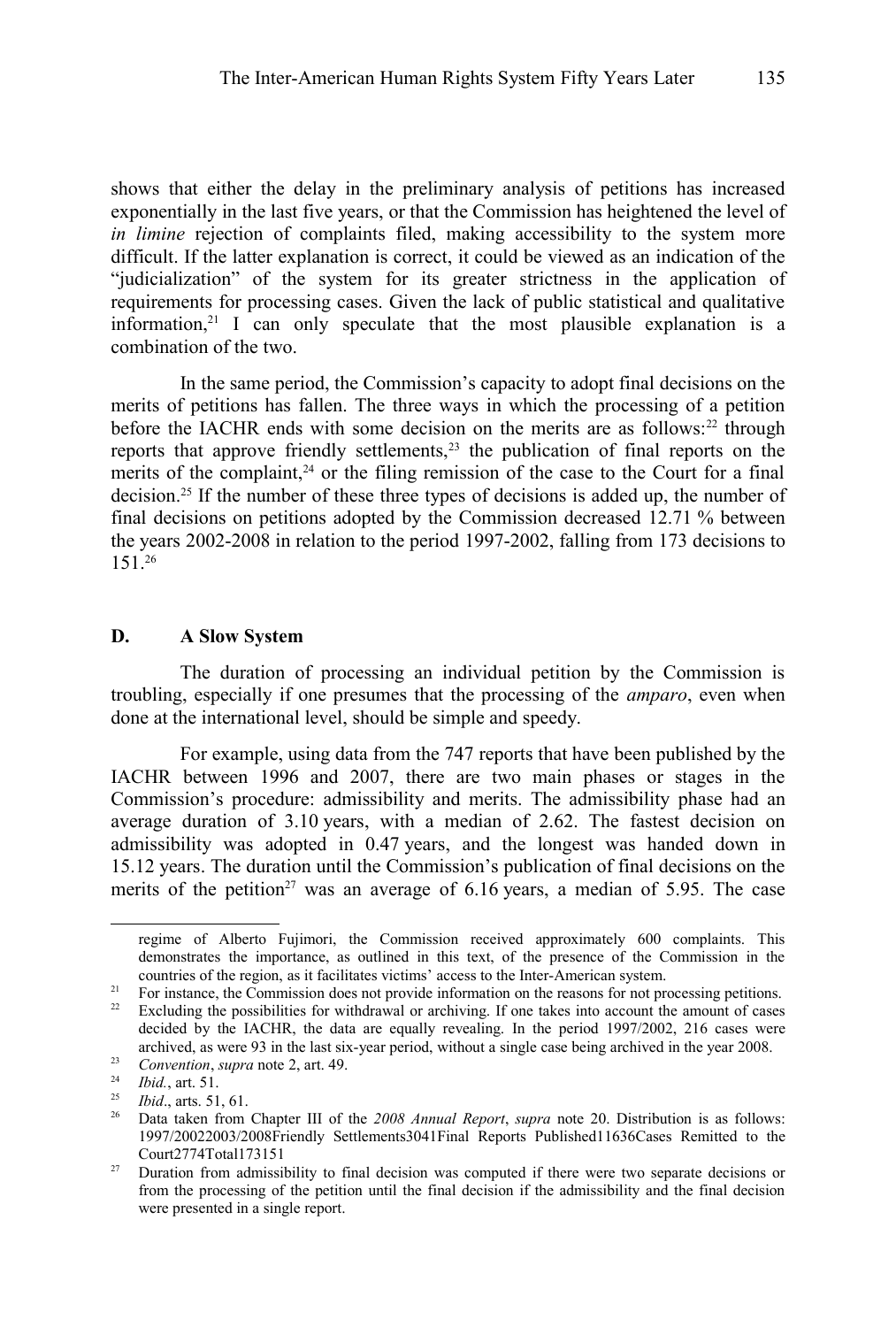whose decision was reached most quickly was processed in 0.48 years, and the longest duration was 14.46 years. The decisions on friendly settlements do not perform better. Just to give one example of an extreme situation of delays, the IACHR approved a friendly solution report after over 20 years of processing.[28](#page-9-0)

|                            | Duration for<br>admissibility<br>(years) | <b>Duration</b><br>for<br>inadmissibility<br>(years) | <b>Duration for</b><br>Friendly<br><b>Settlement</b><br>(years) | <b>Duration for</b><br><b>Substantive</b><br><b>Decision</b><br>(vears) |
|----------------------------|------------------------------------------|------------------------------------------------------|-----------------------------------------------------------------|-------------------------------------------------------------------------|
| Average                    | 3.10                                     | 4.03                                                 | 5.79                                                            | 6.16                                                                    |
| Median                     | 2.62                                     | 10.22                                                | 5.27                                                            | 5.95                                                                    |
| <b>Max</b>                 | $15.12^{29}$                             | $12.34^{30}$                                         | $20.28^{31}$                                                    | $14.46^{32}$                                                            |
| Min                        | $0.47^{33}$                              | $0.30^{34}$                                          | $0.97^{35}$                                                     | $0.48^{36}$                                                             |
| <b>Number</b>              | 420                                      | 111                                                  | 68                                                              | 148                                                                     |
| <sub>of</sub><br>decisions |                                          |                                                      |                                                                 |                                                                         |

In contrast, the duration of processing before the Inter-American Court has diminished considerably in the last few years. This is remarkable, given that the Court reduced its timeframe at the same time that the number of cases filed with the tribunal has multiplied. According to official information, under the rules of 1980, the duration of processing of claims was 39 months; under the rules of 1991, 38 months; under the rules of 1996, 40.5 months; and under the current rules of 2000, it has been 19 months.<sup>[37](#page-9-9)</sup>

<span id="page-9-0"></span><sup>28</sup> *Jorge Alberto Rosal Paz v. Guatemala* (2004), Inter-Am. Comm. H.R. No. 29/04, at 710, *Annual Report of the Inter-American Commission on Human Rights: 2004*, OEA/Ser.L/V/II.122/doc.5, rev. 1 [*Jorge Alberto v. Guatemala*].

<span id="page-9-1"></span><sup>29</sup> *El Mozote Massacre v. El Salvador* (2006), Inter-Am. Comm. H.R. No. 24/06, *Annual Report of the Inter-American Commission on Human Rights: 2006*, OEA/Ser.L/V/II.124/doc.5.

<span id="page-9-2"></span><sup>30</sup> *Pedro Velázquez Ibarra v. Argentina* (2007), Inter-Am. Comm. H.R. No. 40/06, *Annual Report of the Inter-American Commission on Human Rights: 2007*, OEA/Ser.L/V/II.127/doc.4, rev. 1.

<span id="page-9-3"></span><sup>31</sup> *Jorge Alberto v. Guatemala*, *supra* note [28](#page-9-0) at 710.

<span id="page-9-4"></span><sup>32</sup> *Parque São Lucas v. Brasil* (2003), Inter-Am. Comm. H.R No. 40/03, at 677, *Annual Report of the Inter-American Commission on Human Rights: 2003*, OEA/Ser./L/V/II.114/doc.70, rev. 2 .

<span id="page-9-5"></span><sup>33</sup> *Yvonne Neptune v. Haiti* (2005), Inter-Am. Comm. H.R No. 64/05, *Annual Report of the Inter-American Commission on Human Rights: 2005*, OEA/Ser.L/V/II.124/doc.5.

<span id="page-9-6"></span><sup>34</sup> *Christián Scheib Campos v. Chile* (2001), Inter-Am. Comm. H.R. No. 69/01, at 379, *Annual Report of the Inter-American Commission on Human Rights: 2001*, OEA/Ser./L/V/II.114/doc.5, rev. (2001).

<span id="page-9-7"></span><sup>35</sup> *Víctor Hugo Arce Chávez v. Bolivia* (2007), Inter-Am. Comm. H.R. No. 70/07, *Annual Report of the Inter-American Commission on Human Rights:* 2007,, OEA/Ser.L/V/II.130/doc.22, rev. 1.

<span id="page-9-8"></span><sup>36</sup> *Alejandra Marcela Matus Acuña et al. v. Chile* (2005), Inter-Am. Comm. H.R. No. 90/05, *Annual Report of the Inter-American Commission on Human Rights: 2005*, OEA/Ser.L/V/II.124/doc.5.

<span id="page-9-9"></span><sup>37</sup> *2008 Annual Report*, *supra* note [20](#page-7-5) at 67.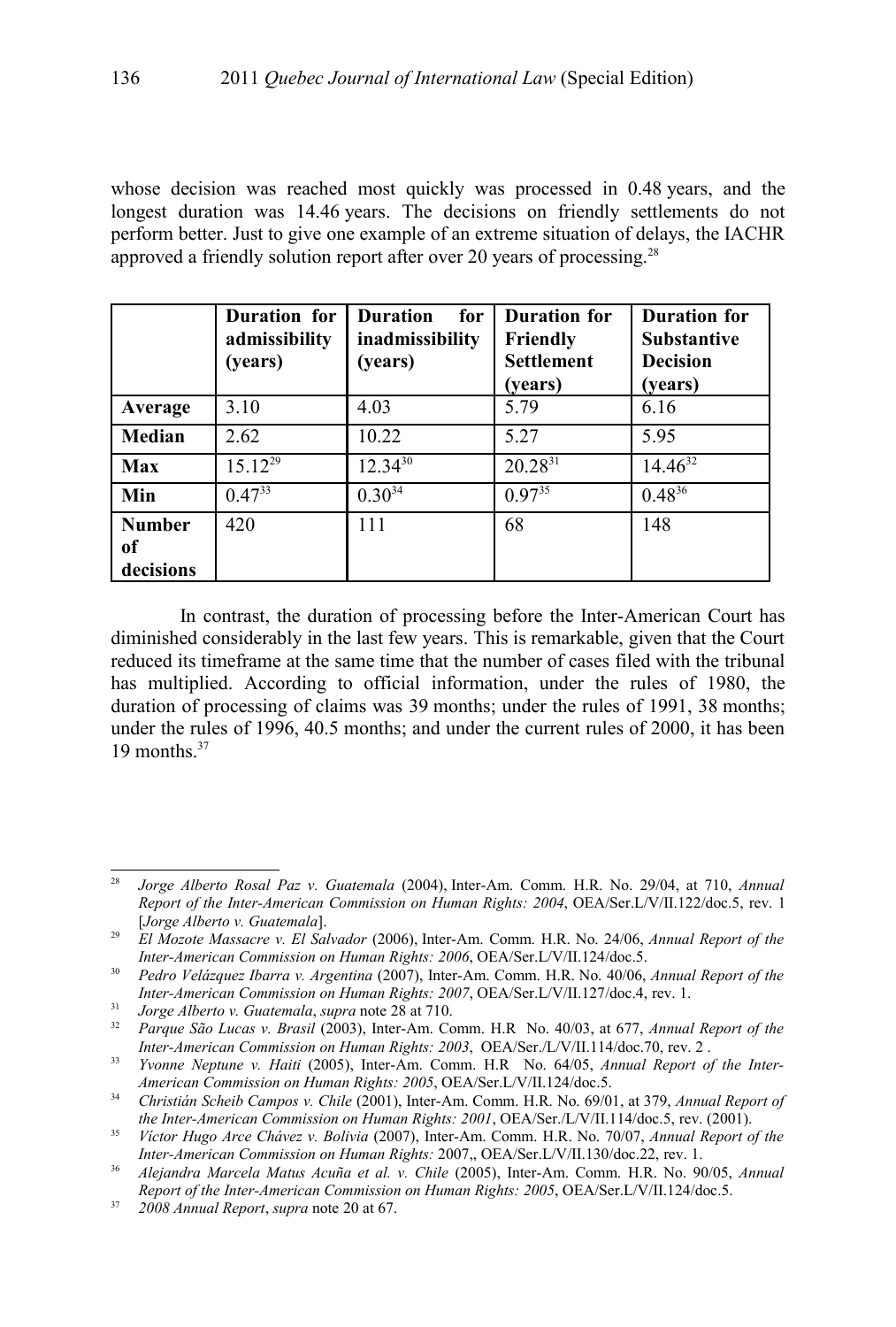There are two areas in which the Inter-American system's processing of individual petitions seems to be duplicative. The first is related to questions of admissibility, which the Commission decides and which could be and sometimes is re-examined by the Court as preliminary exceptions. Even when the *Convention* clearly indicates that the Commission has the power to declare a petition admissible or inadmissible, $38$  the Court uses Article 62, Section 3, which indicates that it has jurisdiction over "all cases concerning the interpretation and application of the provisions of [the] *Convention* that are submitted to it", as the basis for reviewing everything that has been decided by the Commission, including its determination on admissibility.[39](#page-10-1) If, for example, after two or three years of processing, the Commission determines that a case is admissible, years later the Court can go back and deliberate the exact same issue with the exact same arguments and facts if the State requests that it be done. Worse, this possibility of appealing the determinations on admissibility at the request of States does not exist for individuals whose petitions were declared inadmissible by the Commission, because they cannot appear before the Court to challenge the inadmissibility decision.

A dysfunctional duplication of efforts is the presentation of evidence and finding of facts. The IACHR should receive, debate, and analyze all questions relating to the determination of fact as well as the examination of documents and testimony. Then, once the case is in front of the Court, all the evidence should be produced anew and reevaluated by the Tribunal. Article 57, paragraph 1 of the new *Rules* of the Court (*New Rules*), which literally replicates Article 44, paragraph b of the previous *Rules*, [40](#page-10-2) stipulates that "[i]tems of evidence tendered before the Commission will be incorporated into the case file as long as they have been received in adversarial proceedings, unless the Court considers it indispensable to duplicate them."[41](#page-10-3) The Court has never explicitly invoked this stipulation since it was included in the rules of 2001 nine years ago. The situation is so dysfunctional that the Court has made full factual determinations even when the State has accepted the version of the facts presented by the Commission.[42](#page-10-4)

<span id="page-10-0"></span><sup>&</sup>lt;sup>38</sup> See *Convention*, supra note [2,](#page-1-1) arts. 46, s. 1 ("Admission by the Commission of a petition or communication […] shall be subject to the following requirements"), 47 ("The Commission shall consider inadmissible any petition or communication"), 48, s. 1, para. a ("When the Commission receives a petition or communication […] it shall proceed as follows: a. If it considers the petition or communication admissible").

<span id="page-10-1"></span><sup>39</sup> See generally *Constantine and others Case (Trinidad and Tobago)* (2001), Inter-Am. Ct. H.R. (Ser. C) No.82, at para. 71, *Annual Report of the Inter-American Court of Human Rights: 2001*, OEA/Ser.L/V/III.54/doc.4 (2000) 29.

<span id="page-10-2"></span><sup>40</sup> *Rules of Procedures of the Inter-American Court of Human Rights*, 4 December 2003, LXI Ordinary Sess.

<span id="page-10-3"></span><sup>41</sup> *Rules of Procedures of the Inter-American Court of Human Rights*, 28 November 2009, LXXXII Ordinary Sess., art. 57, at para. b [*New Rules* or *Rules*].

<span id="page-10-4"></span><sup>42</sup> For example, in the cases *Goiburu* and *Vargas Areco v. Paraguay* the government accepted the facts presented by the Commission. The Court established that the dispute over these facts had ended. However, it required the parties to produce testimonial, witness, and documentary evidence about the undisputed facts that had already been determined by the Commission and recognized by the State. *Vargas Areco v. Paraguay (2006)*, Inter-Am Ct. H.R. (Ser.C) No. 155, *Annual Report of the Inter-American Court of Human Rights: 2006*, at 14 online: Inter-Am. Ct. H.R.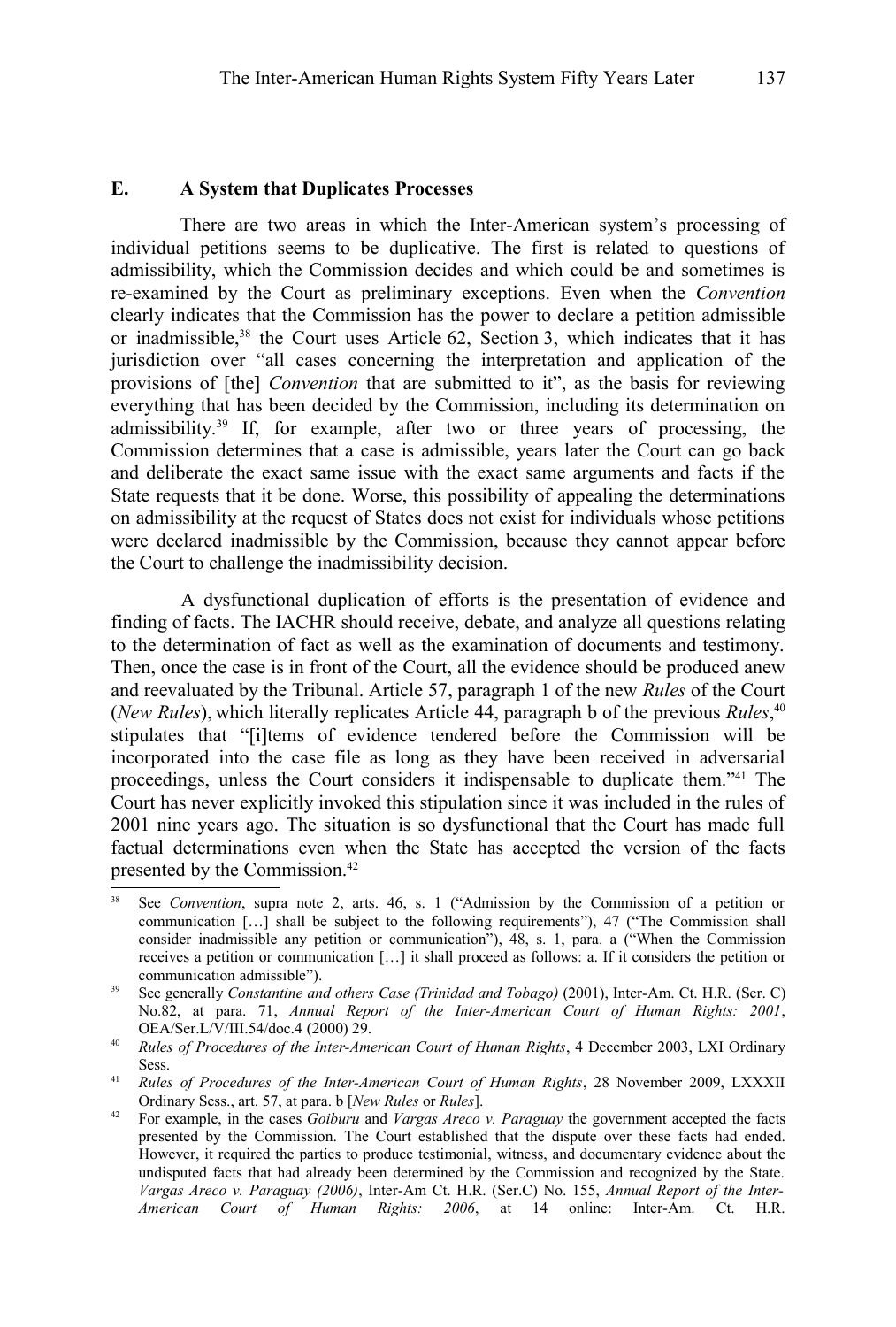This duplication of procedures on the part of the Court generates unnecessary financial, human, and time expenditures in a system that already lacks resources for all three. This problem, which has been reproduced since the Court processed its first contentious case over 20 years ago, has been aggravated since 2001, given the increase of cases that go before the Court, the autonomous representations of the victims, and the greater emphasis that has been placed by the Court on the factual determinations. With the *New Rules*, which substantially limit the Commission's participation, it remains to be seen if the tribunal can strike a balance between the non-repetition of production of evidence and establishing a clear judicial record.

#### **F. A System with a Low Level of Compliance with its Decisions**

Once the Commission renders a decision on petitions finding human rights violations, it makes recommendations to the State to resolve the situation. Said recommendations may be contained within the agreements reached in friendly settlement procedures or in merits final reports.<sup>[43](#page-11-0)</sup> The level of compliance with these recommendations is far from ideal. Almost 60 % of the IACHR's recommendations contained in merits reports are never carried out. Just under 40 % are partially complied with. In contrast, there has not been a total failure to comply with any agreement reached through friendly settlement. In fact, approximately 85 % of these agreements have had to be partially complied with.<sup>[44](#page-11-1)</sup>

The situation is similar with the Court. The tribunal reports that 81 % of compensatory aspects of its sentences are totally or at least partially complied with.[45](#page-11-2) However, the ex-President of the Court has said that only 11.57 % of the cases resolved have met total compliance, allowing the Court to close these cases.<sup>[46](#page-11-3)</sup>

In any case, these data should not be used to judge the effectiveness of the system of petitions or individual cases. The degree of compliance with recommendations or decisions is one element to take into consideration. It is more important to analyze the total impact of the system to advance its objectives of protecting and promoting human rights.[47](#page-12-0)

<sup>&</sup>lt;http://www.corteidh.or.cr/docs/informes/20063.pdf>; *Goiburú and others vs. Paraguay (2006)*, Inter-Am. Ct. H.R. (Ser. C) No. 153, *Annual Report of the Inter-American Court of Human Rights: 2006*, at 30, online: Inter-Am. Ct. H.R. <http://www.corteidh.or.cr/docs/informes/20063.pdf>.

<span id="page-11-0"></span><sup>43</sup> See *Convention, supra* note 2, arts. 49, 51.

<span id="page-11-1"></span><sup>44</sup> OAS, Inter-American Commission on Human Rights, *Annual Report of the Inter-American Commission on Human Rights: 2006*, OR OEA/Ser.L/V/II.127/Doc.4, rev. 1 (2007), c. 3.

<span id="page-11-2"></span><sup>45</sup> OAS, Inter-American Court of Human Rights, *Annual Report of the Inter-American Court of Human Rights: 2008*, at 75, online: Inter-Am. Ct. H.R. <http://www.corteidh.or.cr/docs/informes/eng20 08.pdf>.

<span id="page-11-3"></span><sup>46</sup> See the Summary of Paolo Carroza, *Presentation of the 2007 Annual Report of the Inter-American Commission on Human Rights to the Committee on Juridical and Political Affairs of the Permanent Council of the Organization of American States* (Washington, D. C., 2008), online: Inter-American Commission on Human Rights <http://www.cidh.oas.org/discursos.eng.htm>; and EFE, "Sólo el 12% de las sentencias de la Corte Interamericana han sido cumplidas por los Estados" online: Soitu.es <http://www.soitu.es/soitu/2009/03/30/info/1238450213\_900885.html>.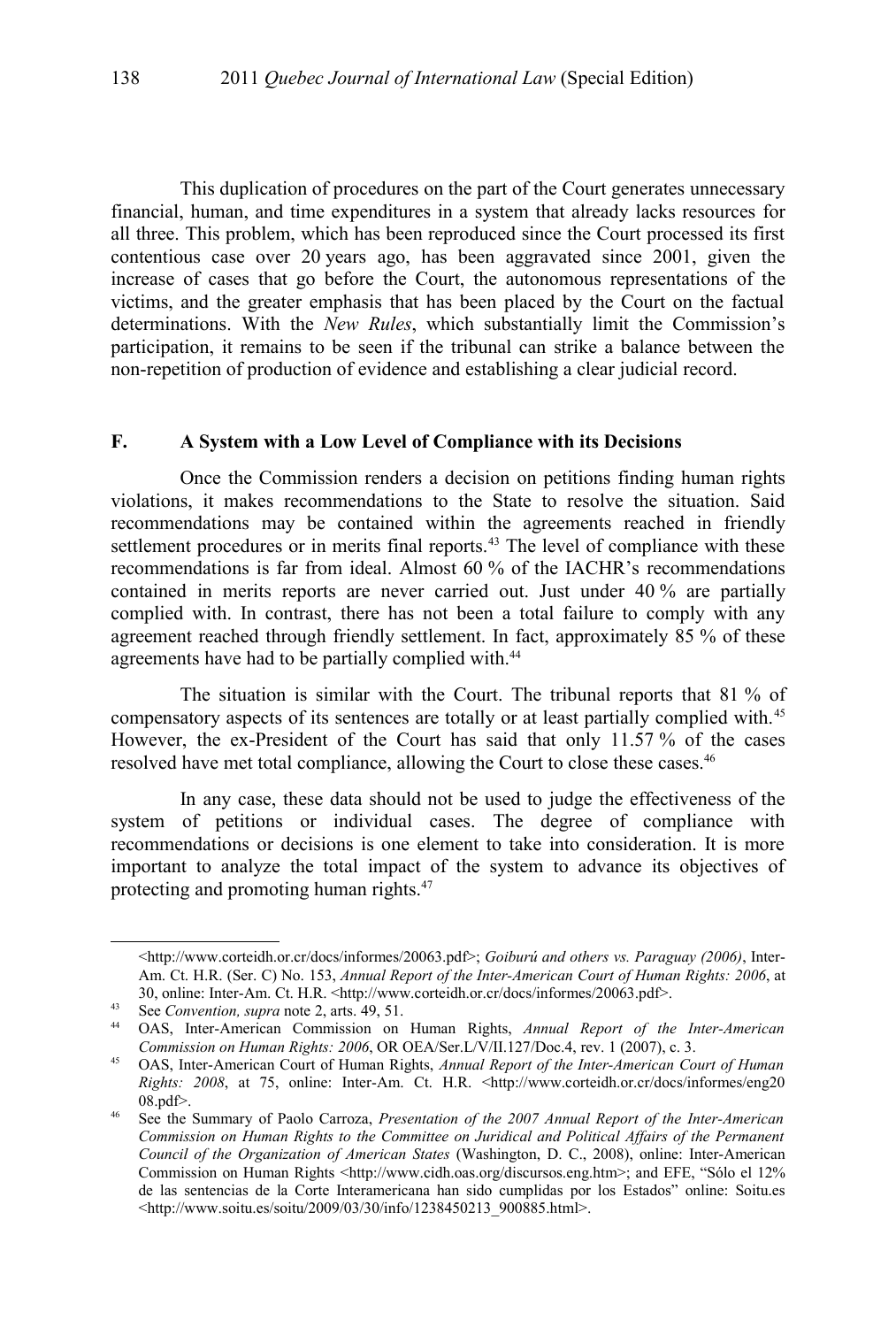#### **G. Increase in the Number of Cases Filed with the Court**

In the last decade the number of cases that the IACHR has remitted to the Court has increased by 190 %, from 20 cases in the period 1997/2001 to 58 between the years 2002-2007. Recently, the IACHR has indicated that "in the past two decades, the Commission has submitted a total of 114 cases to the Court, more than half of these cases (65) submitted from the year 2003 to the present."<sup>[48](#page-12-1)</sup> Obviously, these figures need to be contextualized, since the percentage of complaints that are presented to the Commission and eventually end with a Court sentence has remained at a constant figure of hardly 1 %.[49](#page-12-2)

In conclusion, speaking of individual petitions or of the Inter-American *amparo* is really a discussion on a system with at least three different levels of protection, with a tendency toward an increase in the number of petitions, with a slow timeline for processing them, with a low level of compliance with recommendations from the Commission, and with a tendency toward judicialization.

# **II. The Regional Human Rights Situation as a Point of Departure**

Discussions on the evaluation, reform, and perfecting or strengthening of the Inter-American system cannot take place without considering the historical context and human rights needs and challenges that arise within each time period. Although many times the terms "evaluation," "reform," "perfecting," and "strengthening" are used interchangeably,<sup>[50](#page-12-3)</sup> they have very different meanings and serve different purposes, coming from different positions on the current and future value of the Inter-American human rights system. To speak of evaluation and reform generally implies that the Inter-American system is not carrying out its functions adequately, presupposing either that the system continues operating under the logic of dealing mostly with States under dictatorship or that the system does not adequately guarantee the "rights" of States that appear before the Commission and Court. For this reason, the "evaluation" and "reform" of the system generally are proposed to limit in one way or another the power of the Inter-American Commission. On the contrary, "improving" and "strengthening" are generally used to convey that the system is largely perceived as legitimate and effective, and that it would be possible to adopt measures to make States comply with the decisions of the organs of the Inter-American system, to incorporate Inter-American norms within the domestic arena, to

<span id="page-12-0"></span>See Ariel Dulitzky, "The Inter-American Commission On Human Rights" in Katya Salazar & Thomas Antkowiak, eds., *Victims Unsilenced: The Inter-American Human Rights System And Transitional Justice In Latin America* (Washington, DC: Due Process of Law Foundation, 2007) 129.

<span id="page-12-1"></span><sup>48</sup> *IACHR 2007 Annual Report*, *supra* note [9](#page-4-0) at c.1.

<span id="page-12-2"></span><sup>49</sup> See Víctor Abramovich, "De las violaciones masivas a los patrones estructurales: nuevos enfoques y clásicas tensiones en el Sistema Interamericano de Derechos Humanos" (2009) 63 Revista Derecho PUC 37 [Abramovich].

<span id="page-12-3"></span><sup>&</sup>lt;sup>50</sup> For an example of the indiscriminate use of these terms, see OAS, General Assembly,  $7<sup>th</sup>$  Sess., *Evaluation and Improvement of Workings of the Inter-American System for the Promotion and Protection of Human Rights*, OR OEA/AG/RES.1488 (XXVII-O/97) (1997).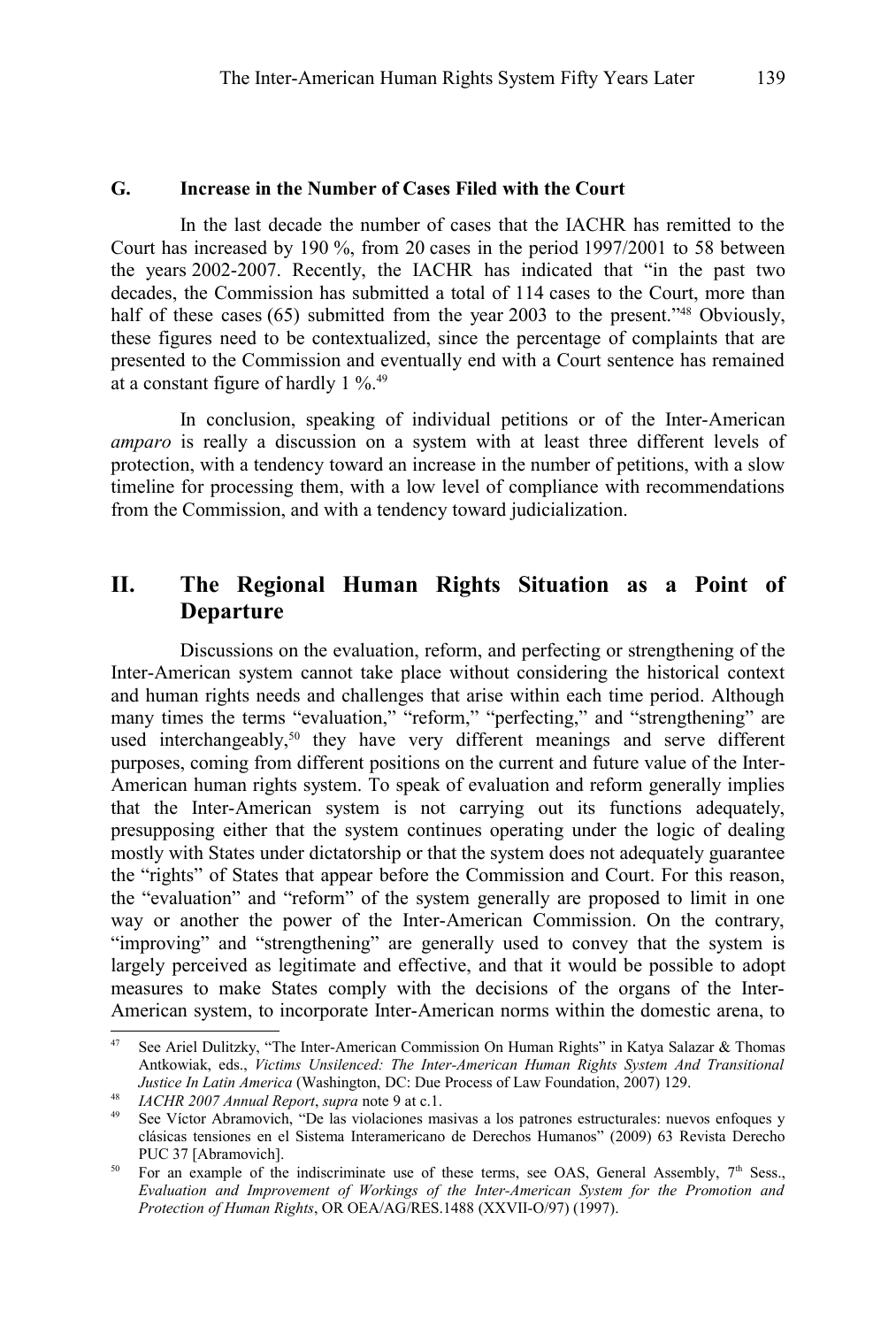facilitate broader access and participation for victims, to increase its budget, and, of particular interest to this piece, to further "judicialize" the system. Yet, almost dogmatically, the "improvement" and "strengthening" positions are opposed in any initiative to reform the *Convention*. [51](#page-13-0)

One constant throughout the last 20 years has been that State proposals regarding changes to the system have been volatile and contingent on a number of factors. Generally speaking, these proposals reflect individual reactions of State representatives, rather than coherently-articulated State policies. Many have tended to arise in response to an IACHR decision or report, or, more recently, from a Court's sentence.<sup>[52](#page-13-1)</sup> There have been few instances in which State proposals for reform have been based on a detailed analysis of human rights realities and needs.

In fact, discussions on the system tend to limit themselves to proposing reforms of the rules of the Commission or Court, or to procedures on admissibility, merits, precautionary measures, the role of the Commission before the Court, etc. In other words, they tend to focus on the procedures rather than on ways to improve the human rights situation in member States or in the region as a whole. In fact, there have been very few if any profound reflections on whether the individual petition system is the best response to meet the human rights needs of the region.<sup>[53](#page-13-2)</sup> These

<span id="page-13-0"></span><sup>&</sup>lt;sup>51</sup> It is usually argued that, if States are not willing to comply with the Commission's decisions or to provide the Inter-American organs with a sufficient budget, they also will not be willing to pass reforms to the Convention that would strengthen protective mechanisms. For these reasons, they maintain that now is not the proper time to discuss changes to the *Convention*. It is interesting to note that this position has been maintained throughout the last 10 or 15 years. If it is indeed difficult to empirically demonstrate that there is room for progressive reform at the international level, it would at least signal that Latin America and the Caribbean have been at the forefront of promoting the adoption of the most important and progressive norms during the last decade that contain important mechanisms for international prosecution, such as the *Rome Statute of the International Criminal Court*, United Nations Diplomatic Conference of Plenipotentiaries on the Establishment of an International Criminal Court, July 17, 1998, Annex II, U.N.Doc A/CONF. 183/9 (1998) the adoption of the new *Convention on Forced Disappearances*, *supra* note [14](#page-5-2) or the *Convention on the Rights of Persons with Disabilities (CRPD)*, adopted December 13, 2006 G.A. Res. 61/106, Annex I, U.N. GAOR, 61st Sess., Supp. No. 49, at 65, U.N. Doc. A/61/49 (2006), entered into force May 3, 2008, U.N. Doc. A/61/611.

<span id="page-13-1"></span><sup>52</sup> Felipe Gonzalez, "La OEA y los derechos humanos después del advenimiento de los gobiernos civiles: expectativas (in)satisfechas" in Felipe Gonzalez, ed., *Cuaderno de Análisis Jurídicos Serie Publicaciones Especiales: Derechos Humanos e Interés Público No. 11* (Santiago: Universidad Diego Portales, 2001) 147.

<span id="page-13-2"></span><sup>&</sup>lt;sup>53</sup> The most recent example of the "procedural" position is the proposal that a group of States offered as a dialogue on the functioning of the Inter-American human rights system. The document is divided into three parts: A. Proposals to the Commission on modification of the current rules and regulations, which lists the following: 1. Necessity of establishing time limits in the IACHR; 2. Filing of petitions; 3. Obligation to individualize and name the alleged victims to effect admissibility of petitions before the IACHR and of complaints before the Court; 4. Establishment of admissibility and background; 5. Precautionary measures; 6. Thematic hearings; and 7. Hearings on petitions or cases. B. Proposals to the Court on: 1. The need to guarantee procedural equality; 2. Obligation to individualize and name the alleged victims, to effect admissibility of petitions before the IACHR and complaints before the Court; and 3. Reparations; and, finally, C. General proposals that do not suggest normative modification, including: 1. The necessity of contextualizing the IACHR's recommendations; 2. Improving accessibility to the system: Judicial assistance for Victims; 3. Strengthening of the advisory capacity of the Court; 4. Hearings with the participation of experts and witnesses; 5. Processing friendly settlements; 6. Functioning and financing of the system; 7. Principle of subsidiarity in relation to an action aimed at obtaining reparation; and 8. Diffusion of the system. Only in the last section are there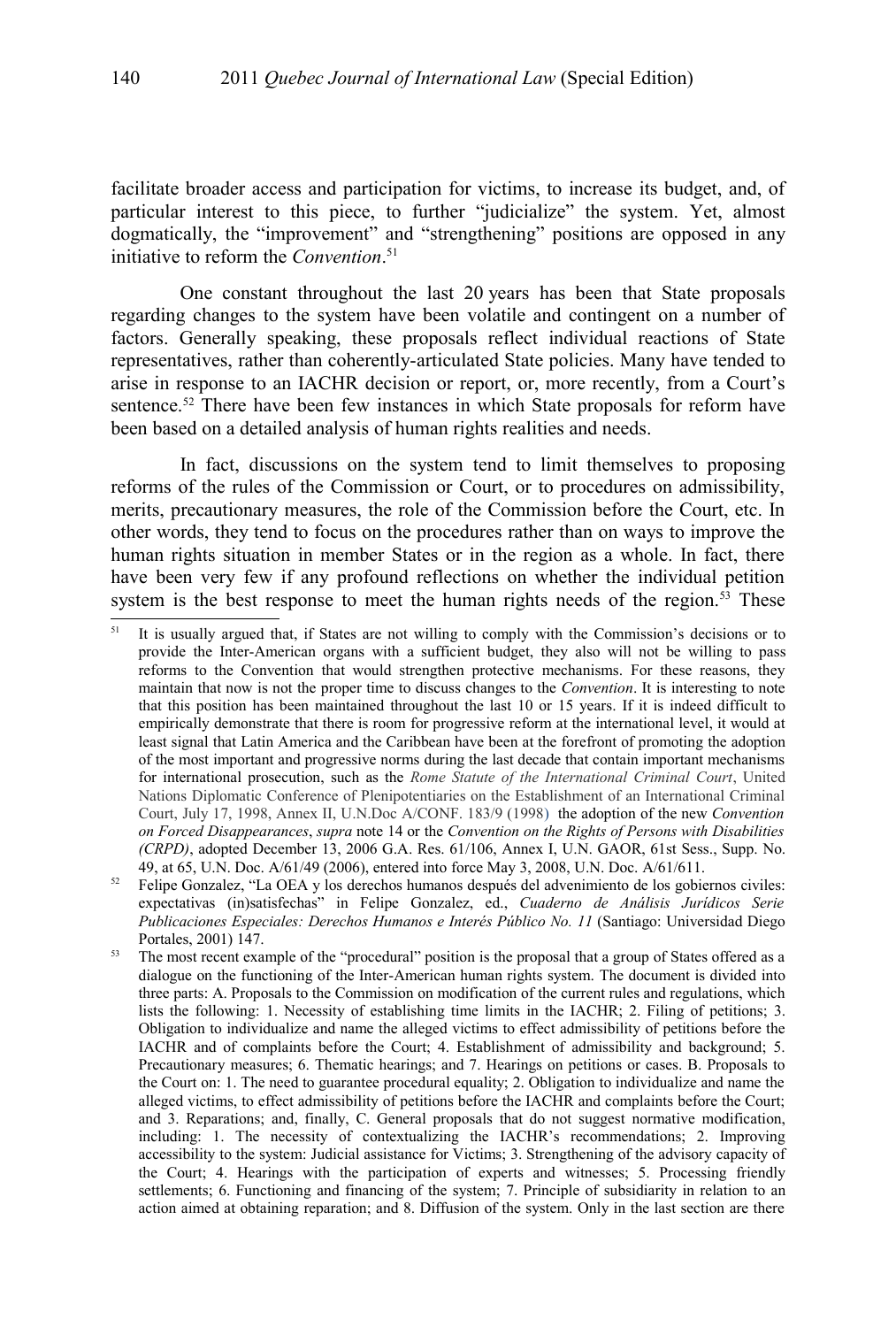debates on the Inter-American system usually also mention, but do not find a solution to, the triad of problems that face the system: budget shortfalls, lack of compliance with Commission and Court decisions, and a lack of universal ratification of Inter-American human rights treaties.

Periodically, in its Annual Report, the Commission evaluates the human rights situation in the Americas. This situation should be the guide to discuss the Inter-American system. Consistently, the Commission indicates that citizen security, social inequality, access to justice, and democratic consolidation are areas which require ongoing attention for their relation to human rights. It highlights the structural weaknesses of democratic institutions, as well as the gaps and contrasts present within the most socio-economically unequal region. It mentions the fragility of the judiciary in the region; the attacks on its independence and impartiality; and problems of unequal access, slow trials, and impunity in cases of serious violations of fundamental rights and of due process. According to the Commission, marginalization and social exclusion continue to characterize the region. It also mentions that intolerable prison conditions, arbitrary detentions, police brutality, and the inequality that affects women, as well as other groups that have traditionally been discriminated against– such as indigenous peoples, Afro-descendants and homosexuals–has also not changed.[54](#page-14-0)

If this diagnostic, along with others that may put more or less emphasis on some of the same factors, is correct,<sup>[55](#page-14-1)</sup> it is worth inquiring what type of Inter-

any brief references to the States' specific needs, such as strengthening the governability or fomenting dialogue between the Commission and national entities. See the note of the delegations of Panama, El Salvador, Brazil, Chile, Peru, Colombia, and Mexico, remitting a document for dialogue between the member States and the members of the Inter-American Commission on Human Rights and the Inter-American Court of Human Rights in OAS, Committee on Political and Juridical Affairs, *Results of the Process of Reflection on the Inter-American System for the Promotion and Protection of Human Rights (2008-2009)*, OR OEA/Ser.G/CP/CAJP-2584/08 rev. 8 (2009).

<span id="page-14-0"></span><sup>54</sup> See e.g. OAS, Inter-American Commission of Human Rights, *Annual Report of the Inter-American Commission of Human Rights: 2009*, OR OEA/Ser.L/V/II/Doc.51, corr.1 (2009), c. 1.

<span id="page-14-1"></span><sup>&</sup>lt;sup>55</sup> For example, in its Annual Report of 2008, Amnesty International indicated that institutional weaknesses continued to perpetuate problems of impunity, denial of equal protection before the law, and police brutality in many Latin American countries, particularly in Central America; *Amnesty International Report 2008: State of the World's Human Rights. Regional Overviews: America*, online: Amnesty International *<*http://archive.amnesty.org/air2008/eng/regions/americas.html*>*. Human Rights Watch discussed the situation of 10 Latin American countries in its World Report of 2008 (Argentina, Brazil, Chile, Colombia, Cuba, Guatemala, Haiti, Mexico, Peru, and Venezuela). Some of the patterns common to these ten countries are: deplorable prison conditions, weakening of the freedom of expression, corruption, problems associated with lack of judicial independence and violence associated with problems to access of land, elections, narcotrafficking or with the presence of paramilitaries and guerrillas; *World Report 2008*, online: Human Rights Watch <www.hrw.org/legacy/wr2k8/introduction/index.htm>. The Political Terror Scale (PTS) gave Latin America a score of 2.4 in 2007, on a scale of 1 to 5. This puts the region approximately halfway between levels 2 and 3. Level 2 is assigned to States which have a limited number of detentions for nonviolent political activities, and where torture and beatings, as well as political assassinations, are rare. Category 3 is made up of States that have extensive political detentions or a recent history with these detentions, where political executions and brutality are common, and arbitrary detention is accepted. PTS includes Brazil, Colombia and Guatemala among the 31 worst States with regard to protection of physical integrity; *Political Terror Scale Data*, online: Political Terror Scale <http://www.politicalterrorscale.org/ptsdata.php>. Transparency International indicated in its Annual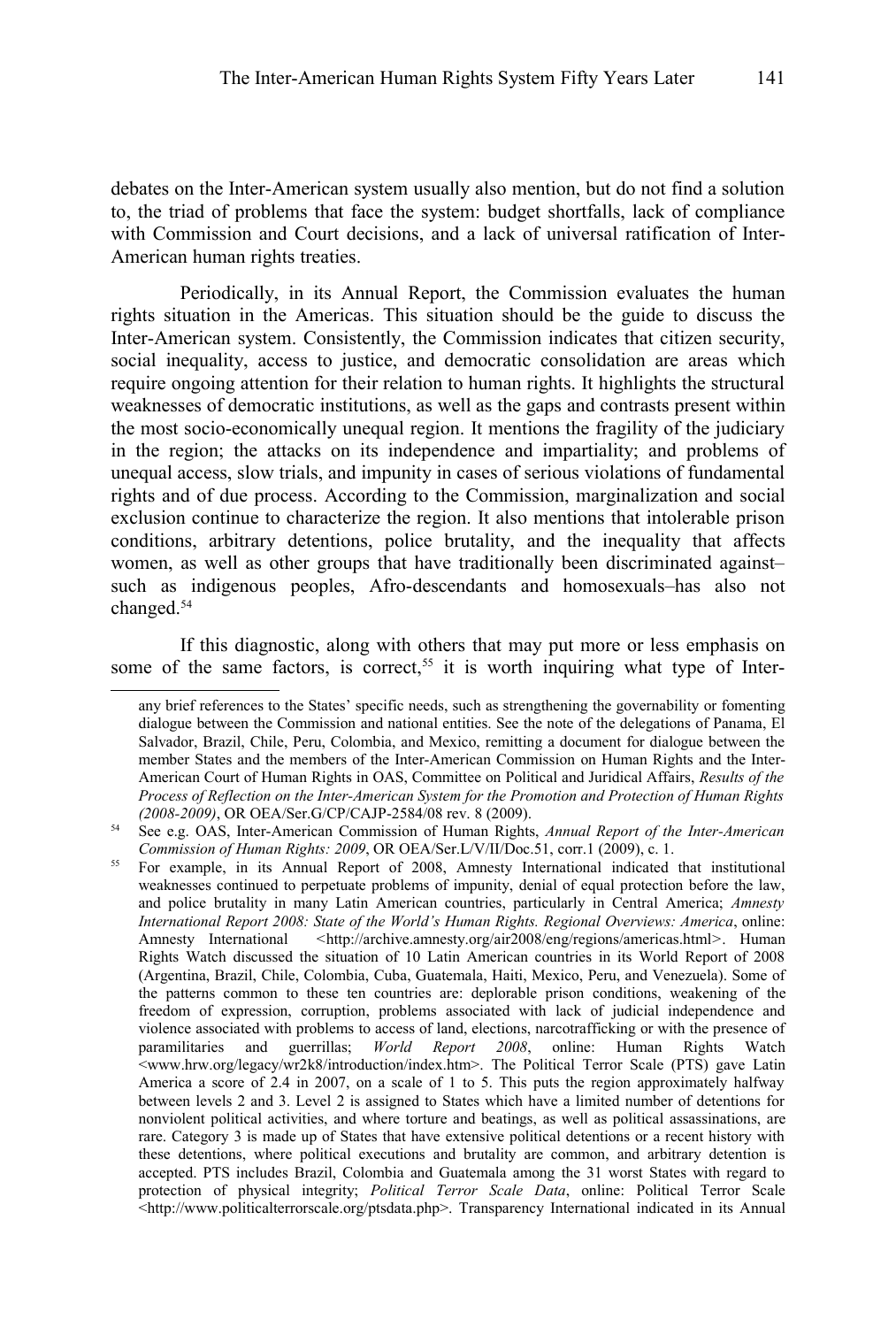American system is required to overcome these challenges. In other words, a reflection on the system should not be made exclusively from a *procedural* perspective, which focuses on the rules and regulations or how the Commission or the Court processes individual petitions, but from a *substantive* perspective that is attuned to the human rights demands of the region and how to approach them from within the regional system. This requires an analysis of the role of the Inter-American system in a regional political scenario with democratically-elected governments but with grave problems of social exclusion and institutional degradation.

From this perspective, it is necessary to strengthen the ability of the Inter-American system to influence the general orientation, formulation, implementation, evaluation, and supervision of public policies that overcome the weaknesses and structural problems of the region. To achieve this goal, it is necessary to rethink the thematic and jurisprudential agenda of the Inter-American system as well as its institutional design, the coordination and balance between its political and judicial tools, its insertion within the OAS, and its working relationship with the States.<sup>[56](#page-15-0)</sup> To put it briefly, the reflection should transcend the simple analysis of procedural questions in the processing of individual complaints.

# **III. A Brief Interlude one the Legalization and** *Judicialization* **of the Inter-American System**

As previously noted, in the last two decades, there has been a strong emphasis placed on the process of the "judicialization" of the system, or in other words, on the central focus placed on the Inter-American *amparo* as an instrument *par excellence* of the system.

In fact, judicialization is part of a wider process that has been dubbed "legalization" in international relations. Legalization, in international relations, is understood as a form of institutionalization along three dimensions.<sup>[57](#page-15-1)</sup> *Obligations*, in the sense that States are juridically related through international rules, and to this end are subject to the rules and procedures of international law, such as those present in the *Convention*. *Precision* in the sense that the rules are clear, defining behavior that is required, authorized, or prohibited. Obligations and precision could explain the preference of a system built around the *Convention* rather than the *Declaration*. Finally, legalization is understood through *delegation* that grants authority to institutions–created by but distinct from States–to implement, interpret, and apply rules, as well as to resolve disputes and, in certain cases, adopt new juridical norms. This dimension could be applied to the Commission, and, more particularly, the

Report of 2007 that the level of perceived transparency in Latin America is 3.8 on a scale of 0 to 10, where 0 represents the highest level of corruption and 10 the highest level of transparency; *Transparency International's Global Corruption Report 2007*, online: Transparency International <http://www.transparency.org/regional\_pages/americas/publicaciones>.

<span id="page-15-0"></span><sup>&</sup>lt;sup>56</sup> Abramovich, *supra* note [49.](#page-12-2)<br><sup>57</sup> See Kenneth W. Abbott

<span id="page-15-1"></span><sup>57</sup> See Kenneth W. Abbott *et al.*, "The Concept of Legalization" (2000) 54 International Organization 401.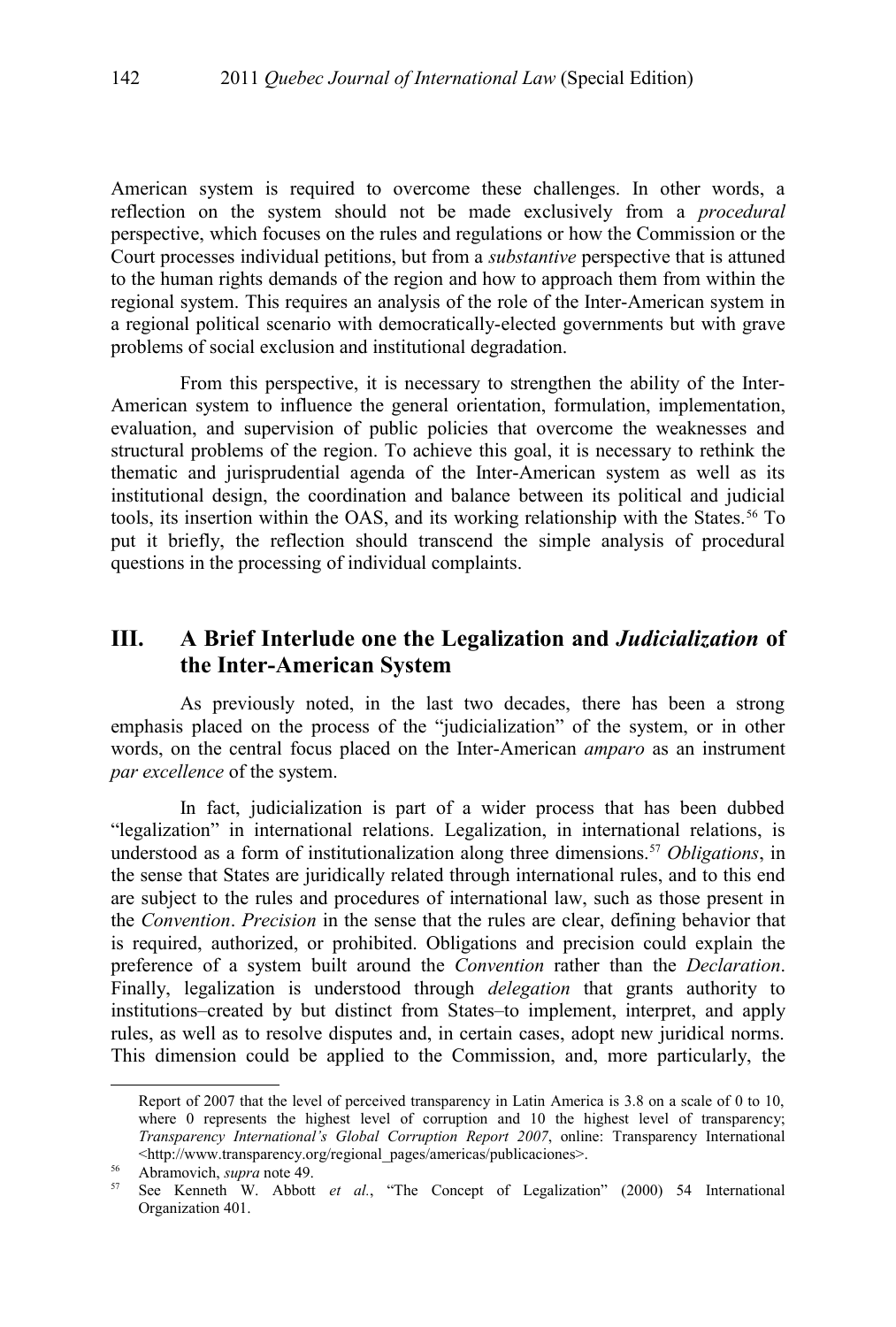Court, as the institutions created to interpret and apply the *Convention*.

Judicialization could be defined as the manifestation of this latter aspect, when dispute resolutions are assigned to a judicial organ. Some have limited the use of the term "judicialization" to the process by which an administrative entity monitors member States through means that resemble legal procedures. This type of institution functions with a judicialized instrumentation of a formal tribunal, as happens when formal legal opinions are handed down, through the development of "jurisprudence", the presence of judicial criteria to evaluate evidence or criteria of active or passive procedural standing.[58](#page-16-0) This could be the case with the Commission that increasingly adopts a judicial approach to the individual complaints despite the fact that the IACHR is not a judicial body.

The system's approach to "legalization"/"judicialization" can be analyzed from definitions that are not offered in international relations theory, but from political science. For example, Brinks and Gauri maintain that "legalization" of a particular policy area requires that (i) the case successfully becomes a legal case (legal mobilization), (ii) the case reaches a decision, (iii) the guarantee of its compliance, and, in many cases (iv) some type of post-litigation follow-up. Legalization of politics or of a specific policy occurs once the courts and lawyers are considered important actors and legal categories and legal discourse are prominent in the design and implementation of public policies.<sup>[59](#page-16-1)</sup> This is precisely what is happening, at least in part, within the Inter-American system, where debates on human rights are increasingly rising out of the processing of individual cases in lieu of other mechanisms and, are being shaped in the domain of lawyers who specialize in litigation (representatives of victims, State's legal bureaucracies, staff of the Secretariats of the Court and the Commission, and judges and commissioners). For instance, in the last 10 years only one Commissioner, Susana Villarán, was not a lawyer.

In the case of the Inter-American system, I apply the term "judicialization" to understand three parallel and complementary processes: (i) an increased emphasis in the processing of cases over other tools within the system such as on-site visits or technical assistance; (ii) a belief that the judicial Inter-American *amparo* is better than the quasi-judicial *amparo* and (iii) an increased understanding that the individual petitions should be handled as a judicial process (particularly by the Commission, a quasi-judicial).<sup>[60](#page-16-2)</sup>

<span id="page-16-0"></span><sup>58</sup> See Edgard Weisban, "Verdictive discourses, shame and judicialization in pursuit of freedom of association rights" in Mecklend-García & Çali Başak, eds., *The Legalization of Human Rights* (New York: Routledge, 2006) 134.

<span id="page-16-1"></span><sup>&</sup>lt;sup>59</sup> Varun Gauri & Daniel Brinks, "Introduction: The Elements of Legalization and the Triangular Shape of Social and Economic Rights" in Varun Gauri & Daniel Brinks, eds., *Courting Social Justice: Judicial Enforcement of Social and Economic Rights in the Developing World* (New York: Cambridge University Press, 2008) 1.

<span id="page-16-2"></span><sup>60</sup> For example, in the IACHR's Report, OAS, Inter-American Commission on Human Rights, *Access to Justice as a Guarantee of Economic, Social, and Cultural rights. A Review of the Standards Adopted by the Inter-American System of Human Rights*, OR OEA/Ser.L/V/II.129/Doc.4 (2007), the Commission indicates that it "elaborated this study with the goal of revising and systematizing *the jurisprudence of the Inter-American System of Human Rights, as much the IACHR as the Court* [...] on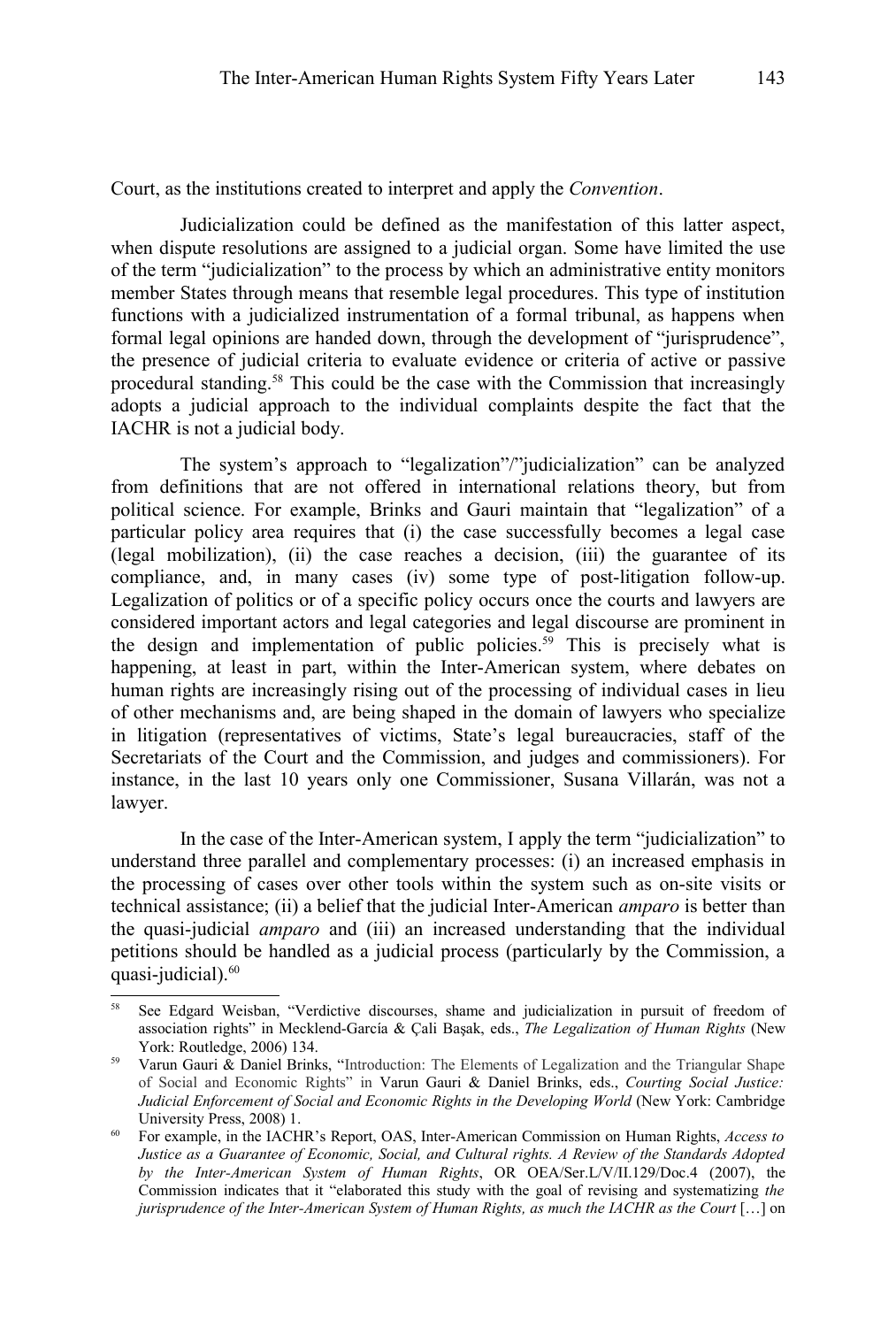The type of judicialization of most concern is the concentration of the IACHR's resources and time in the processing and resolution of individual cases. $61$ Faced with non-full-time commissioners who only meet three or four times per year, the concentration on cases leaves the Commission and its Secretariat with very limited time for the development of its political and promotional functions. Additionally, these cases become one of the Commission's main, if not only, sources of information on the human rights situation. This is especially problematic because individual cases do not necessarily address structural problems. Many collective demands cannot be litigated given the general lack of action such as class action cases or collective *amparos*. The cases also only reflect the interests of the organizations that come before the Inter-American system and that know how to deal with another aspect of "judicialization" (the strictest application of procedural and judicial criteria). Finally, many times the focus on the processing of cases limits the possibility or is invoked to facilitate the limitation of the Commission's involvement in current events or in general debates or public policies, since it could mean a pre-judgment on a case that could eventually reach the IACHR.<sup>[62](#page-17-1)</sup>

# **IV. The Need to Centralize Human Rights Within the OAS**

The Inter-American human rights system is a mechanism that operates within a regional intergovernmental organization. For this reason, the member States collectively and the OAS as an institution should integrate a human rights perspective in a more systemic, coherent, and prominent way.[63](#page-17-2) The Secretary-General of the

four central themes that it has prioritized with respect to judicial protection" [emphasis added] [translated by author].

<span id="page-17-0"></span><sup>61</sup> Some have called attention to the risks that *legalization* and *judicialization* may pose, especially through the phenomenon of *overlegalization* that occurs when substantive rules of a treaty or the processes inherent to international monitoring of obligations outlined in human rights instruments are too invasive to States' sovereignty, which leads governments to fail to comply with international supervisory organs, or they may go as far as withdrawing from or denouncing the treaty at hand. In other words, expensive interpretations by international organs that expand the reach of treaties could demand profound changes in domestic practices and legislation. This could provoke internal opposition to compliance with such interpretations and even pressure to modify or denounce the treaty. Two examples that illustrate this phenomenon within the Inter-American system are: 1) the withdrawal of the contentious jurisdiction of the Court by the government of Peru under Alberto Fujimori, after the Court had resolved a few cases on terrorism and that the Commission had remitted to the Court the complaints on the situation of the television channel belonging to regime opponent Baruch Ivcher and the removal of independent judges from the Peruvian Constitutional Tribunal, and 2) the denouncing of the Convention on the part of Trinidad and Tobago upon seeing itself judicially complained against before the Court for its way of regulating and applying the death penalty. See Laurence R. Helfer, "Overlegalizing Human Rights: International Relations Theory and the Commonwealth Caribbean Backlash Against Human Rights Regimes" (2002) 102 Colum. L. Rev*.* 1832. I agree with the conclusions on the risks inherent to excessively legalizing the mechanism for protection of rights, although not with the examples used to illustrate this point, and neither with the idea that a stronger concern should be placed on the dangers of being too invasive to State's sovereignty.

<span id="page-17-1"></span>Equal See Abramovich, *supra* note [49.](#page-12-2) See also *infra*, note [101](#page-32-0) and accompanying text.<br>  $\frac{63}{1}$  I will leave for another opportunity a reflection on if within the next fifty years to

<span id="page-17-2"></span>I will leave for another opportunity a reflection on if, within the next fifty years, the OAS and the Inter-American human rights system will continue to be the regional forum *par excellence* with regard to human rights. It is worth briefly mentioning a few initiatives that could be indicative of either new regional trends alternative to the role of the OAS with regard to human rights or, on the contrary,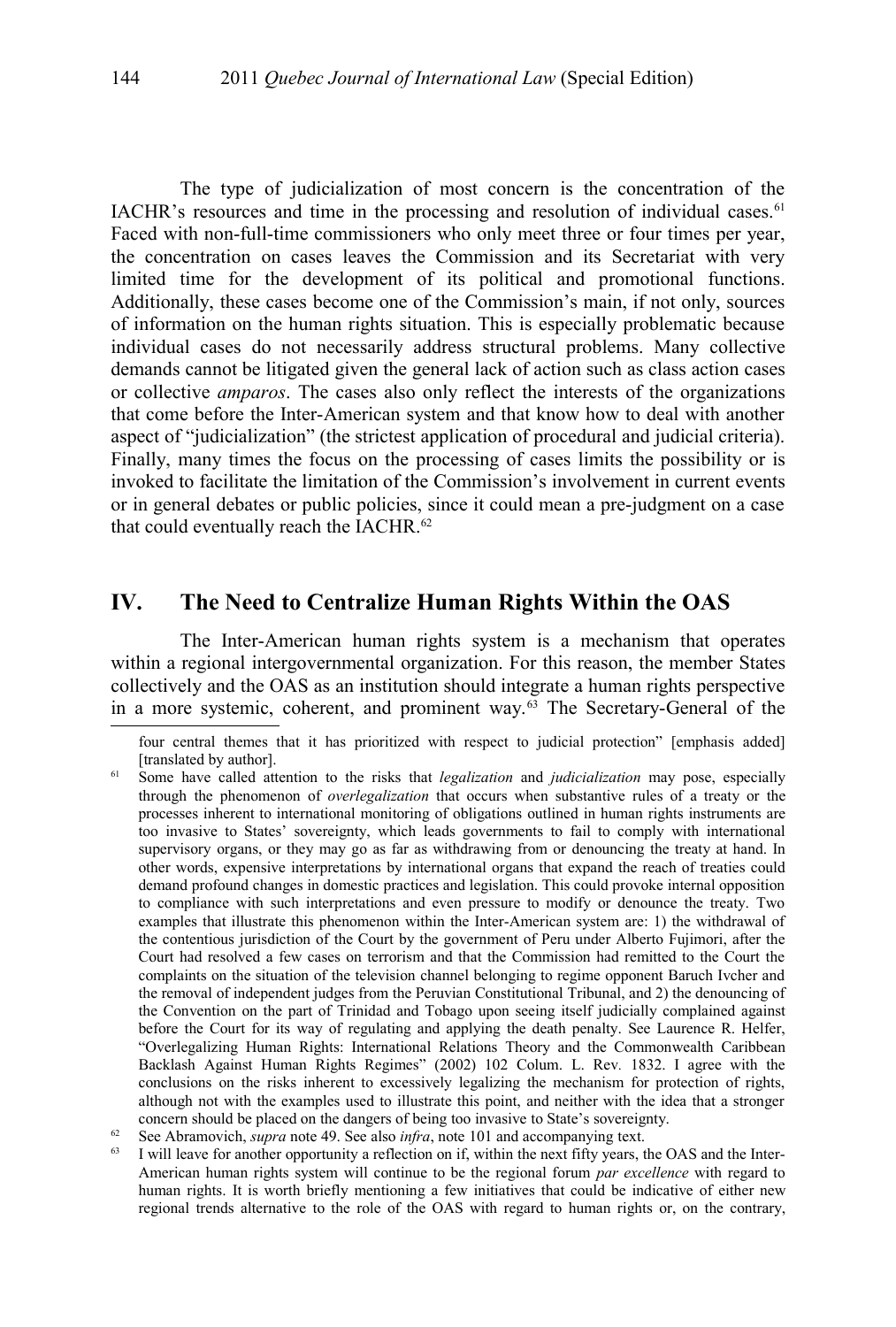OAS has noted that "[a]s far as the Secretary General is concerned, in line with the mandates of the Presidential Summits and the OAS General Assemblies, I have included the area of human rights as one of the four programmatic themes of the hemispheric agenda, which will orient its work during the remainder of the term."<sup>[64](#page-18-0)</sup> However, this and other similar manifestations do not translate in the daily operation or in the strategic short-, medium-, or long-term work agenda of the different Inter-American organs, nor in the collective OAS actions.

Normatively, Article 2 of the *Charter of the Organization of American States* does not include the defense or promotion of human rights as part of the Organization's "essential purposes."<sup>[65](#page-18-1)</sup> If the effective promotion and protection of

expressions of subregional complementarity to regional Inter-American mechanisms. For example, the Andean Presidential Council adopted the *Andean Charter for the Promotion and Protection of Human Rights*, Bolivia, Columbia, Ecuador, Peru and Venezuela, 26 July 2002, online: UNHCR <http://www.unhcr.org/refworld/docid/3de4f94a4.html>. The *Charter* declares that it "is the first comprehensive manifestation of the Andean Community on the subject of human rights in the Community sphere, and that it complements national, international, and universal regulations thereon" (Article 63) and States indicate that "[t]hey shall cooperate actively with the United Nations and Inter-American systems for the protection and promotion of human rights, and foster cooperation between both systems" (Article 82). However, it leaves the door open, since "[t]hey agree to promote the principles and objectives of the *Andean Charter for the Promotion and Protection of Human Rights* through the mechanisms mentioned in this section, without prejudice to the future incorporation of other follow-up ways and means through the pertinent Community channels" (Article 86). The XI Reunion of the High-Level Authorities in Human Rights of MERCOSUR and Associated States approved a proposal for the creation of a Human Rights Public Policy Institute for MERCOSUR. This project has been brought to the Common Market Council for its final consideration. The Institute, according to the adopted proposal, will arrange the design of and compliance with public policies related to the subject matter. It would be designed to provide technical assistance to the States. The institution's activities should "be complementary to the efforts of the various actors operating within the region" (Preamble). See "MERCOSUR Human Rights Public Policy Institute" *INTAL Monthly Newsletter* (June 2008), online: INTAL <http://www.iadb.org/intal/articulo\_carta.asp?tid=5&idiom a=eng&aid=448&cid=234&carta\_id=759>. In 1997, the Heads of State of the Carribean Community (CARICOM) approved a *Charter of Civil Society* that enumerated a series of rights and established a system of reporting to CARICOM on the implementation of the *Charter* in every country. The Caribbean Court of Justice, also created under CARICOM, has jurisdiction of appeal over the majority of the Caribbean countries and the mandate to unify the interpretation of the advisory norms of CARICOM; *Charter of Civil Society for the Carribean Community*, online: <http://actrav.itcilo.org /actrav-english/telearn/global/ilo/blokit/caricha.htm>. The President of the Supreme Court of Venezuela, Magistrate Luisa Estella Morales Lamuño, in the IV Summit of Presidents of Judicial Powers of the Union of South American Nations (Unasur), which took place in Cartagena de Indias, Colombia, from August 26-29 of 2009, proposed the creation of a Tribunal to promote, protect, and enforce human rights in the region. See "Presidenta del TSJ expresó necesidad de crear Tribunal Regional de Derechos Humanos" online: Supreme Court of Venezuela, <http://www.tsj.gov.ve/ informacion/notasdeprensa.asp?codigo=7119>. Many have analyzed the recently-concluded Summit of Unity, which took place in Rivera Maya, Mexico, as the embryo for the birth of a new regional organization. See e.g., Alberto Najar, "Cumbre de Cancún: ¿Adiós a la OEA?" (22 February 2010), online: BBC Mundo <http://www.bbc.co.uk/mundo/america\_latina/2010/02/ 100222\_0950\_mexico cumbre rio sao.shtml>.

<span id="page-18-0"></span><sup>64</sup> José Miguel Insulza, Address (Secretary General of the Organization of American States in the Inaugural Session of the 127th Period of Sessions of the Inter-American Commission on Human Rights, 26 Februrary, 2007) online: OAS <http://www.oas.org/en/media\_center/videos.asp? sCodigo=07-0032> [translated by author].

<span id="page-18-1"></span><sup>&</sup>lt;sup>65</sup> These essential purposes are: a) to strengthen the peace and security of the continent; b) to promote and consolidate representative democracy, with due respect for the principle of nonintervention; c) to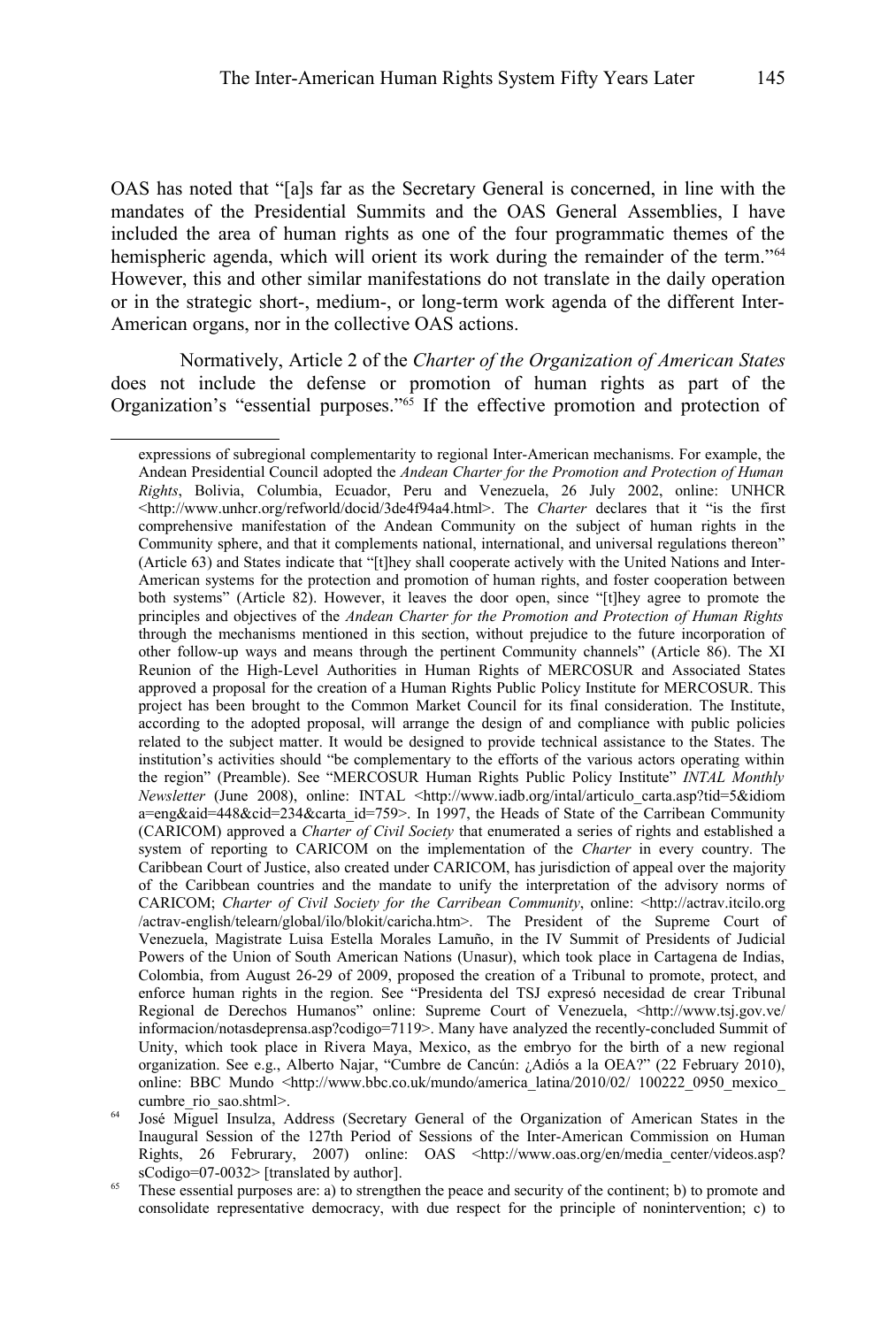these rights is effectively among the priorities of the region, the text of the *OAS Charter* should be modified to include this promotion and protection of human rights as one of the central goals of the Organization. In fact, the normative lacuna is indicative that the OAS was not created to be and does not act as a regional organization to protect or promote human rights. Also, this explains why, in many aspects, the Commission and the Court are so marginalized within the OAS. In the same sense, given that the central organs of the system are the Court and Commission, the *OAS Charter* should include the Court to fill the gap, as the *OAS Charter* currently only recognizes the Commission.<sup>[66](#page-19-0)</sup> This would mean that the Court is an integral part of the OAS and it is a collective duty of all OAS member States to enforce its judgments but not that the Court has full jurisdiction over all member States of the OAS.

The principal source of effectiveness, legitimacy, and credibility of the Inter-American system is the independence and autonomy of the Commission, the Court, and its respective Secretariats. The process of judicialization requires that the organs that handle individual petitions act with independence and impartiality. Obviously, independence and autonomy are also essential for the development of the political/promotional activities of the Commission. Impartiality, independence, autonomy, and technical expertise are important elements in the development of its activities in the matters of cooperation, technical assistance, promotion, and supervision with relevant political and social actors of the different countries. For this reason, the OAS should guarantee the independence and impartiality of the IACHR and Court as well as the financial and administrative autonomy of their Secretariats. At the same time, the OAS should adopt a more transparent process for the selection of commissioners and judges that assures that members that arrive at the Commission and Court are the most capable and qualified.<sup>[67](#page-19-1)</sup>

prevent possible causes of difficulties and to ensure the pacific settlement of disputes that may arise among the member States; d) to provide for common action on the part of those States in the event of aggression; e) to seek the solution of political, juridical, and economic problems that may arise among them; f) to promote, by cooperative action, their economic, social, and cultural development; g) to eradicate extreme poverty, which constitutes an obstacle to the full democratic development of the peoples of the hemisphere; and h) to achieve an effective limitation of conventional weapons that will make it possible to devote the largest amount of resources to the economic and social development of the member States. *Charter of the Organization of American States*, 30 April 1948, O.A.S.T.S. Nos. 1- C & 61, 119 U.N.T.S. No. 1609 (entered into force 13 December 1951), art. 2 [*OAS Charter*].

<span id="page-19-0"></span><sup>66</sup> Articles 53 and particularly 106 of the *OAS Charter*, *ibid.*, only refer to the Inter-American Commission on Human Rights. There is no explicit reference to the Court in the *OAS Charter*.

<span id="page-19-1"></span> $67$  The actual system for naming judges and commissioners is as follows: nomination of up to three candidates by the States (members of the OAS for the Commission and parties to the Convention for the Court), followed by election by the General Assembly (with votes from all member States in the case of the Commission and only States parties to the Convention for the Court). Both nomination and election lack transparency and control. At the domestic level, States enjoy complete and absolute discretion with respect to the system of nomination that they adopt. The *OAS Charter*, the *Convention*, and the *Statutes* of the Commission and the Court do not say anything about the domestic nomination process; *Statute of the Commission*, *supra* note [13;](#page-5-1) OAS, General Assembly, 9<sup>th</sup> Sess., *Statute of the Inter-American Court of Human Rights*, OR OEA/Ser. P/IIX.0.2 (1979). The OAS has not established any criteria on the nomination procedures at the domestic level, nor does it require States to indicate which mechanism they have used. At the moment of election, at the international level, the OAS only utilizes the perfunctory Resolutions AG/RES.2120 XXXV-O/05 that invites "to consider the possibility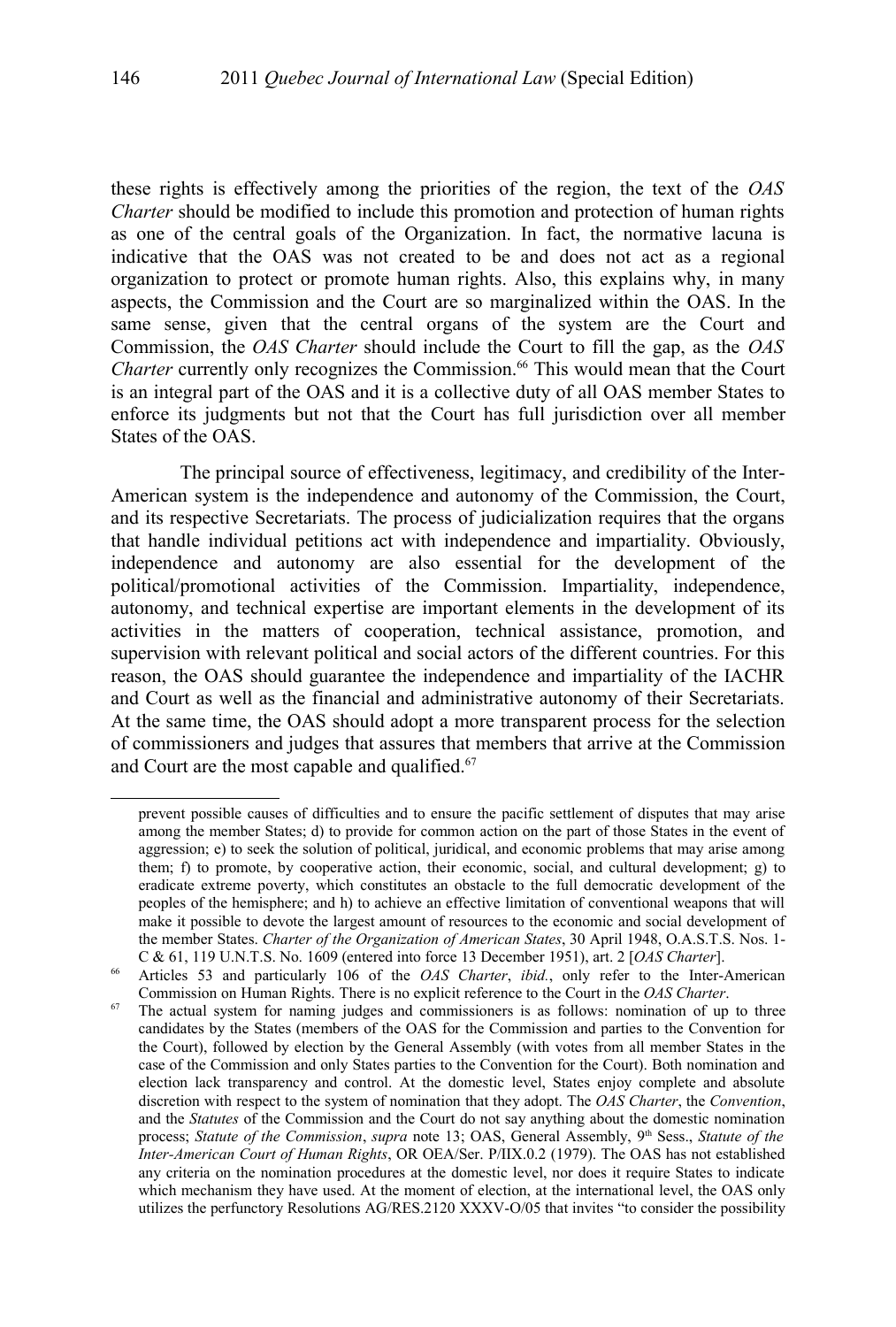More than just a normative change, it is required that the OAS itself centralize its work on human rights. If the budget reflects the political priorities of the OAS, then the promotion and protection of human rights is only 5 % of those political priorities. If what the Secretary General has indicated is true, that human rights make up one of the four central themes in the programmatic agenda of the hemisphere, then 25 % of the Organization's budget should go toward the Inter-American human rights system. Likewise, the external fundraising efforts of the OAS should also reflect this centrality. By providing limited financial resources, the OAS conditions the functioning of the human rights system in a highly political way. It is not only that the OAS does not provide enough resources to hire more lawyers or have more sessions; it also affects the work the system is able to carry out. The processing of the individual petitions is less costly than the permanent or frequent presence of the Commission in the OAS countries, or the development of stable and sustainable technical assistance programs. At the same time, this lack of resources creates tensions in decisions on how to use the few resources that the IACHR and Court have. If the Commission is not able to hold more sessions, should it grant more hearings to hear arguments on individual cases or on general human rights situations? Should the IACHR hire more lawyers to deal with the backlog and problems of procedural delay indicated above, or more personnel to make economic, social, political, or anthropological analyses that would allow it, in turn, to make better, more precise diagnostics on domestic and regional human rights realities? The latter would also allow the Commission to design proposals for the elaboration, adoption, implementation, evaluation, and investigation of public policies from the Inter-American human rights perspective.

Placing the human rights agenda at the center of the activities of the OAS would require more cooperation between the IACHR and the key areas functioning within or under the auspices of the OAS, such as the Inter-American Committee

of organizing consultations with civil society organizations in order to help propose the best candidacies for positions with the Inter-American Commission and the Inter-American Court of Human Rights" and asks the Secretary General to "publish the corresponding candidate's curriculum vitae on the OAS website."; OAS, General Assembly, 4th Sess., *Presentation of Candidates for Membership of the Inter-American Commission on Human Rights and the Inter-American Court of Human Rights*, OR OEA/AG/RES.2120 (XXXV-O/05) (2005). However, there is no space that allows for the questioning of the suitability of the candidates for each position, for them to be able to make public presentations on their positions on and qualifications in the area of human rights, for them to be questioned by the States, nor for States to express which criteria have been used to evaluate and support candidates. International mechanisms for judge selection generally suffer from the same problems, but there are incipient advances in mechanisms provided for the selection of judges for the International Criminal Court and the European Court of Human Rights. These mechanisms are meant to increase transparency and ensure the quality of those who are part of the international judiciary. See Neil Falzon, Matthias Goldmann & Ketevan Khutsishvili, eds., *Nomination and Election of Judges to International Courts: A Comparative Study* (Brussels: The European Law Students' Association Legal Research Group, 2002); Jutta Limbach *et al.*, *Judicial Independence: Law and Practice of Appointments to the European Court of Human Rights* (London: Interights, 2003); Ruth Mackenzie & Phillipe Sands QC, "Judicial Selection for International Courts: Towards Common Principles and Practices," in Kate Malleson & Peter Russell, eds., *Appointing Judges in an Age of Judicial Power: Critical Perspectives from Around the World* (Toronto: University of Toronto Press, 2006) 21. In fact, the mechanism that has been established by the IACHR for the election of Special Rapporteurs, Resolution 04/06, could be a model for consideration by the OAS.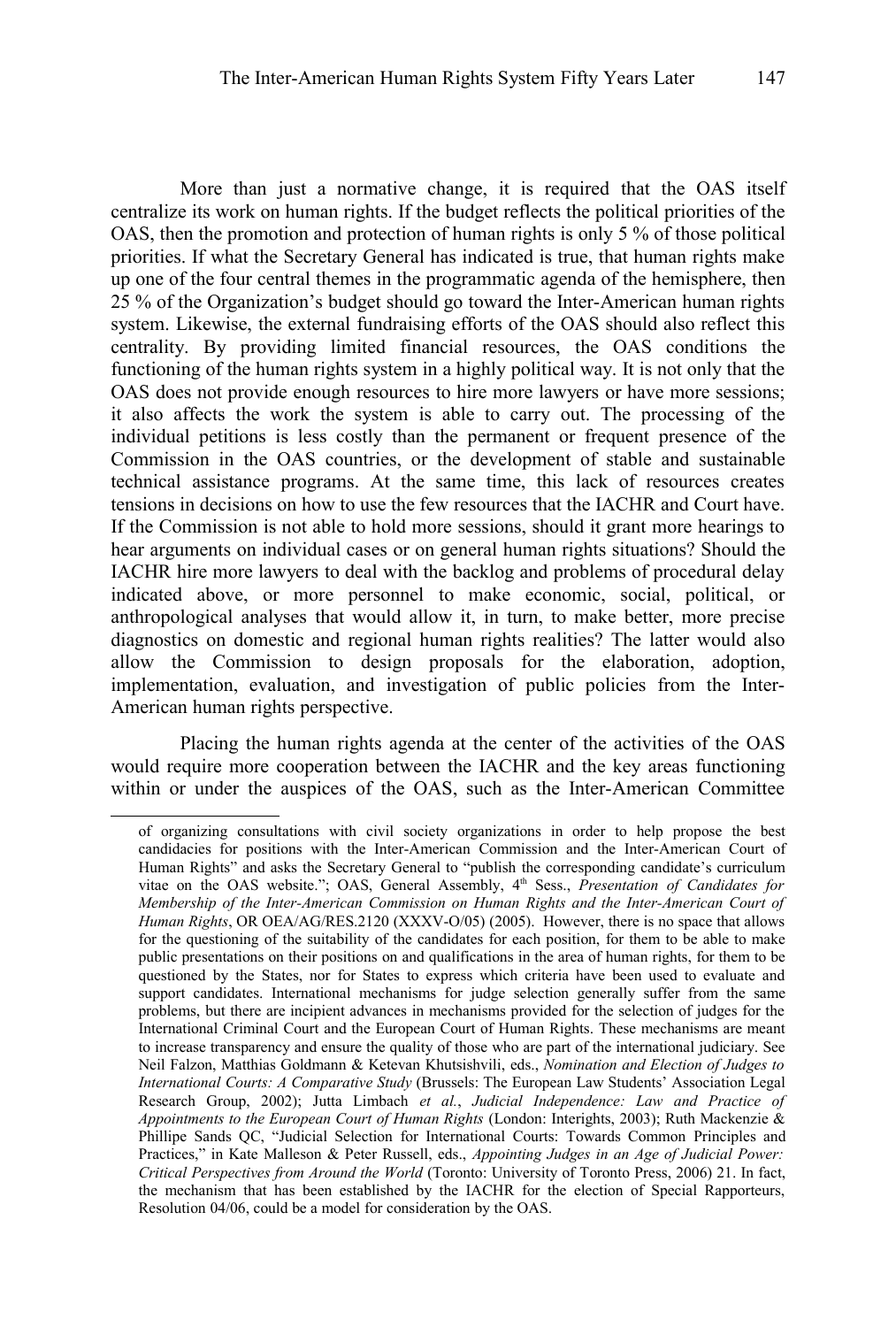against Terrorism, the Executive Secretary for Integral Development, the *Mechanism for Follow-Up on Implementation of the Inter-American Convention Against Corruption*, [68](#page-21-0) Meeting of Ministers of Justice, and Attorneys General of the Americas (REMJA), to name a few. Although these institutions or meetings include human rights issues in their mandates, rarely do they interact with the IACHR, and neither do they take the case law developed by the Court seriously.

For example, one of the means of monitoring the *Convention of Belém do Pará* on violence against women is through the *Mechanism for Follow-Up on Implementation of the Inter-American Convention on the Prevention, Punishment, and Eradication of Violence Against Women* (*MESECVI*). This Mechanism's statute establishes that the Secretariat should be made up of the Permanent Secretariat of the Inter-American Women's Commission and "with the assistance, when necessary, of the Inter-American Commission of Human Rights (IACHR)".<sup>[69](#page-21-1)</sup> However, the *Method for Evaluation of and Follow-Up on the Implementation of the Provisions of the Convention of Belém do Pará*, approved by States parties, does not foresee any formal role for the IACHR as a source of information, as a technical assistant for evaluation, or for monitoring the implementation of the recommendations.<sup>[70](#page-21-2)</sup> Normatively, it is assumed that there would be a relationship between the States and the IACHR, but in practice, the OAS and its member States do not implement the central role that the IACHR should have in putting the human rights perspective in practice.

The same can be said for the Inter-American Council for Integral Development (CIDI). According to its *Statute*, "it is an organ of the Organization of American States (OAS) that directly answers to the General Assembly, with decisive powers in the subject of solidarity and cooperation for integral development. It also constitutes a forum for Inter-American dialogue on matters of interest in the hemisphere in this area." It has "as an end goal to promote solidarity and cooperation among member States to support integral development, and in particular to contribute to the elimination of poverty" and "it carries out its objectives through the *Strategic Plan for Partnership for Integral Development and Solidarity*." However, the *Strategic Plan for Partnership for Integral Development and Solidarity 2006-2009 (Plan)* only mentions human rights in the following point: "To contribute to member States' efforts to develop educational materials on the matters of democracy and human rights, including women's human rights." This approach highlights the fact that the OAS has still not developed a human rights perspective on integral development.[71](#page-21-3) Additionally, the Executive Secretary of Integral Development, who coordinates activities of cooperation among the different departments and other

<span id="page-21-0"></span><sup>68</sup> OAS, General Assembly, 3rd Sess., *Mechanism for Follow-Up on Implementation of the Inter-American Convention Against Corruption*, OR OEA/AG/RES.1784 (XXXI-O/01) (2001).

<span id="page-21-1"></span><sup>&</sup>lt;sup>69</sup> OAS, General Assembly, 4<sup>th</sup> Sess., *Mechanism for Follow-Up on Implementation of the Inter-American Convention on the Prevention, Punishment, and Eradication of Violence Against Women,* "*Convention of Belém do Pará*", OR OEA/AG/RES.2371 (XXXVIII-O/08) (2008), art. 5.4.

<span id="page-21-2"></span><sup>70</sup> OAS, Committee of Experts on Violence, *Method for Evaluation of and Follow-Up on the Implementation of the Provisions of the Convention of Belém do Pará*, OR OEA/ Ser.L/II.7.10/MESECVI/CEVI/Doc.7/05 rev.1 (2005).

<span id="page-21-3"></span> $71$  Of course, it is important to keep in mind that development and respect for human rights, though they may be interrelated, are not the same.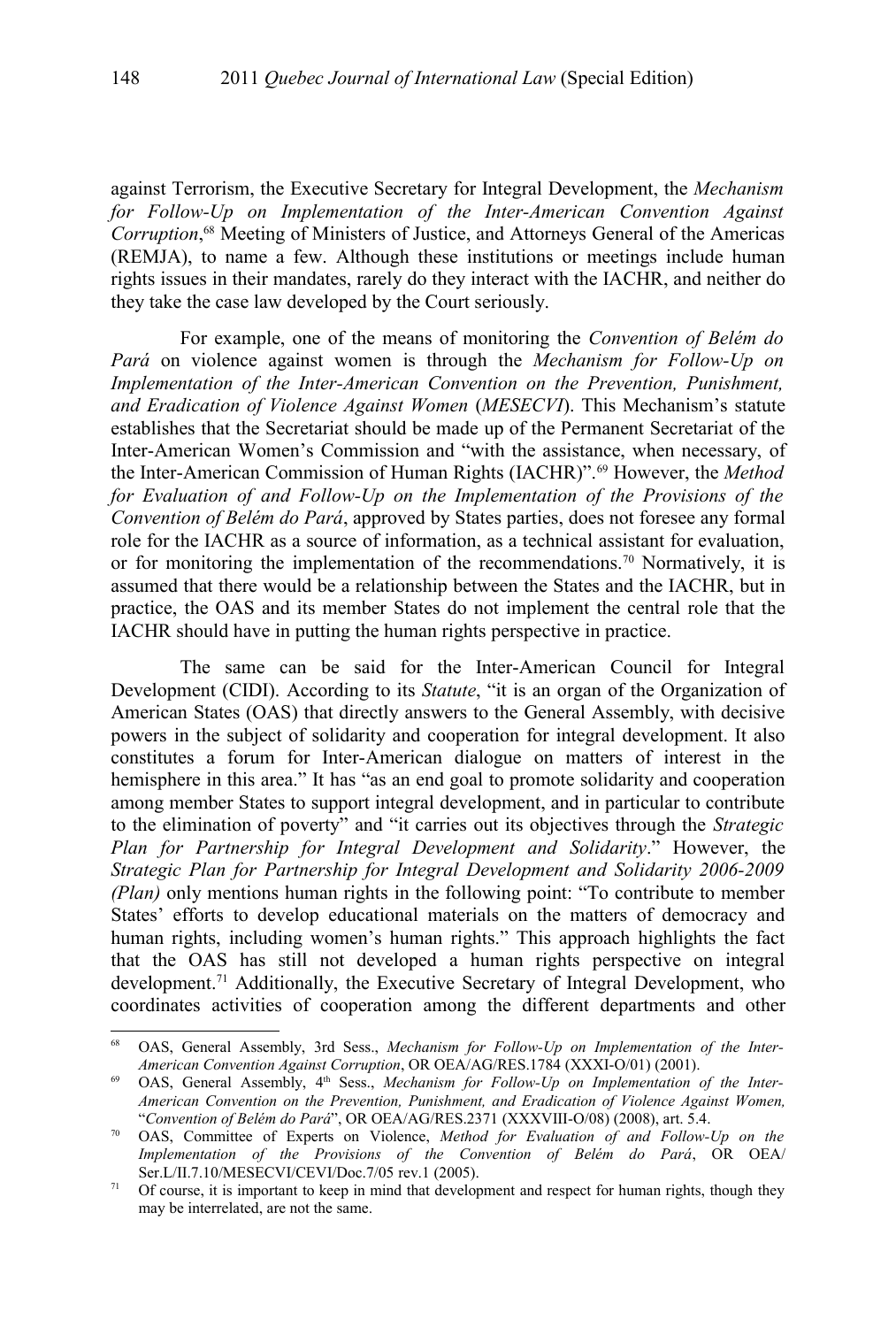dependencies of the General Secretary who deal with this *Plan*, has never developed activities in conjunction with the IACHR, nor has it sought the Commission's advice. It has also never invited the Commission to any of its meetings.

REMJA also serves as an example of the lack of strategic vision of the Inter-American organs. At a meeting of the Attorneys General and Ministries of Justice there is no doubt that human rights issues should and are on their agendas. However, there is no evidence that REMJA has ever included the Inter-American Commission in a discussion on the administration of justice, judicial issues, or related matters.

Finally, the seriousness and credibility of the OAS as a whole and of each member State depends on the integration and full participation of all member States in the human rights system. The OAS should encourage, and ideally require, its member States to be parties to the *Convention* and accept the jurisdiction of the Court. In other words, the Inter-American *amparo* should be a recognized right of all residents of the OAS member States. This would require the creation of sufficient incentives so that, within a reasonable time frame, all member States would become parties to the *Convention* and would be under the jurisdiction of the Court.<sup>[72](#page-22-0)</sup> For example, the year 2019–almost eight years from now and fifty years after the adoption of the *Convention*–could be an appropriate time for general ratification of the Convention and acceptance of the jurisdiction of the Court. To achieve this ambitious goal, the Commission and General Secretary should design a strategic plan, together with the States, to support them and provide them with incentives throughout this process. Perhaps at the end of this suggested time frame for full participation in the human rights system, the OAS should consider whether those States that have not adhered to the central human rights treaty should still be part of the Organization,<sup>[73](#page-22-1)</sup> or if they can enjoy the same rights as the States that do fully participate in the Inter-American system.<sup>[74](#page-22-2)</sup>

The States that have still not ratified the Convention nor accepted the jurisdiction of the Court could be required to periodically inform the Permanent Council, the Secretary General, and the Commission of the status of legislation and practice of rights protected through the *Convention*, indicating in what ways they either have implemented or propose to implement any of the provisions of the *Convention*. They should also indicate the steps they have taken toward ratification of the *Convention*, as well as the difficulties that impede or delay ratification and

<span id="page-22-0"></span> $72$  This is the system that is used within the European Council, where full acceptance of the European Convention on Human Rights, including acceptance of the jurisdiction of the European Court of Human Rights, is a condition for the admission of new States to the European Council. See Peter Leuprecht, "Innovations in the European System of Human Rights Protection: Is Enlargement Compatible with Reinforcement?" (1998) 8 Transnat'l L. & Contemp. Probs. 327.

<span id="page-22-1"></span><sup>73</sup> The exclusion from the OAS of important countries due to the non-ratification of the *Convention* is not only a political impossibility in current conditions, but it could also be harmful for protection of human rights and put the existence of the OAS itself in risk. Precisely for this reason, all possible mechanisms and incentives should be used to fully integrate said States in the regional human rights system.

<span id="page-22-2"></span><sup>&</sup>lt;sup>74</sup> For example, this could stop said States from nominating members to the IACHR or to participate in elections for commissioners or judges – in a case in which the State has ratified the *Convention* but has not accepted the Court's jurisdiction.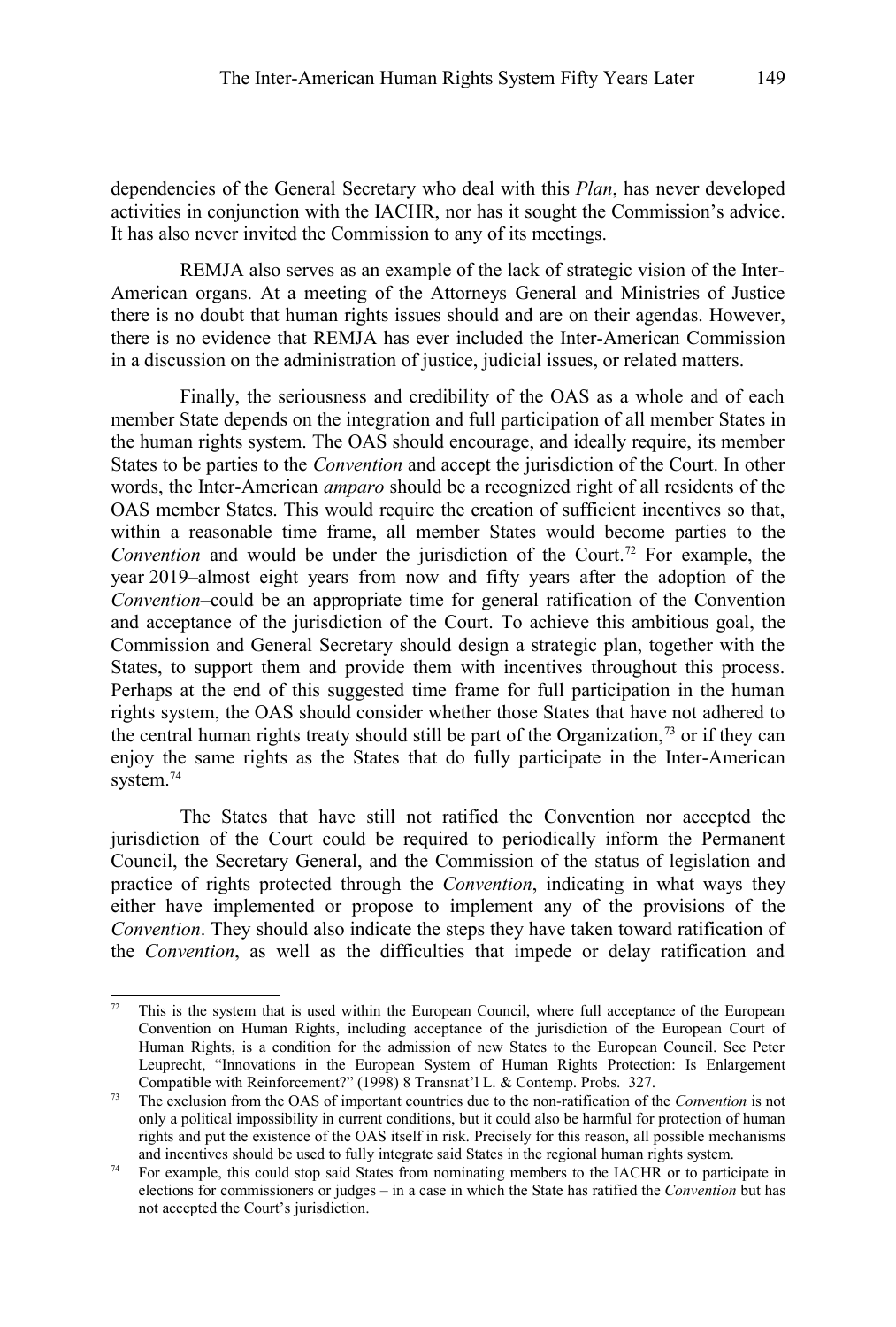measures that have been adopted to overcome these obstacles.[75](#page-23-0) The Commission should then elaborate a working plan, including technical assistance, to facilitate the process of ratification and acceptance of the jurisdiction of the Court.

## **V. Links Between the Protection of Democracy and the Defense of Human Rights**

The *Inter-American Democratic Charter* clearly points to the inter-relationship between democracy and human rights.<sup>[76](#page-23-1)</sup> In practice, however, the OAS has limited itself to the application of mechanisms to defend democracy outlined in the *OAS Charter* and in the *Democratic Charter* on the exercise of the right to vote (origins of the democratic system), but not on the overall quality of democracy. This is dangerous for two clear reasons. On the one hand, it gives international legitimacy to governments with hints of authoritarianism that comply with basic democratic requirements, but only in a formal way. On the other hand, it prohibits the democratic clause from being understood and interpreted as the fundamental axis around which governments should act to protect and guarantee all the rights espoused in the Inter-American system.<sup>[77](#page-23-2)</sup>

It is of fundamental importance to link the reactionary mechanisms of the Organization before the crisis of democratic governability with the full guarantee of human rights. Particularly, grave and systematic violation of human rights and consistent, repeated failure to comply with the decisions of the Inter-American human rights system should be recognized as disparaging elements of the mechanisms for protection of democracy that are included in the *Democratic Charter*. At the same time, in order to avoid worsening a crisis that often unfolds with institutional degradation or generates political violence, the *Democratic Charter* should establish a preventive mechanism to react to the calls to attention and early warnings that the Commission issues.

Lastly, it is essential to give the IACHR the capacity to activate the mechanisms of institutional protection of democracy as outlined in the *Democratic Charter* (Articles 18 and 20). This would not only grant more credibility and

<span id="page-23-0"></span><sup>75</sup> This proposed system is similar to the mechanism outlined in Article 19 of the *Constitution of the International Labor Organization with respect to international labor conventions*. International Labour Organization, *Constitution of the International Labour Organisation*, art. 19, 1 April 1919, online: UNHCR <http://www.unhcr.org/refworld/docid/3ddb5391a.html>.

<span id="page-23-1"></span><sup>76</sup> OAS, General Assembly, 4th Session, *Inter-American Democratic Charter*, OR OEA/AG/RES.1838 (XXXI-O/01) (2001) [*Democratic Charter*]. Article 3 of the *Democratic Charter* establishes that essential elements of representative democracy, among others, are the respect of human rights and fundamental liberties. Article 7 says that democracy is indispensable to the effective exercise of fundamental liberties and human rights, through its universal, indivisible, and interdependent character, written in the States' respective constitutions and in Inter-American and international human rights instruments.

<span id="page-23-2"></span><sup>&</sup>lt;sup>77</sup> Even before the adoption of the *Democratic Charter*, the limitation of the IACHR's role and the governability crisis were criticized. See Juan Méndez & Gastón Chillier, "La Cláusula Democrática y el Derecho Interamericano", online: Universidad Diego Portales <http://www.udp.cl/derecho/ publicaciones/clausula\_demo.pdf>.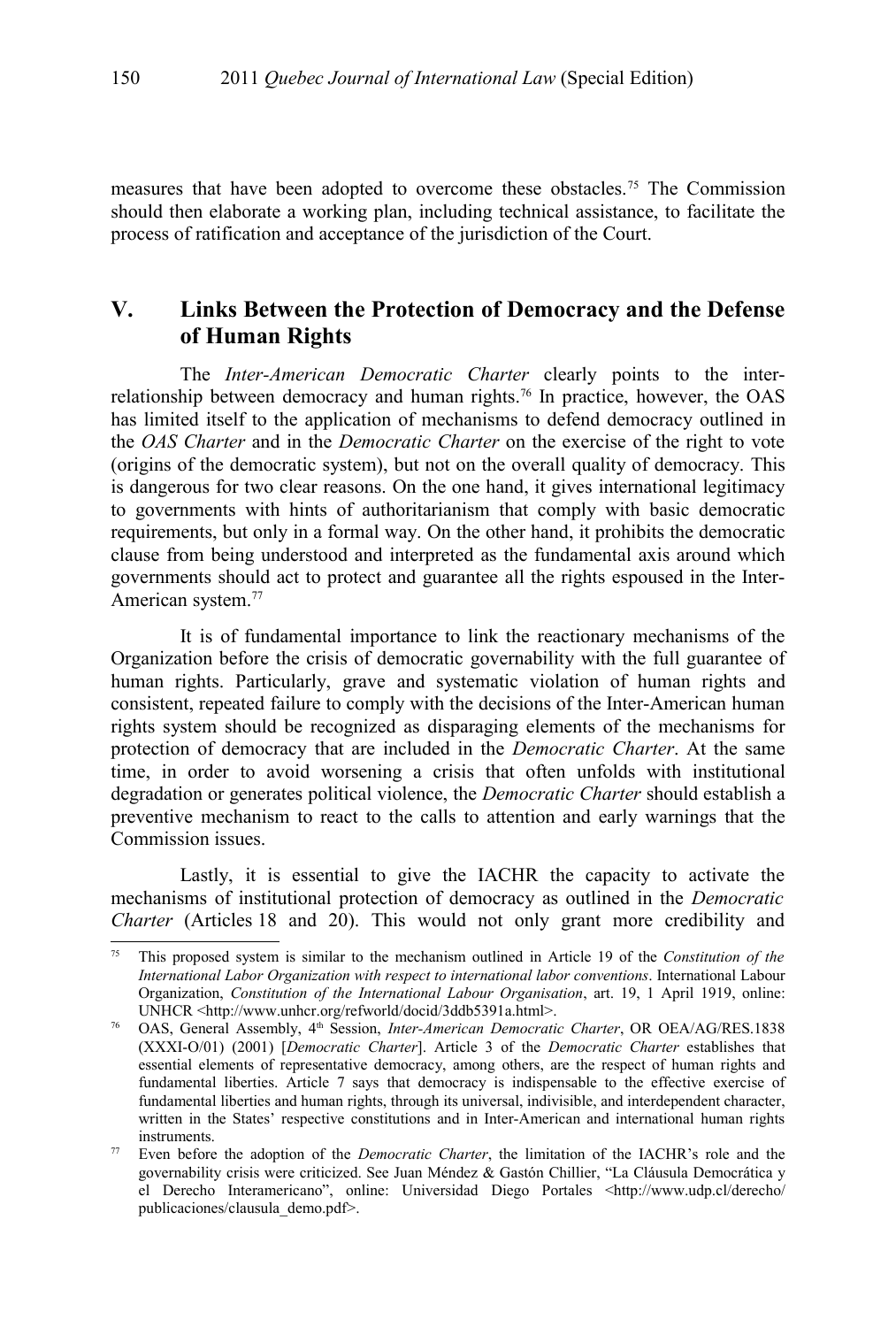independence to this mechanism; it would also introduce a means by which to analyze the democratic quality of our countries, through a human rights perspective.[78](#page-24-0)

## **VI. New Roles for the Commission and Court**

The reform of the rules and regulations of the Commission and Court in the year 2001[79](#page-24-1) affected the various areas of the system. To name a few: a larger number of cases were sent to the Court; there was greater autonomous participation of victims before the Court; there was an exponential increase in the area of Inter-American jurisprudence; a larger number of decisions on admissibility from the Commission, and a decrease in number of published final reports by the Commission. There has been an overall decrease in the total number of cases that reach final decision in the system. In sum, "judicialization" has not brought a rise in productivity in the processing of the Inter-American *amparo*. [80](#page-24-2) The reforms to the rules and regulations of the year 2009 have fundamentally changed the role that the Commission plays in contentious cases before the Court, but not the nature of its work or the focus on individual cases.

Aside from the many virtues that can be attributed to the process of "judicialization," it has not been able to give an adequate response to the demands of wide sectors of the population, as the human rights situation in the region shows. Nor has it taken advantage of all the spaces that democratic societies have offered.

### **A. The Proposal for Reform**

To fix the dysfunctional aspects, but fundamentally to make the Inter-American system more effective, efficient, and to have more presence in domestic political processes, there is a need to free time and necessary resources of the Commission to allow it to be able to focus more heavily on its political and promotional activities. In order to accomplish this goal, the procedural aspects of the *Convention* must be reformed. The reformed *Convention* should more clearly establish the division of duties between the Commission and Court in the matter of the processing of individual complaints.

In this new conventional model, the Commission would be exclusively an organ of admissibility and friendly settlements, and the Court would be in charge of

<span id="page-24-0"></span>States rejected the proposal to include the Commission as one of the bodies that would oversee the implementation of the *Democratic Charter* and implement its protective mechanisms. See Andrew F. Cooper & Thomas Legler, *Intervention without Intervening? The OAS Defense and Promotion of Democracy in the Americas* (New York: Palgrave MacMillan, 2006) at 152.

<span id="page-24-1"></span><sup>79</sup> The reforms in rules and regulations for the Commission and Court came into force in the year 2001. For all of them, see Veronica Gomez**, "**Inter-American Commission on Human Rights and the Inter -American Court of Human Rights: New Rules and Recent Cases"**,** (2001).1 Human Rights Law Review 111

<span id="page-24-2"></span><sup>80</sup> By this, I do not mean to imply that productivity should be the parameter *par excellence* by which to measure the effectiveness of the system.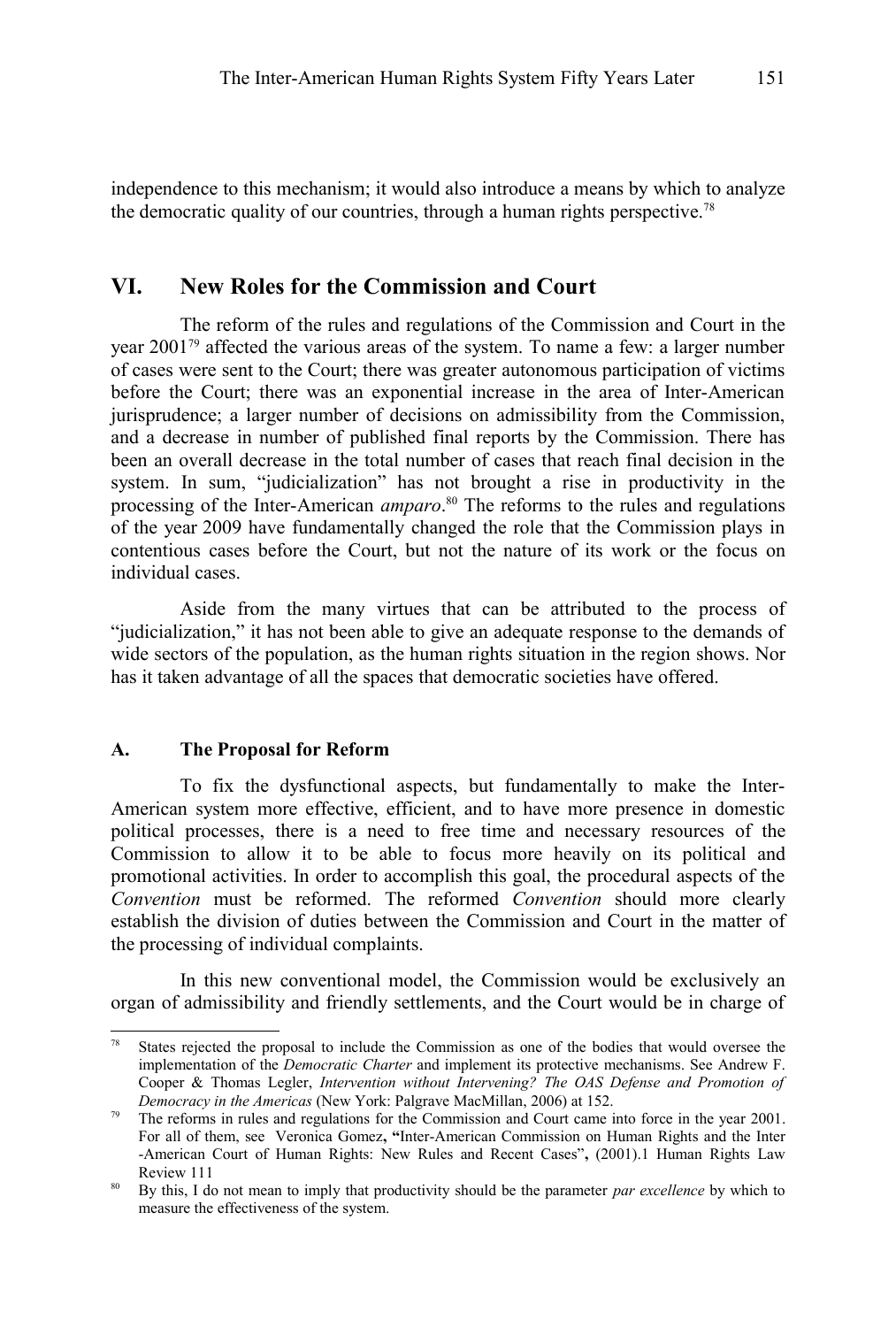gathering and receiving evidence and deciding on factual and legal matters. The Commission, in addition to its tasks outside of the case system, would be limited to approving reports on admissibility and to opening a stage of friendly settlements.<sup>[81](#page-25-0)</sup> The production of evidence before the IACHR would be strictly limited to aspects of admissibility. Its decision on the admissibility of a petition would be final and unable to be appealed before the Court, and the Court would not have jurisdiction to review them.

The conciliatory phase, or that of friendly settlement, should have a predetermined time frame, of six months, for example, which could be extended only by agreement between the petitioners and the respective State.<sup>[82](#page-25-1)</sup> If the matter is resolved, the Commission would publish a report, as it currently does. If the friendly settlement fails, the case would automatically go to the Court without the Commission preparing a complaint or becoming a complainant. Most importantly, the Commission would send the case to the Court without making any determination of fact or law on the matter. Once the case reached the Court, the dispute would be between the alleged victim and the respective State. The Commission would not play the role of litigant, but only as the principal organ of the Organization that represents States and as an assistant in the search for justice. In this regard, the Commission should have the right to question the parties (States and victims). In this way, it could help the Court rule on the essential points in the dispute and contextualize the structural dimensions of a case. It should also be possible for the IACHR to be able to interrogate witnesses and experts. Given that the Court only decides on alleged and proven facts, and that these are essential for the determination of the amount, form, and mode of reparations, the Commission should be able to question those who inform the Court on these aspects. Later the IACHR should be able to present its views, legal opinion, and proposed solution for the Court's consideration.<sup>[83](#page-25-2)</sup>

The *New Rules* of the Court partially and inconsistently adopt certain proposals, outlined here. On one hand, they establish that the Commission is no longer required to present a complaint. It is only required to file its Article 50 report. The *New Rules* also do not require the Commission to represent victims who do not have a legal representative. The *New Rules* created the Inter-American Public

<span id="page-25-0"></span><sup>&</sup>lt;sup>81</sup> Other articles of this special edition discuss specific procedures in detail.<br><sup>82</sup> In fact, the *Statute of the Commission* in Article 23, point h, states the

<span id="page-25-1"></span><sup>82</sup> In fact, the *Statute of the Commission*, in Article 23, point b, states that: "If the friendly settlement referred to in Articles 44-51 of the *Convention* is not reached, the Commission shall draft, within 180 days, the report required by Article 50 of the Convention." I am not aware of any case in which the Commission has applied this article. *Statute of the Commission, supra* note [13.](#page-5-1)

<span id="page-25-2"></span><sup>&</sup>lt;sup>83</sup> This proposal would be similar to that of the Advocate-General of the Court of Justice of the European Communities. First, the IACHR would not act as a party. The Advocate-General is considered integral to the European Court of Justice. In our proposal, the Commission would be considered a conventional organ distinct from the intervening parties. Second, it would not be the responsibility of the Commission – as it is not the responsibility of the Advocate-General – to prove facts or produce witnesses, experts, or documentary evidence. Third, the Commission would act impartially and independently as an organ of the OAS – like the Advocate-General – but not as a complainant. Fourth, the Commission would be able to question parties on facts and law. Finally, in a way similar to that of the Advocate-General, it would present its conclusions for the Court's consideration. See generally, Noreen Burrows & Rosa Greaves, *The Advocate General and EC Law* (Oxford: Oxford University Press, 2007) at 19-30.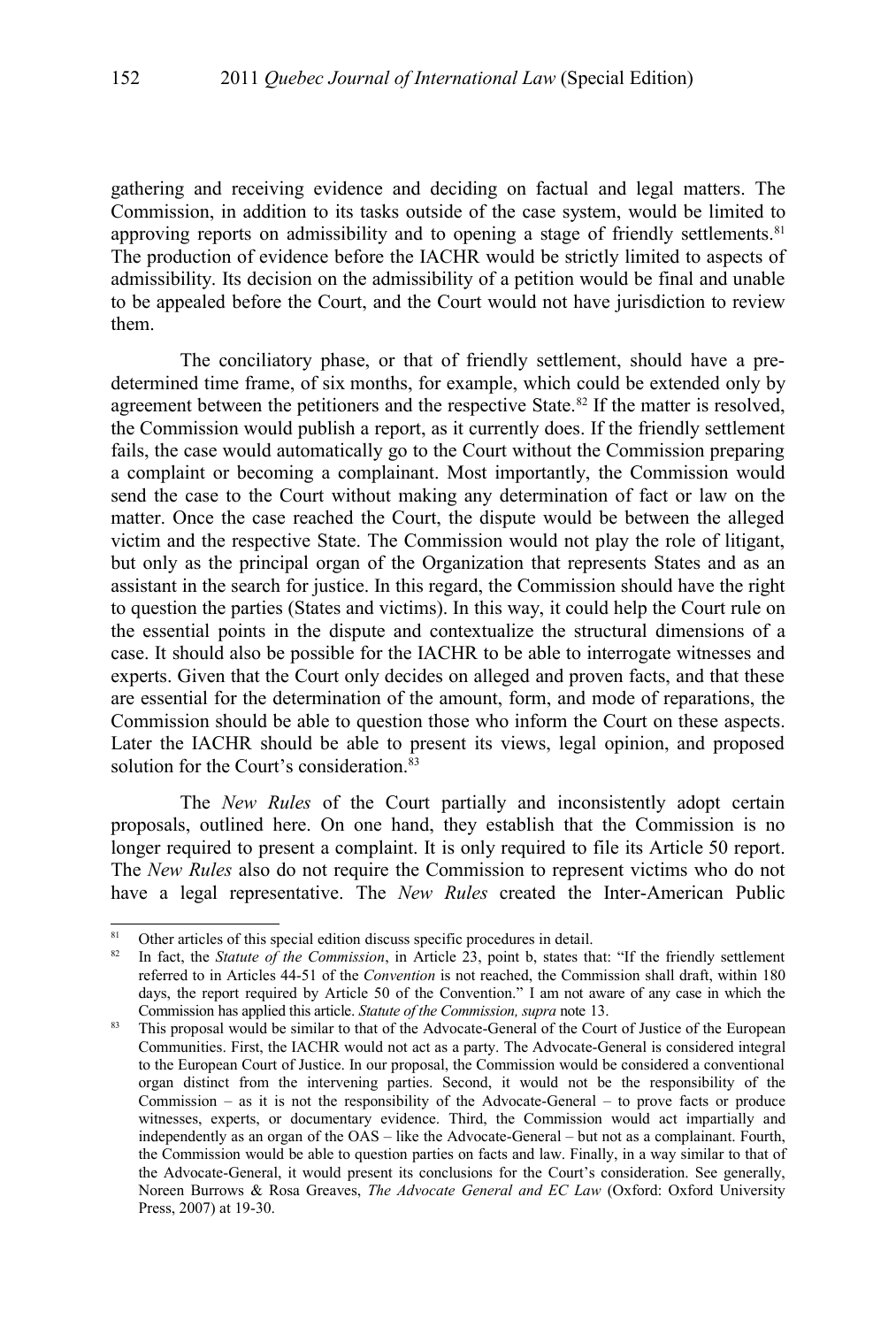Defender to assist victims who lack legal representation to appear before the Court.<sup>[84](#page-26-0)</sup> The *New Rules* also limit the Commission's ability to present and interrogate witnesses, since it can only question experts about prior authorization from the Court and only if it is relevant to the Inter-American public order.

The Court's *New Rules* reaffirm the role of the Commission as a body of the system rather than as a litigant. Article 51 of the *New Rules* establishes that the oral hearing will be open by the IACHR<sup>[85](#page-27-0)</sup> and it will also conclude with the Commission's presentation. The *New Rules* indicate that, upon submitting a case, the Commission should give its reasons for bringing the case to the Court (Article 35.1.c),

<span id="page-26-0"></span>The *New Rules* of the Court neither explain nor develop any standard on the Inter-American Public Defender. They do not explain who would be able to fill this position, who would cover its costs, to which professional ethics norms it would be subject, nor the pertinent disciplinary mechanism. Nor do they determine when the Inter-American Public Defender would be elected, what would happen if, during the two-month period given to present its statement, the Defender has not yet been chosen, or if it has not had sufficient time to digest the case. In September of 2009, the Court made an agreement with the Inter-American Association of Public Defenders (Asociación Interamericana de Defensorías Públicas or AIDEF), with the objective of "providing free legal assistance to alleged victims who lack economic resources or legal representation to appear before the Inter-American Court of Human Rights." [translated by author]. The agreement specifically develops a mechanism for the naming of an Inter-American Public Defender as a representative of victims who lack legal representation. In fact, it was recently reported that 35 of the public defenders who belong to AIDEF would be trained by the Inter-American Court of Human Rights in "techniques for litigation before the Court" in a series of seminars that would take place at the tribunal. See "Propician actividades académicas en la Defensa Pública" *El pais* (28 February 2010), online: <http://www.elpais.cr/articulos.php?id=20035>. Aside from the potential conflicts of interest, roles, and appearance of lack of impartiality that could arise out of the fact that the tribunal would be training public officials to litigate against the States, agreements and this training program seem to indicate that that the States' public defenders would be the ones to fill the position of the Inter-American Public Defender. If this were so, many questions would arise immediately. How can a State official, which the Inter-American Public Defender is, represent a victim before an international tribunal against the State? What would happen if an act that triggered the international responsibility of the State was an action or omission of a Inter-American Public Defender? Would there be conflicting responsibilities? Do Inter-American Public Defenders have legal authorization to appear before international tribunals? Do they have the technical knowledge to do so? If Inter-American Public Defenders generally concentrate on criminal cases within domestic legal systems, why would they have the training to assist victims in non-criminal cases, for example in cases that deal with access to and protection of land (as in the *Sawhoyamaxa Indigenous Community Case (Paraguay)* (2006) Inter-Am. Ct. H.R. (Ser. C) No. 146, *Annual Report of the Inter-American Court of Human Rights: 2006*, at 13, online: Inter-Am. Ct. H.R. <http://www.corteidh.or.cr/docs/informes / 20063.pdf> [*Sawhoyamaxa Case*], cases dealing with social security (as in the case *Carlos Torres Benvenuto, Javier Mujica Ruiz-Huidobro, Guillermo Alvarez Fernández, Reymer Bartra Vásquez & Maximiliano Gamarra Ferreyra v. Peru* (1999), Inter-Am. Comm. H.R. No.89/99, *Annual Report of the Inter-American Commission on Human Rights: 1999*, OEA/Ser.L/V/II.106/doc.6, rev. c.3.), cases on labor rights (as in the *Baena-Ricardo Case (Panama)* (2003), Inter-Am. Ct. H.R. (Ser. C) No. 104, OAS, Inter-American Court of Human Rights, *Annual Report of the Inter-American Court of Human Rights: 2003*, OEA/Ser.L/V/III.61/doc.1 (2004) 36.), or on access to information (*Claude Reyes Case (Chile)* (2006), Inter-Am. Ct. H.R. (Ser. C) No. 151, *Annual Report of the Inter-American Court of Human Rights: 2006*, at 46, online: Inter-Am. Ct. H.R. <http://www.corteidh.or.cr/docs/informes / 20063.pdf> [*Claudio Reyes Case*].)? Is the Court equating the Inter-American Public Defenders' representation in a domestic criminal trial of a person charged with a crime with the representation of a victim of human rights abuse in an international tribunal? What would happen to the independence and impartiality of the Inter-American Public Defender? How would they be guaranteed? Do they have sufficient economic resources? In the signed agreement, it says that reasonable costs will be covered through a victim assistance fund. However, the *Rules of Procedure of the Fund* state that if a person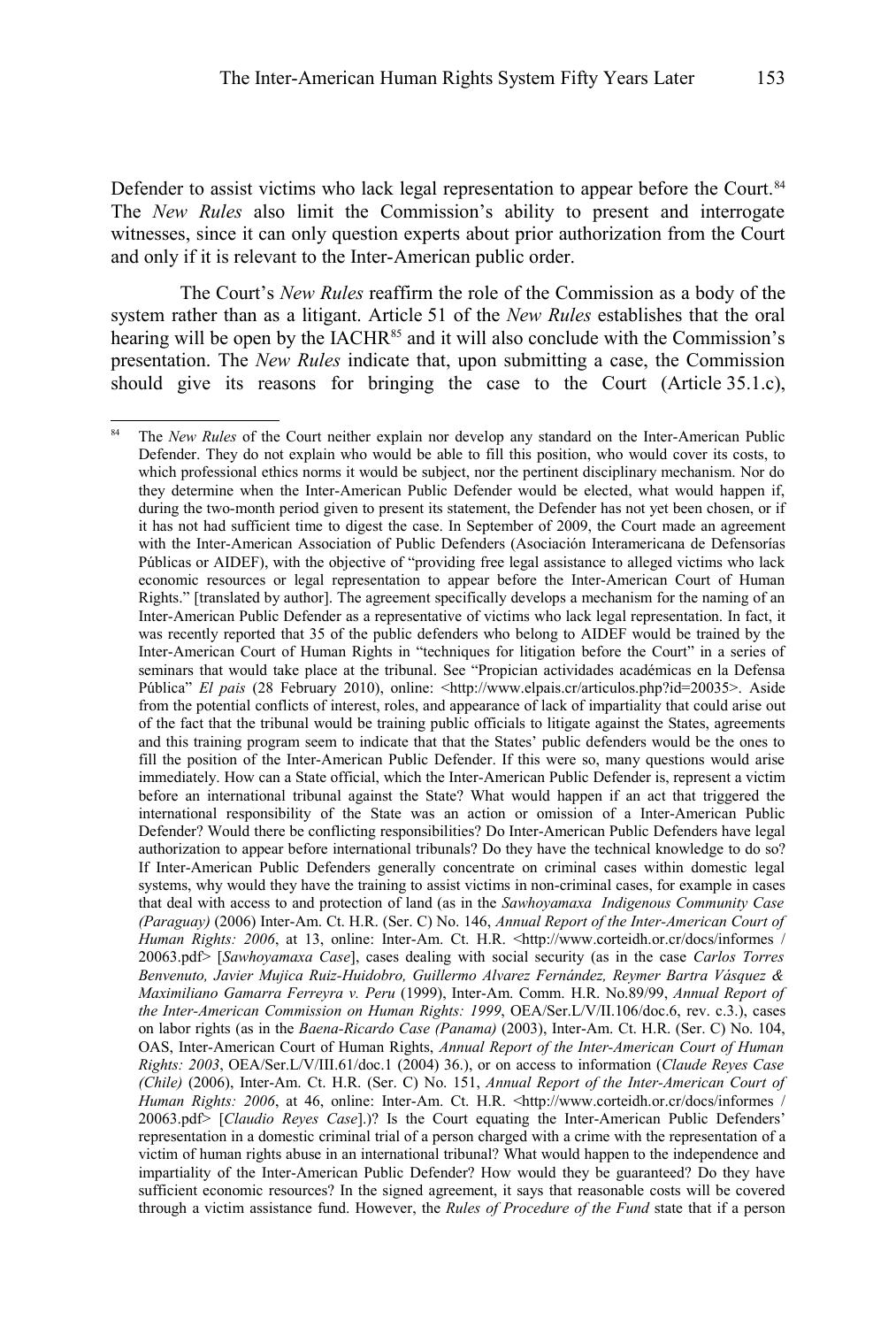demonstrating that the IACHR is an impartial representative of the Inter-American public interest. The Court then authorizes the Commission to propose and question experts "when it legitimately affects the Inter-American public order of human rights" (Article 35.1.g and 52.3). Nevertheless there are some shortcomings in the *New Rules*. They still maintain certain aspects of the Commission in its role as an active litigant and closer to the victims rather than as an impartial entity. For example, the *New Rules* require that the IACHR give the "names, address, telephone number, email address, and fax number of the representatives of the alleged victims" (Article 35.1.b) when it is not necessary in the Commission's process to present due and formal accreditation, neither is it the Commission's responsibility to obtain this information. The *New Rules* also require the Commission to establish the "claims, including those related to reparations," as if the IACHR should have plans for reparations before knowing the reparations requested by the victims or offered by the State. It is unclear why the *New Rules* do not limit the participation of the Commission in this area to request only those reparations necessary for maintaining the "Inter-American public order" (as it is referred to in various articles of the *New Rules*) or those that have a structural character.<sup>[86](#page-27-1)</sup>

<span id="page-27-1"></span><sup>86</sup> *New Rules*, *supra* note [41.](#page-10-3)

lacks economic resources, he or she can say so in the statement of application, argument, and evidence (ESAP: Escrito de Solicitudes, Argumentos y Pruebas); OAS, Permanent Concil, *Rules of Procedure for the Operation of the Legal Assistance Fund of the Inter-American Human Rights System*, OR OEA/Ser.G/CP/RES.963 (1728/09) (2009) art. 2 [*Rules of Procedure of the Fund*]. According to Article 40.2.b of the *New Rules*, *supra* note [41,](#page-10-3) alleged victims should present all documentary evidence and offer expert and witness evidence in the ESAP. In this crucial stage of the proceedings, neither the alleged victim nor the public defender (now transformed into the Inter-American Public Defender) can count on having economic resources from the assistance fund. Will they be relieved of their domestic duties while they exercise their international representation? What would happen to the people they represent in the domestic arena? Would Inter-American Public Defenders litigate in cases from their own countries or from third countries? In the case of third countries, how would knowledge of language, facts, and domestic legal systems of that country be guaranteed? Who would finance travel to the country in question? How would continual communication with the represented victim be ensured? Countries that are neither members of the OAS nor independent States participate in AIDEF – like Puerto Rico. It is also made up of States who have not ratified the Convention nor accepted the jurisdiction of the Court, such as Antigua and Barbuda or the United States, or who have not accepted the jurisdiction of the Court, like Jamaica. What are the consequences of this? Could an Inter-American Public Defender from a country that is not a member of AIDEF, such as Canada or Dominica, be named as an Inter-American Public Defender? If that is not possible, it would seem that it is not the quality of the Inter-American Public Defender, but membership to a civil association like AIDEF, that would qualify someone to be a potential Inter-American Public Defender. Why does the Court grant this monopoly to a civil organization? Finally, why could other non-State entities not exercise this representation and fill the role of inter-American defender, such as for example, law schools, non-governmental organizations, or legal clinics within universities? Why could other State institutions, such as offices of the Ombudsman or State human rights commissions, or even prosecutors, not fill this role? For now, we have nothing but questions and it would be important for the Court to clarify publicly the role of this innovative mechanism, which is meant to fill the essential role of representing victims before the Court.

<span id="page-27-0"></span><sup>85</sup> To present "the report provided for in Article 50 of the *Convention*. The Commission's application shall be accompanied by certified copies of the items in the file that the Commission or its delegate considers pertinent" [translated by author].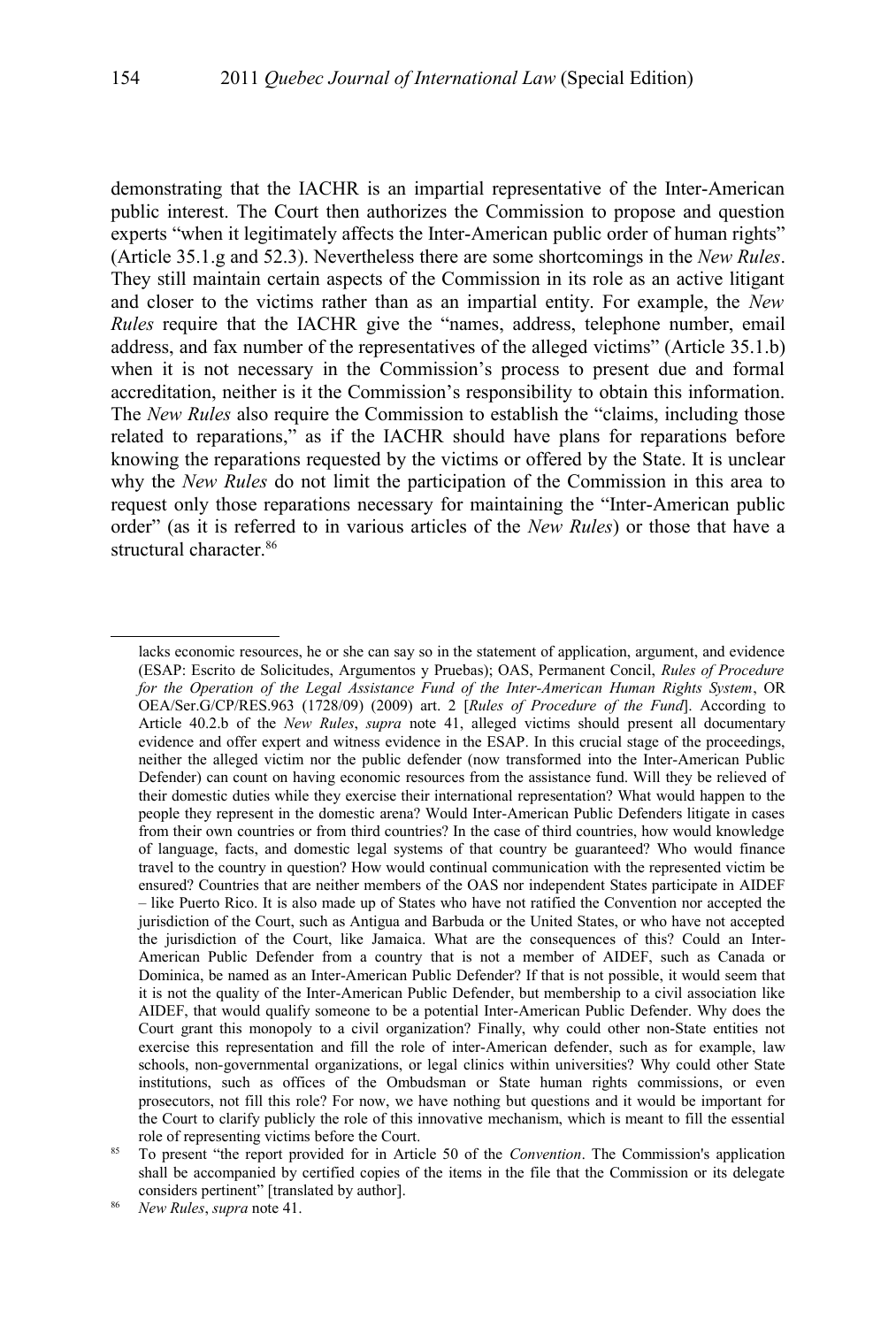#### **B. Some benefits of the proposal**

The Commission, upon being relieved of its duties to make factual and legal determinations on the merits of a complaint, can count on having more time and resources to make more detailed and precise decisions on admissibility, with better and more juridical analyses. Additionally, upon no longer having to eventually become a decision-making and at the same time a litigation organ, can play a more active and impartial role in the friendly settlement process. The possibility that the case would automatically go before the Court within an established time frame if a friendly settlement was not reached would be an incentive for the State to use all of its efforts to reach a solution before it would be judicially mandated.

The Court, for its part, would continue to be a judicial tribunal that should conduct the hearing as well as the finding of fact. The Court should not admit preliminary exceptions related to the admissibility of the petition, as it should go directly to the presentation of evidence. This would reduce the topics and points to be proven, debated, and resolved. The only difference with the current system is that it would rely neither on the body of evidence produced in the IACHR, nor on the factual determinations that the Commission carries out. Given that the Court grants little or no weight to the evidence produced before the Commission, this should not overburden the Court.

The implementation of this proposal would require precise management of the victim assistance fund, given the differentiated role that it would grant the IACHR.[87](#page-28-0) Since full ratification of the Convention and acceptance of the jurisdiction of the Court has not yet been reached, the IACHR should keep its current authority with relation to States that have not ratified the *Convention* or accepted the Court's jurisdiction.

This proposal, aside from reducing instances of duplication of procedures, would leave intact the two decisions of the organs of the Inter-American system with a higher degree of compliance: friendly settlements at the Commission and judgments of the Court. It also eliminates the existing tension between the Commission's role as an impartial decision-maker in the petitions that are brought before it, and its later role as plaintiff before the Court. Additionally, it would resolve the apparent disadvantage that States have before the Court, as they have to respond simultaneously to the arguments of the Commission and of the victim.[88](#page-28-1) Finally, this proposal would

<span id="page-28-0"></span>The General Assembly of the OAS decided to create this fund. See OAS, General Assembly, 4th Sess., *Establishment of the Legal Assistance Fund of the Inter-American Human Rights System*, OR OEA/AG/RES.2426 (XXXVIII-O/08) (2008). It was also regulated through Resolution of the Permanent Council CP/RES 963, *Rules of Procedure of the Fund, supra* note [84.](#page-26-0) The Court has just outlined the rules for the fund for the phase of litigation in front of the tribunal: *Rules of Procedure of the Inter-American Court of Human Rights on the Functioning of the Legal Assistance Fund*, 4 February, 2010. The Court has just announced that the government of Norway has made a donation to this fund.

<span id="page-28-1"></span><sup>88</sup> I do not believe that there is a situation of inequality of arms. The State is guaranteed full procedural opportunities to respond to the victims' and the Commission's claims, as well as procedural equality. In all procedural systems, there could potentially be multiple complainants. Even in criminal procedure, the majority of modern procedural codes predict that the accused should defend him- or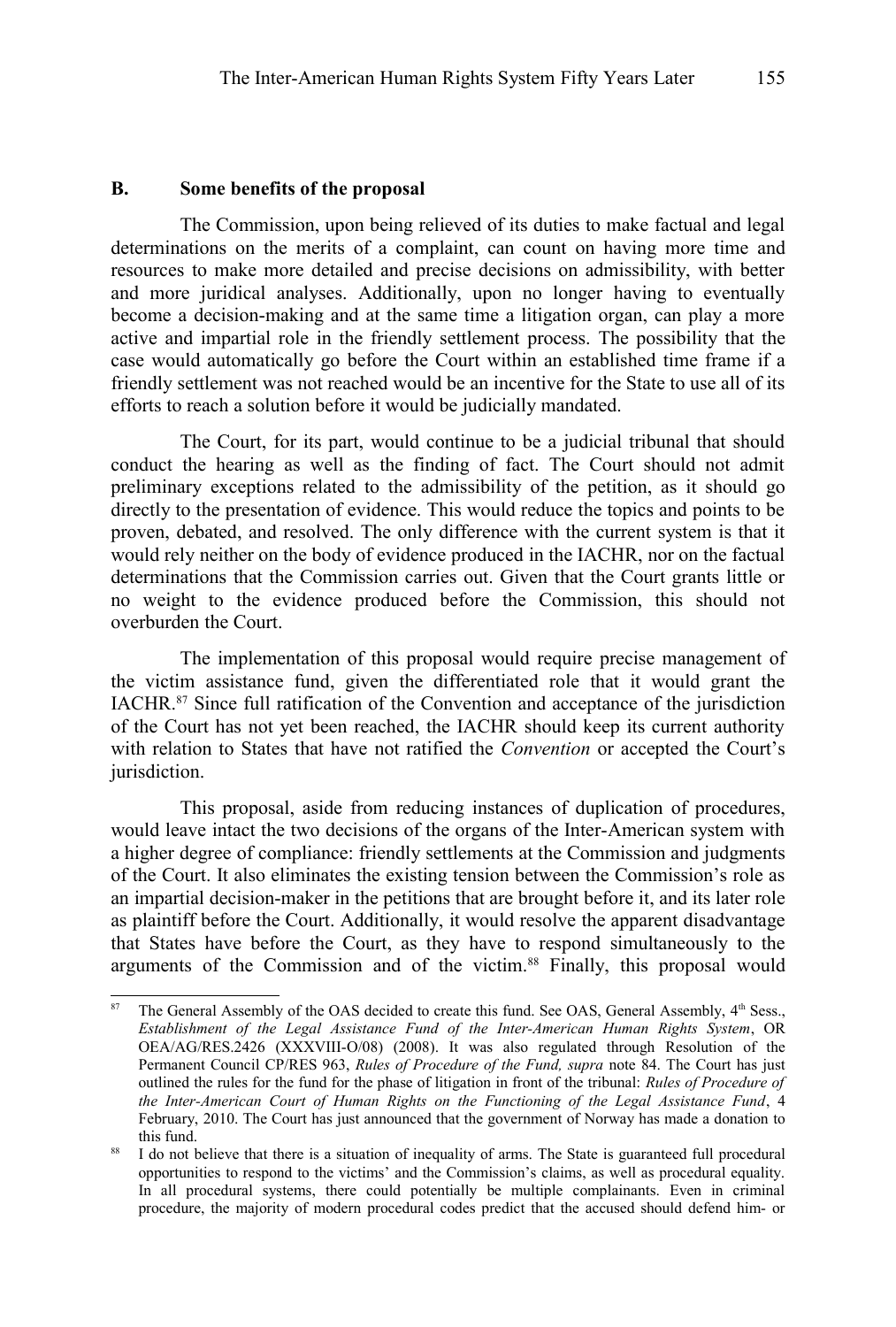significantly reduce the Commission's workload, and ideally the total duration of processing cases within the system, allowing the IACHR to carry out its political/promotional functions, as well as provide technical assistance. Fundamentally, this increase in the Commission's available time would allow it to focus its financial, human, and time resources to more–and more profound–activities of promotion, cooperation, assistance, and impact.

## **VII. New Profiles for the Commission and the Court**

The change in procedures and division of labor in the processing of individual petitions is not sufficient, however. Nor is it merely a thematic expansion of cases that are processed. On the contrary, given the human rights situation in the Americas, it is necessary to reform the methodology of the Commission's work and its profile. The proposed new assignment of responsibilities within the individual petition system would ostensibly grant the Commission more freedom with its human and financial resources to carry out more tasks related to the promotion of human rights, giving advice, general monitoring, and interacting with governments and civil society, as well as reacting expeditiously to humanitarian crises.

The structural problems limiting the effective guarantee of rights and political spaces for democratic governance call for the strengthening of the political tools of the IACHR to balance out the judicialization process of the Inter-American system. The Commission should play a more important role in the processes associated with the adoption of public policies, making use of the opportunities that democratically-elected governments offer, and where important government sectors are genuinely interested in improving the overall human rights situation.

To carry out this role, the Commission should reinforce its technical cooperation with the governments of the region and create and develop better strategic alliances with different relevant actors in each one of the member States. For example, in countries where they exist and function efficiently, national human rights institutions could become strategic allies of fundamental importance.<sup>[89](#page-29-0)</sup> Supreme or constitutional courts could also become allies of the Commission, given their central institutional position.[90](#page-29-1) However, the Commission currently focuses very little or not at all on these sectors.

The Commission should draw up a thematic agenda based on an evaluation and contributions from governmental and civil society actors in the region, identifying priority areas for work in each State and in the region as a whole. This would allow

herself against the accusations of the prosecutor, joint plaintiff, amicus curiae, civil complainant, or similar entities.

<span id="page-29-0"></span>See e.g. Emilio Álvarez Icaza Longoria, "El papel de los organismos públicos de derechos humanos en el fortalecimiento y promoción del sistema interamericano. La experiencia suscitada desde la Comisión de DDHH del DF" (2003) 1 Revista CEJIL No. 2 147.

<span id="page-29-1"></span><sup>90</sup> See e.g. Diego Garcia Sayán, "Una Viva Interacción: Corte Interamericana y Tribunales Internos," in *La Corte Interamericana de Derechos Humanos: Un Cuarto de Siglo: 1979-2004* (San Jose, Costa Rica: Organization of American States, 2005) 323.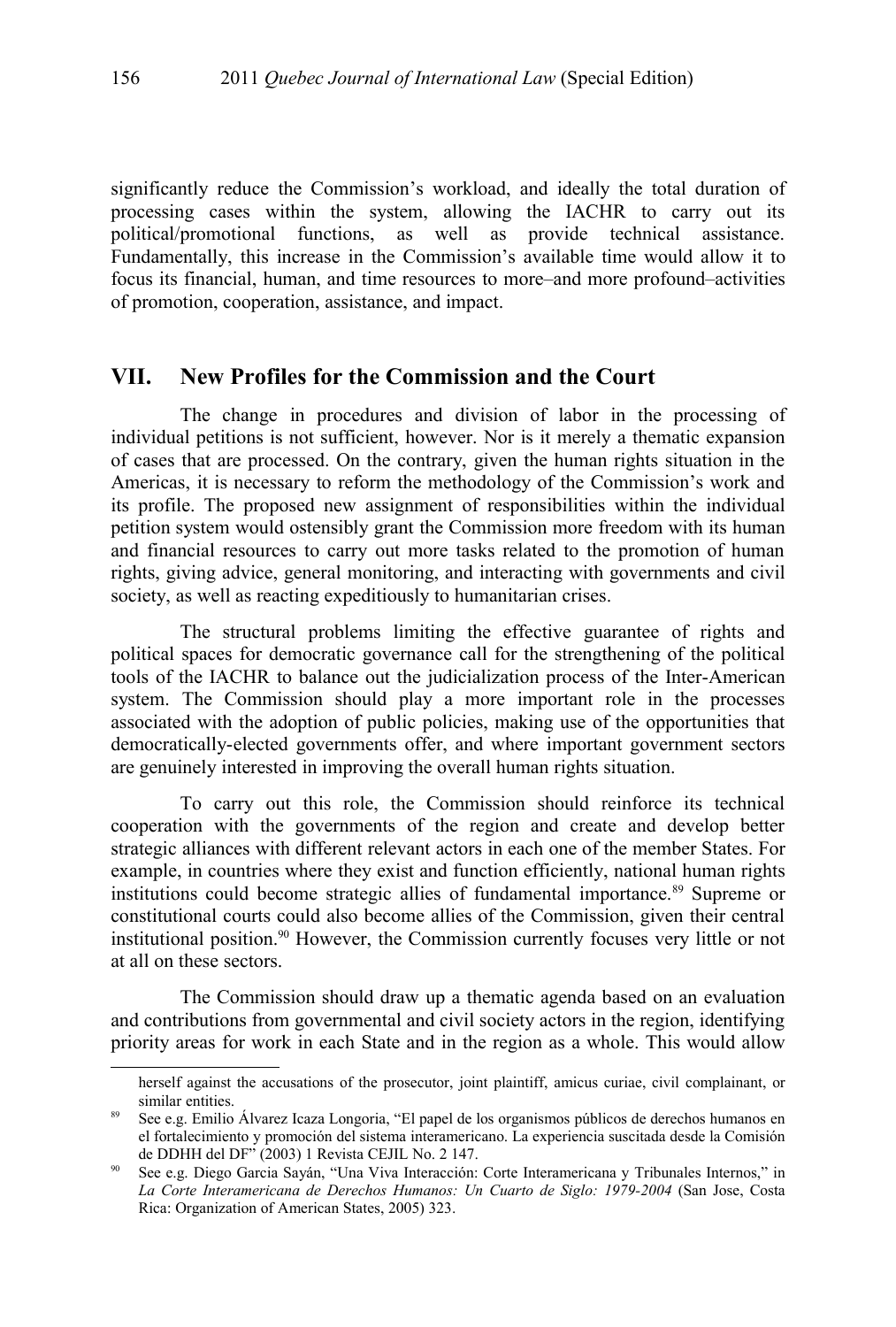the Commission to better focus its efforts.

One example of a sustained effort to influence public policy that is just beginning to unfold is that of the IACHR's following of the demobilization process in Colombia, and in particular the discussion on integral reparations in the country. In the past few years, the Commission's work in Colombia has shown how the use of its multiple tools can effect change in the adoption of concrete, far-reaching public policies.[91](#page-30-0)

This change in profile would also imply a reorganization of the IACHR's activities. To this end, the tools that allow for clearest diagnosis of the human rights situations and needs in the countries of the region–on-site visits, thematic hearings, the preparation and elaboration of general reports<sup>[92](#page-30-1)</sup>–should be reinforced. This would also imply an internal reorganization of the Secretariat of the Commission, which is essentially made up of lawyers who are experts in the processing of cases and petitions. Very few, if any, of the professionals within the Secretariat of the Commission have any training in relevant disciplines such as economics, political science, or sociology, nor do they have experience in the design, implementation, or evaluation of public policy or legislative techniques.

Changes in its work profile and of its methodology, a more permanent

<span id="page-30-0"></span><sup>91</sup> See for example the IACHR reports: OAS, Inter-American Commission on Human Rights, *Principle Guidelines for a Comprehensive Reparations Policy*, OR OEA/Ser.L/V/II.131/Doc.1 (2008); OAS, Inter-American Commission on Human Rights, *Statement by the Inter-American Commission on Human Rights on the Application and Scope of the Justice and Peace Law in Colombia*, OR OEA/Ser.L/V/II.126/Doc.16 (2006); OAS, Inter-American Commission on Human Rights, *Report on the Implementation of the Justice and Peace Law: Initial Stages in the Demobilization of the AUC and First Judicial Proceedings*, OR OEA/Ser.L/V/II/Doc.3 (2007); OAS, Inter-American Commission on Human Rights, *Violence and Discrimination Against Women in the Armed Conflict in Colombia*, OR OEA/Ser.L/V/II/Doc.67 (2006); OAS, Inter-American Commission on Human Rights, *Report on the Demobilization Process in Colombia*, OR OEA/Ser.L/V/II.120/Doc.60 (2004). See also the Commission's arguments on reparations in various Colombian cases before the Court, like, for example, *Rochela Massacre Case (Columbia)* (2007), Inter-Am. Ct. H.R. (Ser.C) No.163, *Annual Report of the Inter-American Court of Human Rights: 2007*, at 9 online: Inter-Am. Ct. H.R <http://www.corteidh.or.cr/docs/informes/Inf%20anua%202007%20ING.pdf>. However, it should not be forgotten that these results, which particularly influence the discussion and adoption of a global plan for reparations, have been handed down in a context of continual armed conflict. Violence against vulnerable sectors of society continues, the problem of displacement has not been solved, impunity continues to be a serious problem, and paramilitary groups are re-forming and resurging. This would require a more profound investigation on how to evaluate the effectiveness and efficiency of the Inter-American human rights system. It would also require contextual consideration on the situation in each country. For example, what are the factors that contribute to Colombia's dialogue with the IACHR, in a country with a judicial system that is highly sophisticated in many areas, but that still has a high level of violence and absence of the State in many regions of the country? In this context, how would one measure the effectiveness of the IACHR? This is a crucial, central question that goes beyond the scope of this article, but that is part of its broader agenda.

<span id="page-30-1"></span><sup>&</sup>lt;sup>92</sup> On the importance of country reports, see especially Tom Farer, "The future of the Inter-American Commission on Human Rights: Promotion versus Exposure" in Juan Méndez & Francisco Cox, eds., *El Futuro del Sistema Interamericano de Protección de los Derechos Humanos* (San Jose, Costa Rica: Instituto Interamericano de Derchos Humanos, 1998) 515; Felipe Gonzalez, "Informes sobre Países, Promoción y Protección" in Juan Méndez & Francisco Cox, eds., *El Futuro del Sistema Interamericano de Protección de los Derechos Humanos* (San Jose, Costa Rica: Instituto Interamericano de Derchos Humanos, 1998) 493 [Gonzalez, "Informes"].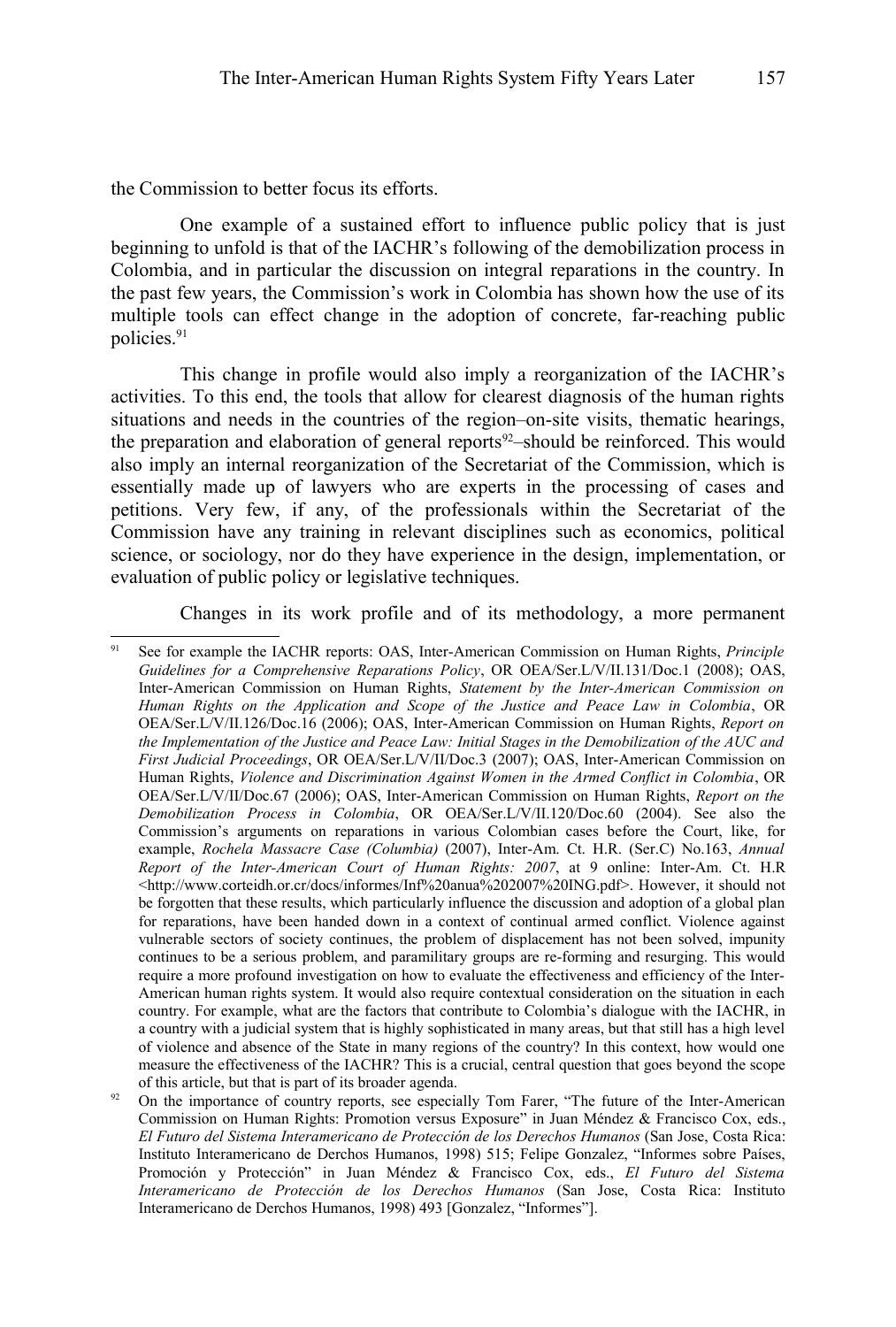presence in the field, and increased interaction with relevant social and governmental actors would also improve the analytical capacity of the Commission, and, to paraphrase the Court, would permit the IACHR to comprehend more clearly "the difficulties implicit to the planning and adoption of public policies and the choices of operative character that should be taken in light of priorities and resources" as well as the need to prevent the interpretation of positive State obligations as measures that would "impose an impossible or disproportionate task upon the authorities."<sup>[93](#page-31-0)</sup>

The Commissioner's rapporteurs would play a fundamental role. They already carry out important tasks in the selection of priority areas for the Commission's work, as well as in advocacy for legislative reform and for the adoption of certain public policies. For example, the Special Rapporteur on Indigenous Peoples has focused heavily on the protection of collective rights to indigenous territories. It has done this through friendly settlements,  $94$  resolution of cases,<sup>[95](#page-31-2)</sup> strategic litigation of cases before the Court,<sup>[96](#page-31-3)</sup> the inclusion of chapters on the situation of indigenous rights in various country reports, $97$  and providing technical advice to the Working Group discussing the American Declaration on the Rights of Indigenous Peoples.[98](#page-31-5) It is also worth mentioning the sustained work of the Commission and its Rapporteur for Freedom of Expression on the subject of

<span id="page-31-0"></span><sup>93</sup> See *Sawhoyamaxa Case*, *supra* note [84](#page-26-0) at para. 155.

<span id="page-31-1"></span><sup>94</sup> *Comunidades Indigenas Enxet-Lamenxay y Kaleyphapopyet-Riachito v. Paraguay* (1999), Inter-Am. Comm. H.R. No. 90/99, Annual Report of the *Inter-American Commission on Human Rights: 1999*, OEA/Ser.L/V/II.106/doc.6 rev. (1999) 350.

<span id="page-31-2"></span><sup>95</sup> *Mary and Carrie Dann v. United States* (2002), Inter-Am. Comm. H.R. No. 75/02, *Annual Report of the* Inter-American Commission on Human Rights,OEA/Ser.L/V/II/doc.106, rev. (2002) 860.

<span id="page-31-3"></span><sup>96</sup> *Mayagna (Sumo) Awas Tingni Community Case (Nicaragua)* (2001), inter-Am Ct. H.R. (Ser.C) No. 79, *Annual Report of the Inter-American Court of Human Rights: 2001*, OEA/Ser.L/V/III.54/doc.4 (2000) 29; *Indígena Yakye Axa Community Case (Paraguay)* (2005), Inter-Am. Ct. H.R. (Ser.C) No. 125, *Annual Report of the Inter-American Court of Human Rights: 2005*, at 8 online: Inter-Am. Ct. H.R. < http://www.corteidh.or.cr/docs/informes/Inf%20anua%202005%20diag%20ingles.indd.pdf>; *Sawhoyamaxa Case*, *supra* note [84.](#page-26-0)

<span id="page-31-4"></span><sup>97</sup> See generally OAS, Inter-American Commission on Human Rights, *Justicia e Inclusión Social: Los Desafíos de la Democracia en Guatemala*, OR OEA/Ser.L/V/II.118/Doc.5, rev. 1 (2003), c. IV; OAS, Inter-American Commission on Human Rights, *Tercer Informe Sobre La Situación De Los Derechos Humanos En Paraguay*, OR OEA/Ser./L/VII.110/Doc.52 (2001), c. IX; OAS, Inter-American Commission on Human Rights, *Segundo Informe Sobre La Situación De Los Derechos Humanos En El Perú*, OR OEA/Ser.L/V/II.106/Doc.59 (2000), c. X; OAS, Inter-American Commission on Human Rights, *Tercer Informe Sobre La Situación De Los Derechos Humanos En Colombia*, OR OEA/Ser.L/V/II.102/Doc.9 rev. 1 (1999), c. X; OAS, Inter-American Commission on Human Rights, *Informe Sobre La Situación De Los Derechos Humanos En México*, OR OEA/Ser.L/V/II.100/Doc.7, rev. 1 (1998), c. VII; OAS, Inter-American Commission on Human Rights, *Informe Sobre La Situación De Los Derechos Humanos En Brasil*, OR OEA/Ser.L/V/II.97/Doc.29, rev. 1 (1997), c. VI; OAS, Inter-American Commission on Human Rights, *Informe Sobre La Situación De Los Derechos Humanos En Ecuador*, OR OEA/Ser.L/V/II.96/Doc.10, rev. 1 (1997), c. IX.

<span id="page-31-5"></span><sup>98</sup> See "Proyecto de Declaración Americana sobre los Derechos de los Pueblos Indígenas", online : Inter-Am. Comm. H.R. <http://www.cidh.org/Indigenas/ProyectoDeclaracion.htm>.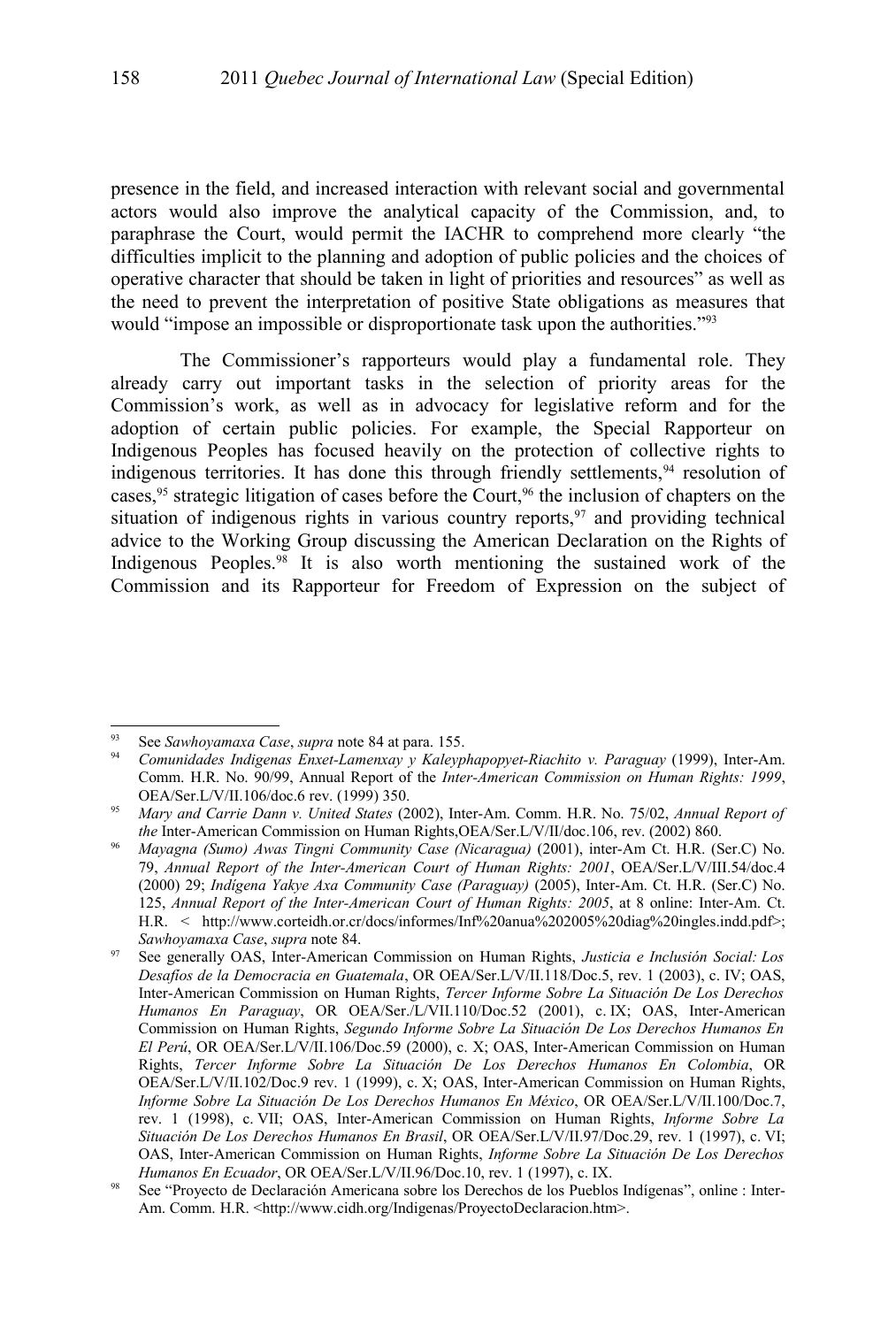decriminalization of criticism of public officials<sup>[99](#page-32-1)</sup> and on access to public information $100$ 

In order to assure and increase visibility, credibility, and legitimacy of the Commission and its rapporteurs, the IACHR should analyze their work holistically and establish a few common parameters to guide the various rapporteurs' work. For example, various rapporteurs have conducted important visits to document some of the central themes of their work, creating the expectation that they would produce reports on these areas and offer concrete recommendations to the States. However, several years after these visits, these reports were not published, and the Commission lost its opportunity to influence public discussions and brought disillusionment and frustrations among State officials and members of civil society who collaborated with the rapporteurs during their visits, and who were genuinely interested in the IACHR's positions on these matters.[101](#page-32-0) The Commission should also adopt clearer parameters

<span id="page-32-1"></span><sup>99</sup> See e.g. *Verbitsky v. Argentina* (1994), Inter-Am. Comm. H.R. No. 22/94, *Annual Report of the Inter-American Commission on Humans Rights: 1994*, OEA/Ser.L/V.88/Doc.9, rev. 1 (1995) 40; OAS, Inter-American Commission on Human Rights, *Report of the Compatibility of* Desacato *Laws and the American Convention on Human Rights*, OR OEA/Ser. L/V/II.88/Doc.9,, rev. (1995) at 206; and the cases litigated before the Court, *Herrera Ulloa Case (Costa Rica)* (2004), Inter-Am. Ct. H.R. (Ser.C) No. 107, *Annual Report of the Inter-American Court of Human Rights: 2004*, OEA/Ser.L/V/III.65/doc.1 (2004) 8; *Ricardo Canese Case (Paraguay)* (2004), Inter-Am. Ct. H.R. (Ser.C) No. 111, *Annual Report of the Inter-American Court of Human Rights: 2004*, OEA/Ser.L/V/III.65/doc.1 (2004) 14; *Palamara-Iribarne Case (Chile)* (2005), Inter-Am. Ct. H.R. (Ser.C) No. 135, *Annual Report of the Inter-American Court of Human Rights: 2005*, at 12 online: Inter-Am. Ct. H.R. < http://www.corteidh.or.cr/docs/informes/Inf%20anua%202005%20diag %20ingles.indd.pdf>; *Kimel Case (Argentina)* (2008), Inter-Am. Ct. H.R. (Ser.C) No. 177, *Annual Report of the Inter-American Court of Human Rights: 2008*, at 14 online: <http://www.corteidh.or.cr/docs/informes/eng2008.pdf>.

<span id="page-32-2"></span>See e.g. *Annual Report of the Special Rapporteur for Freedom of Expression 2003*, vol. III, c. IV "Special Study on the Right of Access to Information" online: OAS <http://www.cidh.org/relatoria/showarticle.asp?artID=139&lID=1>; *Claudio Reyes Case*, *supra* note [84.](#page-26-0)

<span id="page-32-0"></span><sup>&</sup>lt;sup>101</sup> The following can be mentioned as examples of rapporteur visits to countries that do not produce reports, despite the fact that it could be so: Rapporteur for the Rights of Children, together with UNICEF, to analyze the situation of children and adolescents linked to gangs in El Salvador, Guatemala and Honduras in December of 2004; of the Rapporteur for the Rights of Women to Guatemala in September of 2004; and finally the visits of the Rapporteur on Rights of People Deprived of Liberty in the Americas, between 2004 and 2007 to Argentina, Bolivia, Brazil, Colombia, the Dominican Republic, Guatemala, Haiti, and Honduras. See generally Inter-American Commission on Human Rights and UNICEF, Press Release, No. 26/04, "Inter-American Commission on Human Rights and UNICEF Express Concern over Situation of Boys, Girls and Adolescents Involved with Gangs in el Salvador, Guatemala, and Honduras" (4 December 2004), online: Inter-Am. Comm. H.R.  $\text{Khtp://www.cidh.org/Comunicados/English/2004/26.04.htm}$ ; Special Rapporteur for the Rights of Women, Press Release, No. 20/04, "IACHR Special Rapporteur evaluates the effectiveness of the right of women in Guatemala to live free from violence and discrimination" (18 September 2004), online: Inter-Am. Comm. H.R. <http://www.cidh.oas.org/women/Press20.04.htm>; Rapporteur on the Rights of Persons, Press Release, No. 38/05, "The Rapporteurship on the rights of persons deprived of freedom of the IACHR and the Office of the United Nations High Commissioner for Human Rights to pay a visit to Colombia" (8 November 2005), online: Inter-Am. Comm. H.R. <http://www.cidh.org/Comunicados/English/2005/38.05eng.htm>; Rapporteur for Bolivia and Rapporteur on the Rights of Persons Deprived of Liberty in the Americas, Press Release, No. 48/06, "IACHR checks situation of persons deprived of liberty in some jails en the Republic of Bolivia" (30 November 2006), online: Inter-Am. Comm. H.R. <http://iachr.org/Comunicados/English/2006/48.06 eng.htm>; Rapporteur on the Rights of Persons Deprived of Liberty, Press Release, No. 29/06,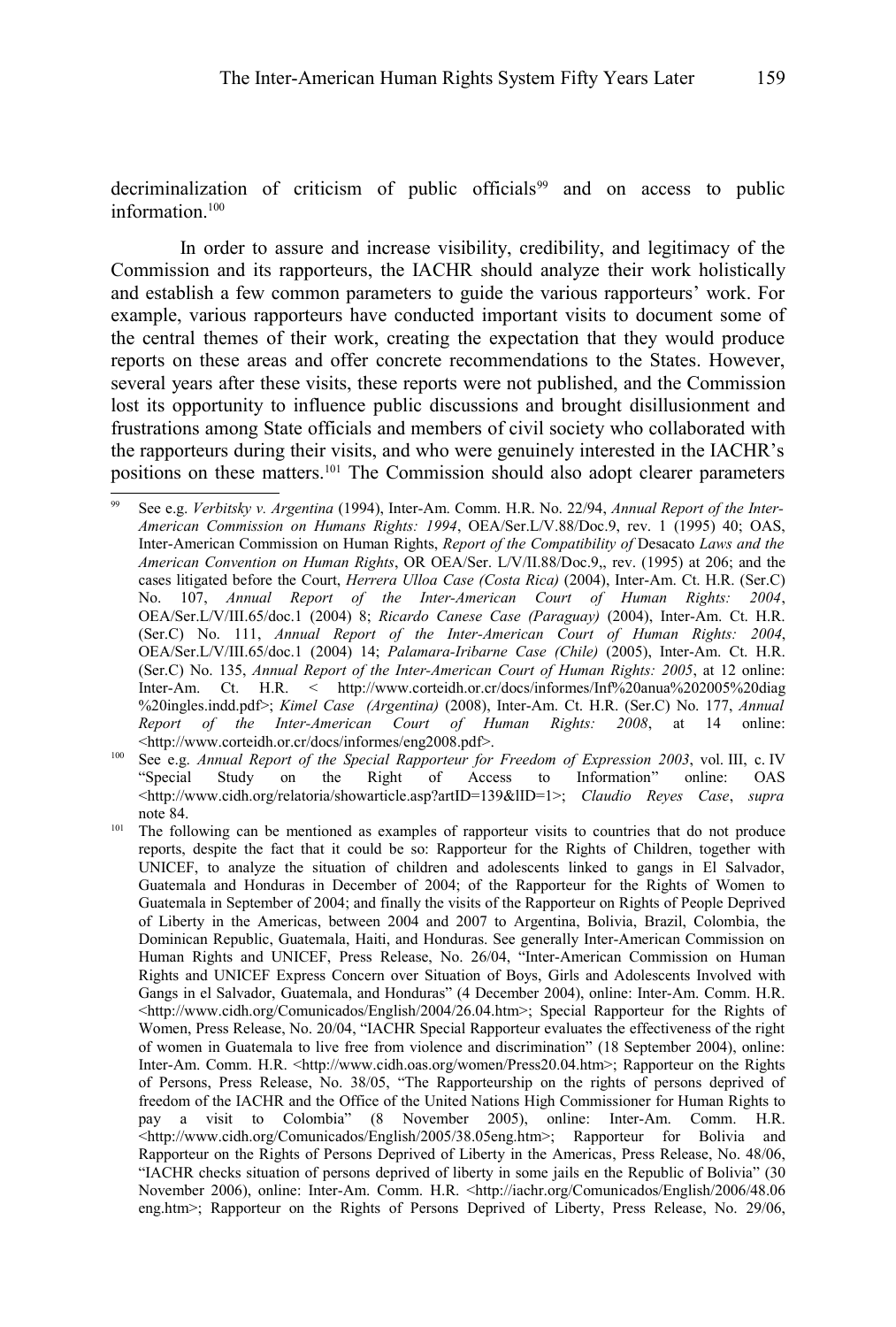on the motives for using a Special Rapporteur for Freedom of Expression who is not a member of the Commission and has not been elected by the General Assembly, and who, unlike other thematic rapporteurs, works full-time for the Commission and can manage a budget and staff autonomously from the rest of the budget and staff of the IACHR. This creates perceptions of disparities between the different thematic rapporteurs, which, in turn, affects the work of the Commission as a whole.

Special recognition should also be given to country reports, which allow for more holistic diagnoses and recommendations. The Commission has begun to take steps to assure that these reports are written and published in the quickest manner possible.[102](#page-33-0) At the same time, it should also work toward more sustained and timely follow-up on the recommendations offered in these reports, ensure their widest possible diffusion, especially that they are sent to relevant domestic and international actors, and ensure that they are presented publicly in the countries on which they focus.

The diffusion of the Commission's work is an essential element to any strategy for greater political advocacy. One positive measure that the IACHR has taken recently is the creation of a press office that is designed to ensure the heightened presence of the Commission in the Inter-American public opinion.

Of course, this political and promotional role, along with technical assistance, should not affect or diminish the autonomy, independence, and impartiality of the Commission, which constitutes its greatest strength. Nor should this role imply the abandonment of the role of processing the *individual petitions*. The Commission should find a balance between the pressing need to cooperate with the national governments of the region and its capacity for critical independent analysis of the human rights situation in different States, which it is able to do through its various mechanisms, including the processing of petitions and cases.

The proposed new role for the Commission in the processing of the individual petitions would permit it to complement its role as a technical assistant. With a deeper involvement in the process of reaching friendly settlements, the Commission could advocate for the adoption of policies that attempt to resolve not only the specific case at hand, but also the structural problems that brought it into being. Additionally, by playing the role of neither complainant nor litigant before the Court, and given its auxiliary capacity, it should be able to play a more active role in the facilitation of compliance with the judicial decisions of the Court and the carrying out of the recommendations that it itself has made, thereby influencing the adoption

<sup>&</sup>quot;IACHR Rapporteur on the Rights of Persons Deprived of Liberty visists the Dominican Republic" (8 August 2006), online: Inter-Am. Ct. H.R. <http://iachr.org/Comunicados/English/2006/29.06eng.htm>; Rapporteur on the Rights of Persons Deprived of Liberty, Press Release, No. 32/07, "Rapporteur on the Rights of Persons Deprived of Liberty concludes visit to the Republic of Haiti" (21 June 2007), online: Inter-Am. Ct. H.R. <http://www.iachr.org/Comunicados/English/2007/32.07eng.htm>; *Visitas*, online : Inter-Am. Comm. H.R. <http://www.cidh.org/PRIVADAS/visitas.htm>.

<span id="page-33-0"></span><sup>102</sup> See e.g. OAS, Inter-American Commission on Human Rights, *Informe Acceso A La Justicia E Inclusión Social: El Camino Hacia El Fortalecimiento De La Democracia En Bolivia*, OR OEA/Ser.L/V/II/Doc.34 (2007), prepared in less than six months.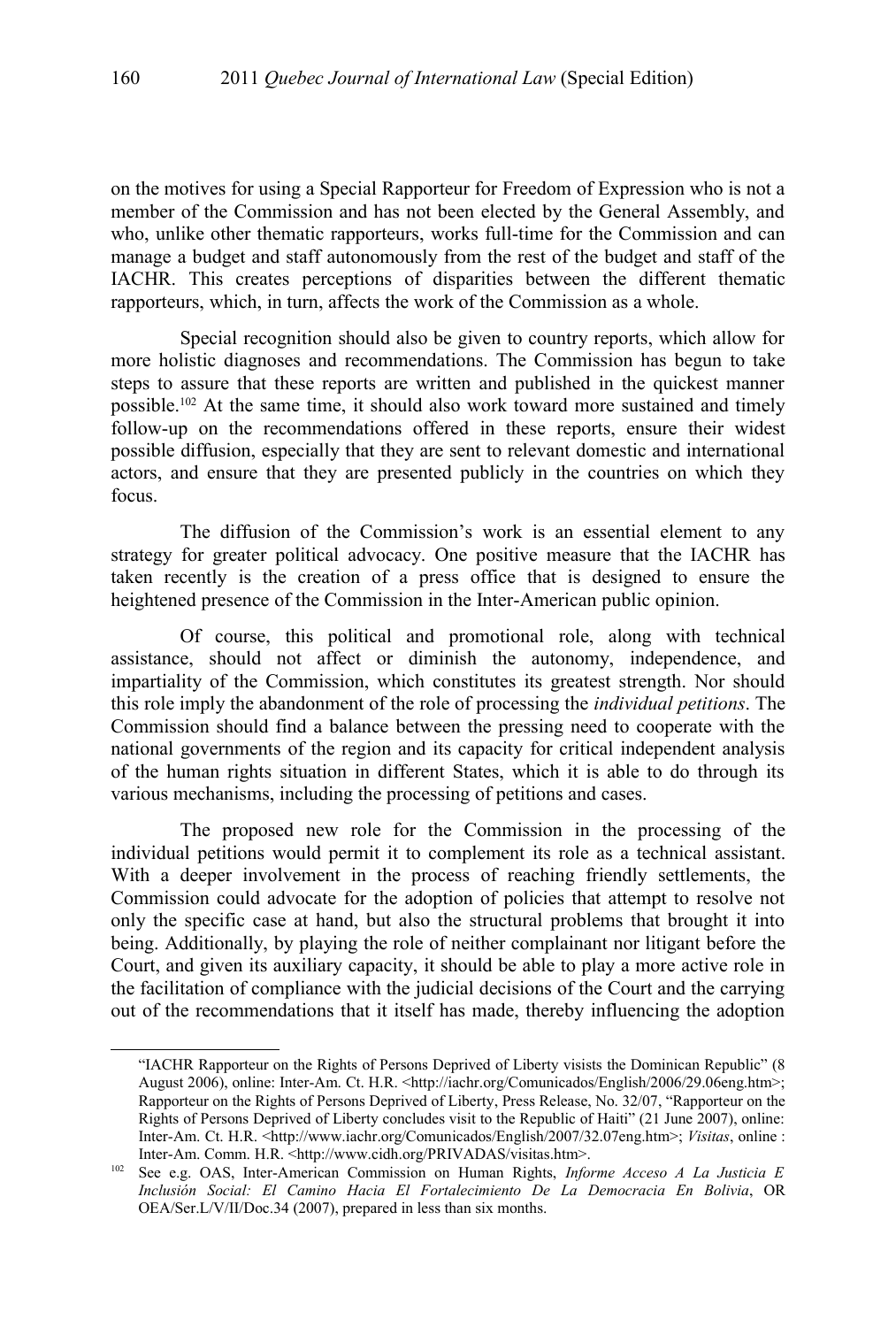and/or modification of public policy.

The synergy that is produced between the political and promotional activities of the IACHR and the processing of individual petitions should also not be forgotten. As noted, and as the work in various countries and of some rapporteurs exemplifies, the Commission can develop fundamental standards for the implementation of its thematic agendas through paradigmatic cases. Judgments or reports that carry orders or recommendations for structural changes can open spaces for the political and promotional work of the Commission. Decisions in individual cases also legitimize social actors that could have been questioned by States.<sup>[103](#page-34-0)</sup> They also open spaces for negotiation and dialogue between governments and social actors through friendly settlement procedures and orders to implement precautionary or provisional measures, and through processes of negotiating reparations through consultations and coordination between governments and civil society. All of these processes facilitate and reinforce the political/promotional work of the IACHR.

Some have rejected proposals such as those outlined here because a significant strengthening of these initiatives for technical assistance would imply a reduction in financial and human resources for other areas and would also require that the Commission evaluate and make an early judgment on issues that might later come to it through the case system.[104](#page-34-1) This proposal would overcome this criticism because it proposes that the IACHR reduce its participation in these cases, as it would no longer need to decide on their merits, nor would it appear before the Court as a litigant. This would free up human and financial resources to be able to focus on other areas. Additionally, technical advice or political/promotional activities do not constitute prejudgment. Even now the IACHR has this dual role as it is called in individual cases to consider a specific situation in a concrete case, while it speaks to general situations–not specific, concrete cases–in its political/promotional activities. If there were a problem with prejudgment, it would also exist in the case of thematic or country reports,[105](#page-34-2) which even the critics of the proposals outlined here maintain are fundamental to the IACHR's duties,[106](#page-34-3) an idea that we share with them.

The reconfiguration of the functions of the IACHR cannot leave out those of the Court. As a judicial tribunal, it lacks the political/promotional role of the Commission, but this does not mean that its functioning, procedures, and jurisprudence do not have a political impact, nor that they can be conceived of as mere technical questions of juridical interpretation. It is particularly important for the Court to be conscious of the fact that simple orders contained in its sentences are not

<span id="page-34-0"></span>Thomas M. Antkowiak, "Remedial Approaches to Human Rights Violations: The Inter-American Court of Human Rights and Beyond" (2008) 46 Colum. J. Transnat'l L. 351 at 360.

<span id="page-34-1"></span><sup>104</sup> As expressed by the President of the IACHR in Felipe Gonzalez, "La Comisión Interamericana de Derechos Humanos: antecedentes, funciones y otros aspectos" (2009) 5 Anuario de Derechos Humanos 35 at 55.

<span id="page-34-2"></span><sup>&</sup>lt;sup>105</sup> The Commission has maintained that its statements on specific situations in general reports do not constitute prejudgment nor do they prevent the Commission from studying, processing, and resolving individual petitions on the same issues. See *Díaz et al. v. Colombia* (1997), Inter-Am. Comm. H.R. No. 5/97, *Annual Report of Inter-American Commission on Human Rights: 1996*, OEA/Ser.L/V/II.95/doc.7, rev., c. III.

<span id="page-34-3"></span><sup>106</sup> See Gonzalez, "Informes", *supra* note [92](#page-30-1) at 39, 55.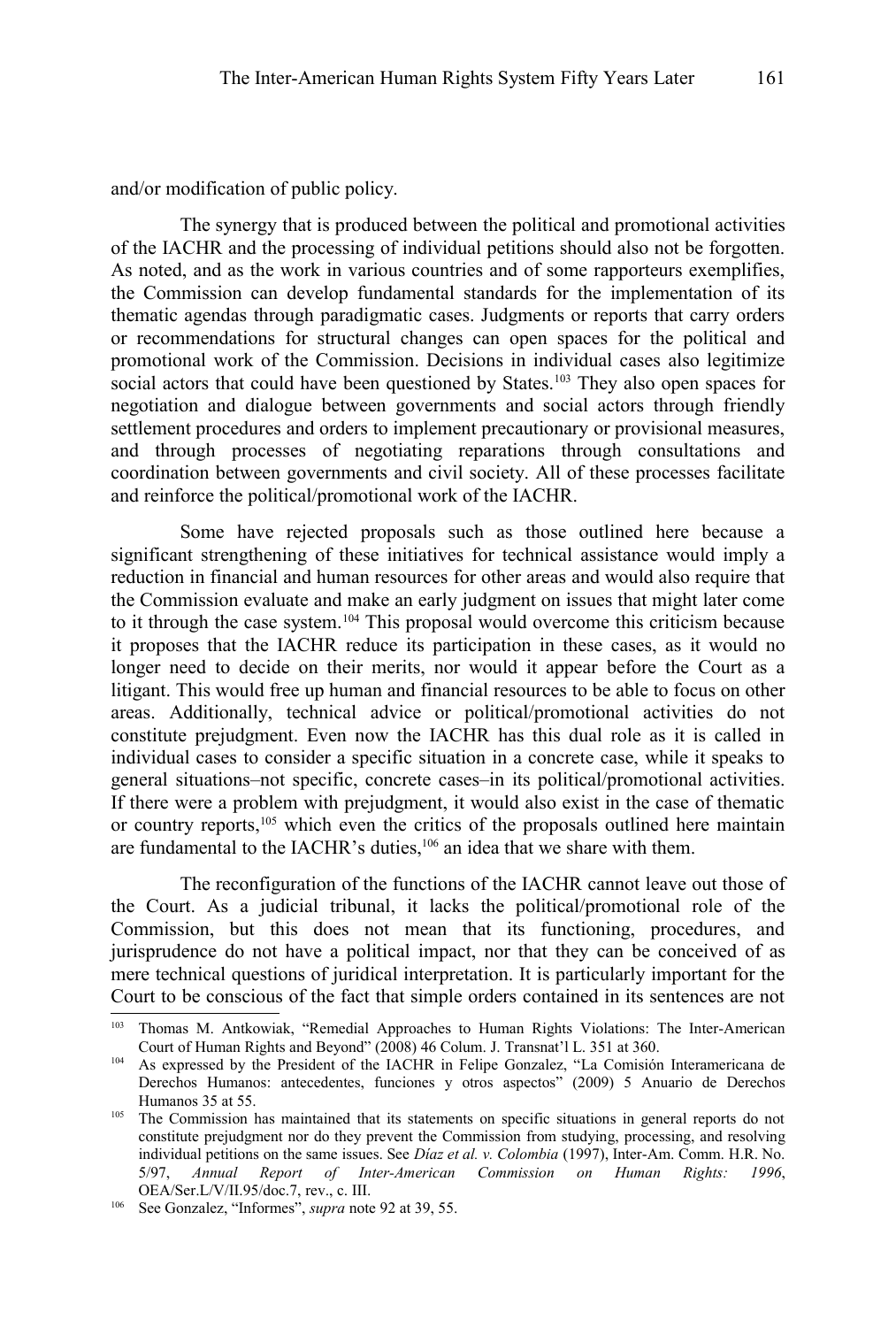necessarily sufficient to promote permanent or structural changes. These changes are brought about through a confluence of social actors who are dedicated to them, such as social movements, human rights defenders, mass media, governmental officials, and other allies. In this sense, the Court's efficiency would depend on the extent to which its procedures as well as its jurisprudence are relevant to short, medium, and long-term goals of the social actors dedicated to defending human rights.<sup>[107](#page-35-0)</sup>

From this perspective, the organization of the Court's procedures is an important consideration, as it constitutes a space for development of lobbying and promotional activities, diffusion of information, public debate, and accountability. This means that if the number of the Court's public hearings were reduced, if the number of witnesses were to diminish, and if hearings on compliance with judgments were to be private rather than public, the public visibility of the Court's actions and of the governments' positions would diminish, and there would therefore be no generation of domestic public mobilization. This would also mean that juridical and factual findings of the Court should pay particular attention to the structural factors that give rise to human rights violations, as well as those that would promote greater respect for human rights. In other words, it should be understood that human rights violations and implementation of reparations are not produced in a vacuum, but in specific social and political contexts that require consideration in finding of fact, in the application of the law, in orders for reparation, and in supervision of compliance with Court sentences.<sup>[108](#page-35-1)</sup> The legitimacy and credibility of the tribunal does not depend exclusively upon the supposed progressive jurisprudential developments, if these same developments do not translate into systematic domestic changes. At the same time, notions of jurisprudence that import ideas from other systems, or that go beyond the regional consensus might also affect the credibility of the tribunal.[109](#page-35-2) This does not mean that the Court should limit itself to reflecting the existing consensus on judicial interpretation in its decisions, especially given the problems confronting the judicial systems of the region. It should just be conscious of the consensus, of existing regional trends, and of jurisprudential developments that have been carried out in certain national tribunals, and of the factors that have brought about said developments.

Finally, a new form of supervision and implementation of the decisions of the organs of the Inter-American system is essential. In order to facilitate compliance with the decisions and following recommendations, each State should establish a domestic mechanism to coordinate and implement the decisions of the Inter-American system.<sup>[110](#page-35-3)</sup> This mechanism would need the participation of the most relevant

<span id="page-35-0"></span>James Cavallaro & Stephanie Brewer, "Reevaluating Regional Human Rights Litigation in the Twenty-First Century: the Case of the Inter-American Court" (2008) 102 A.J.I.L. 768.

<span id="page-35-1"></span><sup>&</sup>lt;sup>108</sup> On the implementation of reparations and the context in which they occur, see especially Carlos Beristain, *Diálogos sobre la reparación: experiencias en el sistema interamericano de derechos humanos* (San Jose, Costa Rica: Instituto Interamericano de Derechos Humanos, 2008).

<span id="page-35-2"></span><sup>109</sup> Gerald L. Neuman, "Import, Export, and Regional Consent in the Inter-American Court of Human Rights" (2008) 19 E.J.I.L. 101.

<span id="page-35-3"></span><sup>&</sup>lt;sup>110</sup> Conventions that demand the establishment of a domestic mechanism for the implementation of treaties already exist. For example, Article 3 of the Optional Protocol of the Convention against Torture relative to the periodic visits to places where there are persons deprived of liberty, stipulates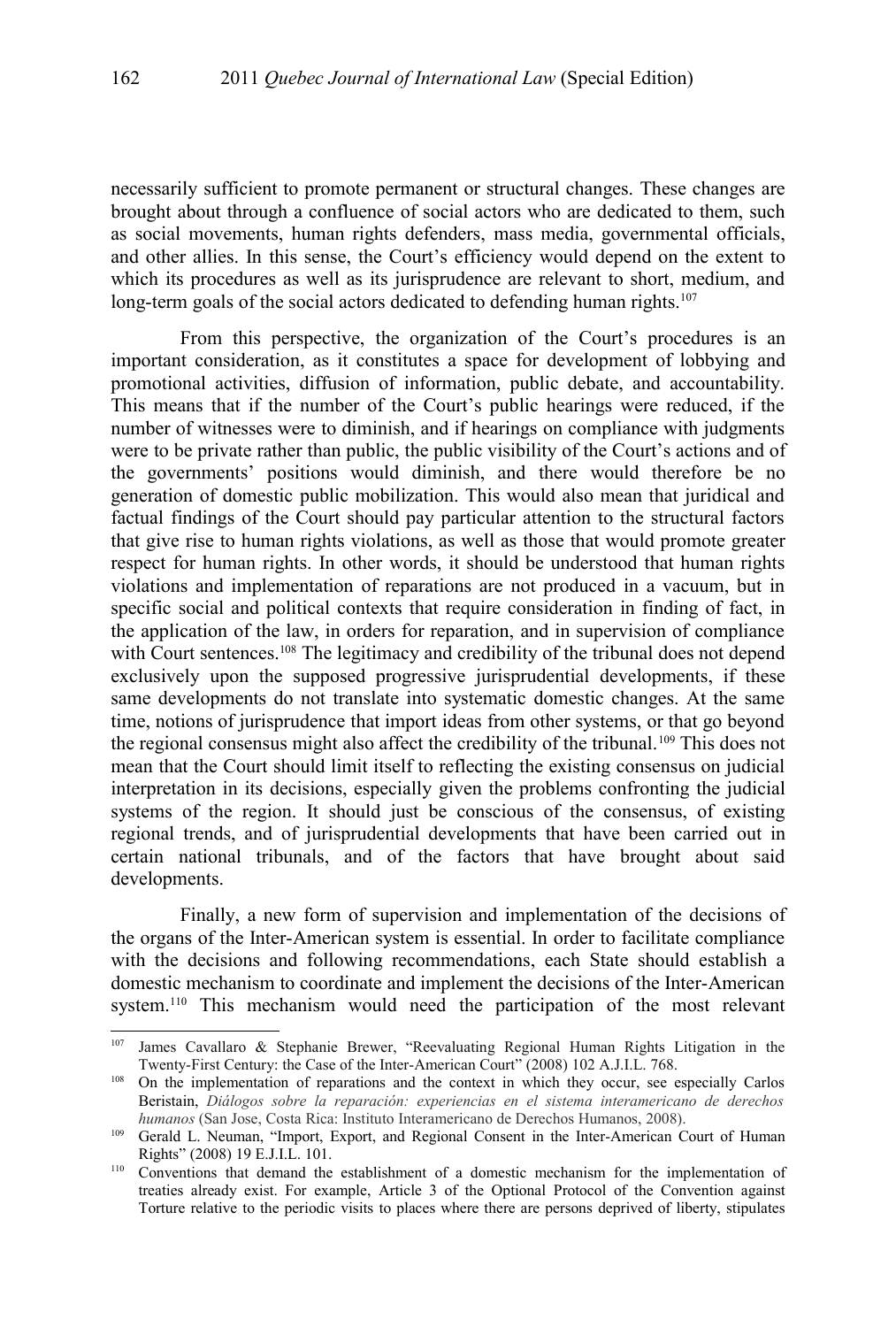institutions and ministries, such as those in the areas of justice, foreign and internal relations, defense, economy, the Attorney General, Inter-American Public Defender, and the Ombudsman or similar institution.[111](#page-36-0) The Commission should be a permanent member of this institutional body and periodically participate in its meetings, giving technical advice and highlighting best practices from its regional and historical experience. This domestic mechanism and the Commission should offer reports twice a year on its work to the OAS. Victims should be invited to participate in this mechanism's meetings when their cases are being analyzed.

All of the proposals outlined here are interdependent. Since they intend to rethink the Inter-American system in its entirety, each should be understood as part of the whole system of the OAS and should not be considered in isolation.

**\*\*\***

The perspective outlined in this article posits that the Inter-American system has worked against States during periods of dictatorship, and often in spite of States during periods of democratic transition. Now, it is essential for the system to work with States when possible. New examples of collaboration between the States and the IACHR are developing, showing that it is possible for the Inter-American system to be an ally in increasing the effective protection of fundamental rights and liberties, as well as finding justice in numerous individual cases. With this in mind, the role of the Commission should be modified and strengthened in the upcoming years to include the cooperation with and counsel for member countries on how to tackle the many structural problems that predominate in the region.

The proposal to rethink the Inter-American system maintains that the individual petition system should continue playing an important role. However, it should neither be the sole focus nor use the majority of the Commission's time and resources. The processing of individual petitions should be reconfigured to respond to human rights needs in the region in the most efficient manner possible.

that "[e]ach State Party shall set up, designate or maintain at the domestic level one or several visiting bodies for the prevention of torture and other cruel, inhuman or degrading treatment (hereafter referred to as the national preventive mechanism)." *Optional Protocol to the Convention against Torture and other Cruel, Inhuman or Degrading Treatment or Punishment*, 18 December 2002, 2375 U.N.T.S. 237, art. 3, GA Res. A/RES/57/199 (entered into force 22 June 2006).

<span id="page-36-0"></span><sup>&</sup>lt;sup>111</sup> An interesting model is the Inter-institutional Commission that Paraguay created to comply with decisions handed down by the Commission and Court. Said Commission is made up of the Ministries of the Interior, Foreign Relations, Housing, Public Health and Social Welfare, Justice and Labor, Education, and Culture, the Attorney General of the Republic and the Secretary General of the Presidency of the Republic. As an advisory board, it is made up of 16 State entities and, in a "guest" capacity, a representative of the petitioner who appeared before the system. Decree number 1595, approved on February 26, 2009 in Paraguay, created the "Interinstitutional Commission responsible for the Implementation of Actions Needed for Compliance with International Statements issued by the Inter-American Court of Human Rights and the recommendations of the Inter-American Commission on Human Rights." See Paraguay's Ministry of the Interior online: <www.cej.org.py/files/ decreto1595\_ComisionInterinstitucionalCumplimientoSentenciasInternacionales.pdf>.